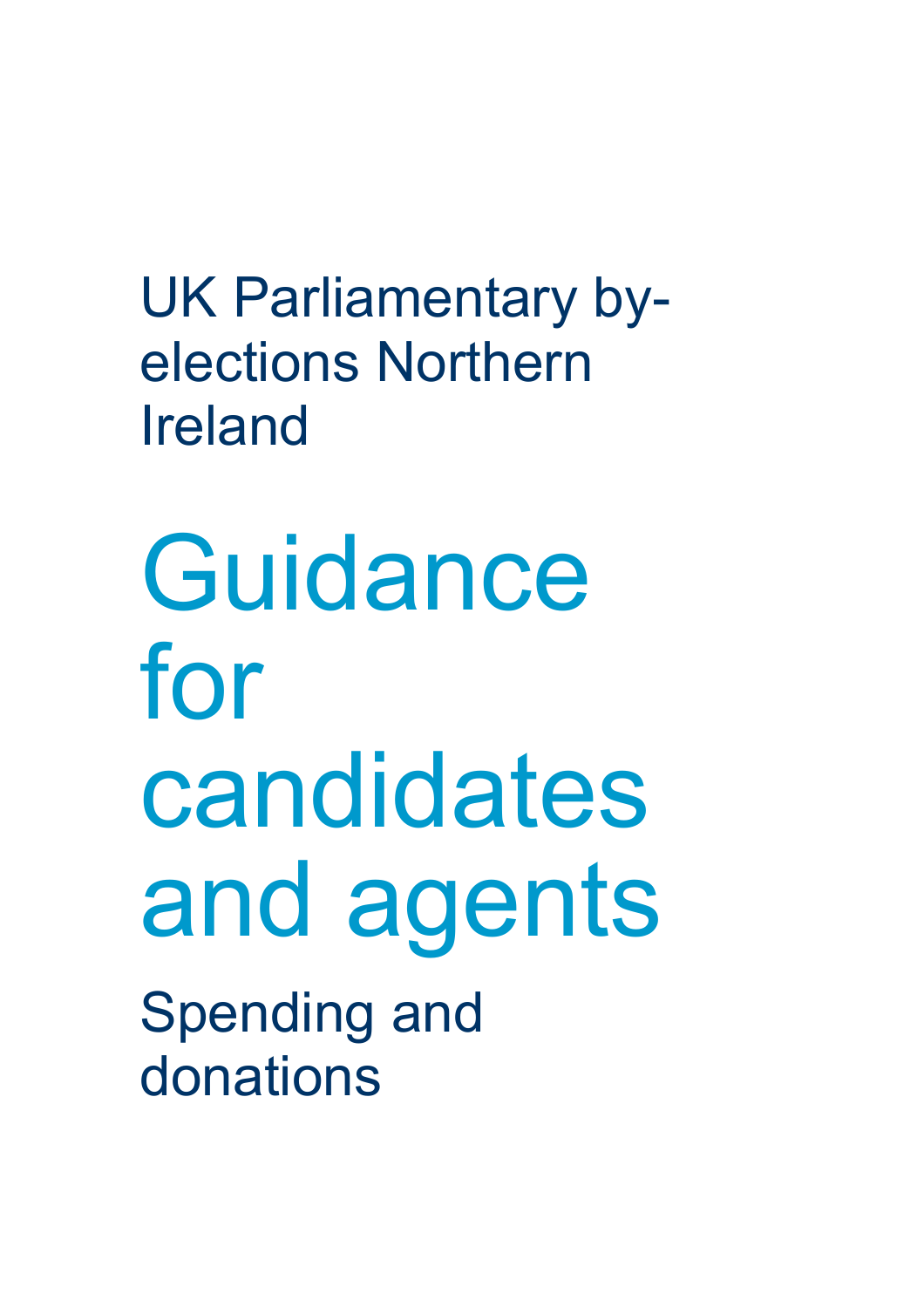## Translations and other formats

For information on obtaining this publication in another language or in a large-print or Braille version please contact the Electoral Commission:

Tel: 020 7271 0500 Email: [publications@electoralcommission.org.uk](mailto:publications@electoralcommission.org.uk)

### Terms and expressions we use

You will normally be doing enough to comply with the law if you follow this guidance.

We use **'must'** when we refer to a specific requirement. We use **'should'** for items we consider to be minimum good practice, but which are not legal or regulatory requirements.

### What happens if you don't follow the rules?

If you do not comply with the legal or regulatory requirements you may be subject to criminal sanctions. If you win the election and someone succeeds in an election petition against your campaign activities or reporting, you could be barred from holding office.

If you take donations that you can't legally accept, we may apply to the courts for them to be forfeited.

You can find more information about the Commission's regulatory role at:

[https://www.electoralcommission.org.uk/who-we-are-and-what](https://www.electoralcommission.org.uk/who-we-are-and-what-we-do/our-enforcement-work)[we-do/our-enforcement-work](https://www.electoralcommission.org.uk/who-we-are-and-what-we-do/our-enforcement-work)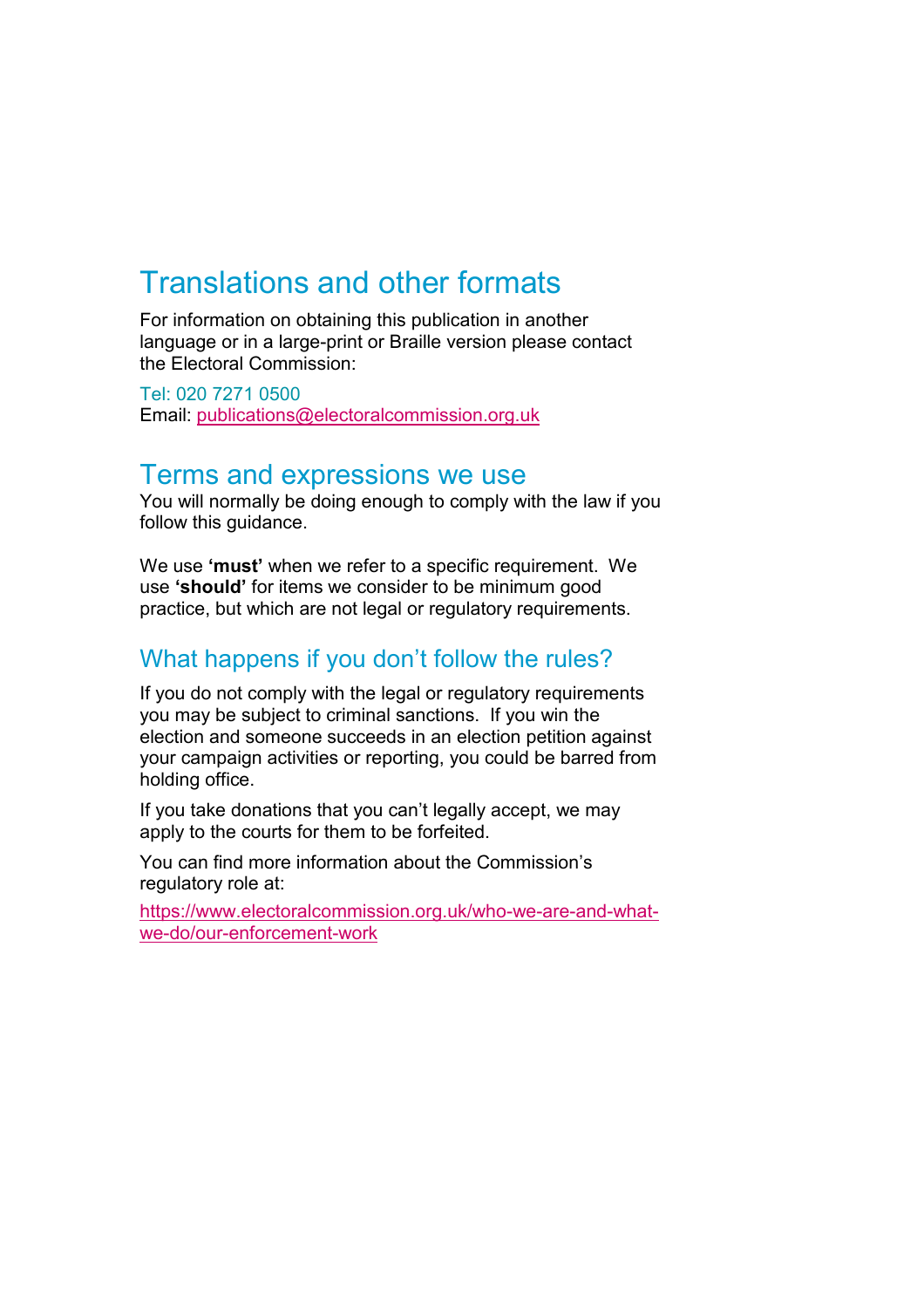# Spending and donations

## This document explains:

The rules on spending and donations for candidates and agents in the run-up to a UK Parliamentary by-election in Northern Ireland.

## The document covers:

- the regulated period
- how much you can spend
- the activities covered by the rules
- which donations you can accept
- how to check donations you receive
- recording and reporting spending

## Forms and explanatory notes:

- **[Spending return](https://www.electoralcommission.org.uk/__data/assets/pdf_file/0020/117722/form-ukpb-ni-ca.pdf)**
- [Candidate's declaration](https://www.electoralcommission.org.uk/__data/assets/pdf_file/0011/87932/Declaration-candidate-UK-Parliament---Final.pdf)
- [Agent's declaration](https://www.electoralcommission.org.uk/__data/assets/pdf_file/0003/87933/Declaration-Agent-UK-Parliament---Final.pdf)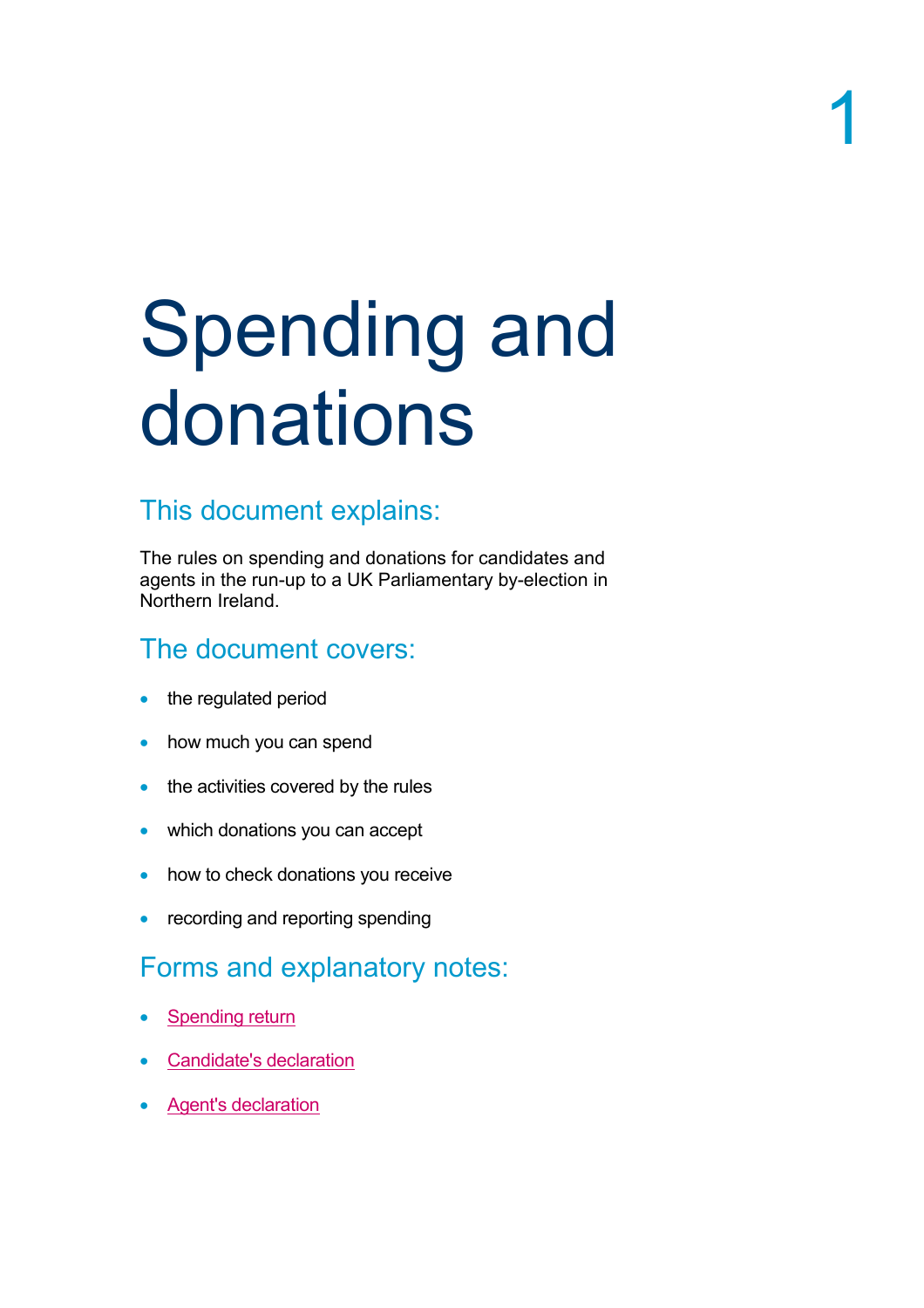## Introduction

Candidates and their agents at a UK Parliamentary by-election in Northern Ireland must follow certain rules about how much they can spend, who they can accept donations from and what they must report after the election.

This document explains these rules.

**Section A** sets out the rules on what you can spend, the activities covered by the rules and what information needs to be recorded.

**Section B** sets out the rules on donations, how to check if you can accept them and what records you must keep. Donations include contributions of money, goods or services towards your spending.

**Section C** explains how to report your campaign finances after the election. **Even if you don't spend any money, you must still submit a report**.

The election agent has the main responsibility for complying with the rules.

However, after the election, both the candidate and agent must sign declarations to say that their spending and donation return is complete and correct to the best of their knowledge.

This means that candidates also need to be fully aware of the rules and ensure that their agent is following them.

We use 'you' to cover both the candidate and the agent.

This document is part of our suite of guidance for candidates and agents.

You can find out more about other aspects of standing for election at www.eoni.org.uk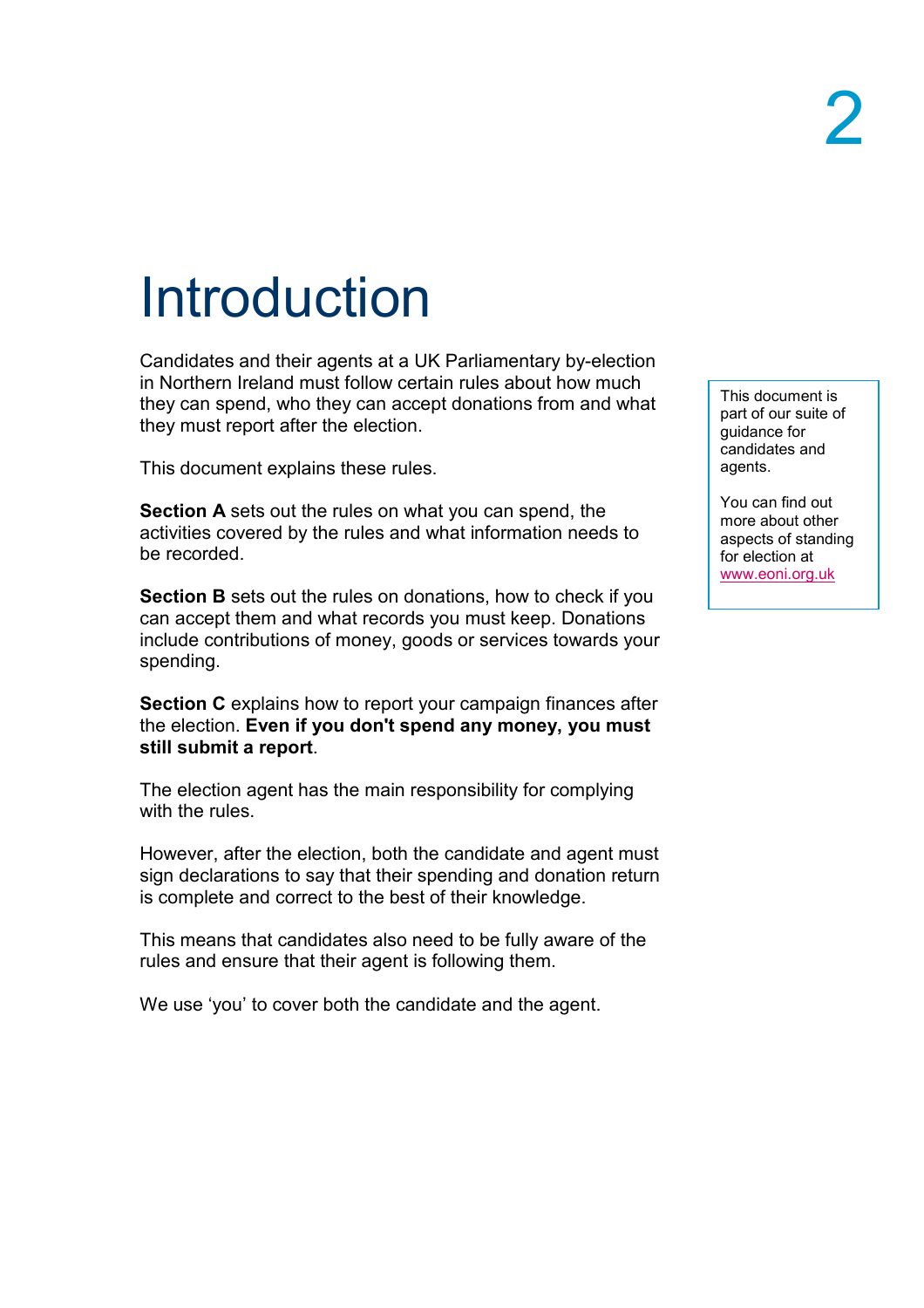## **Contents**

| When do the candidate spending and donation rules  |
|----------------------------------------------------|
|                                                    |
| What counts as candidate spending? 8               |
| What doesn't count as candidate spending?26        |
| Items received free of charge or at a discount and |
|                                                    |
|                                                    |
|                                                    |
|                                                    |
|                                                    |
|                                                    |
| Who can you accept a donation from? 47             |
| How do you decide if you can accept a donation? 48 |
| Donations given on behalf of others  48            |
| When do you 'receive' a donation? 49               |
| How do you return a donation? 49                   |
|                                                    |
| What records do you need to keep?52                |
| Candidates who are party members or holders of     |
|                                                    |
| How to check if a company is permissible 57        |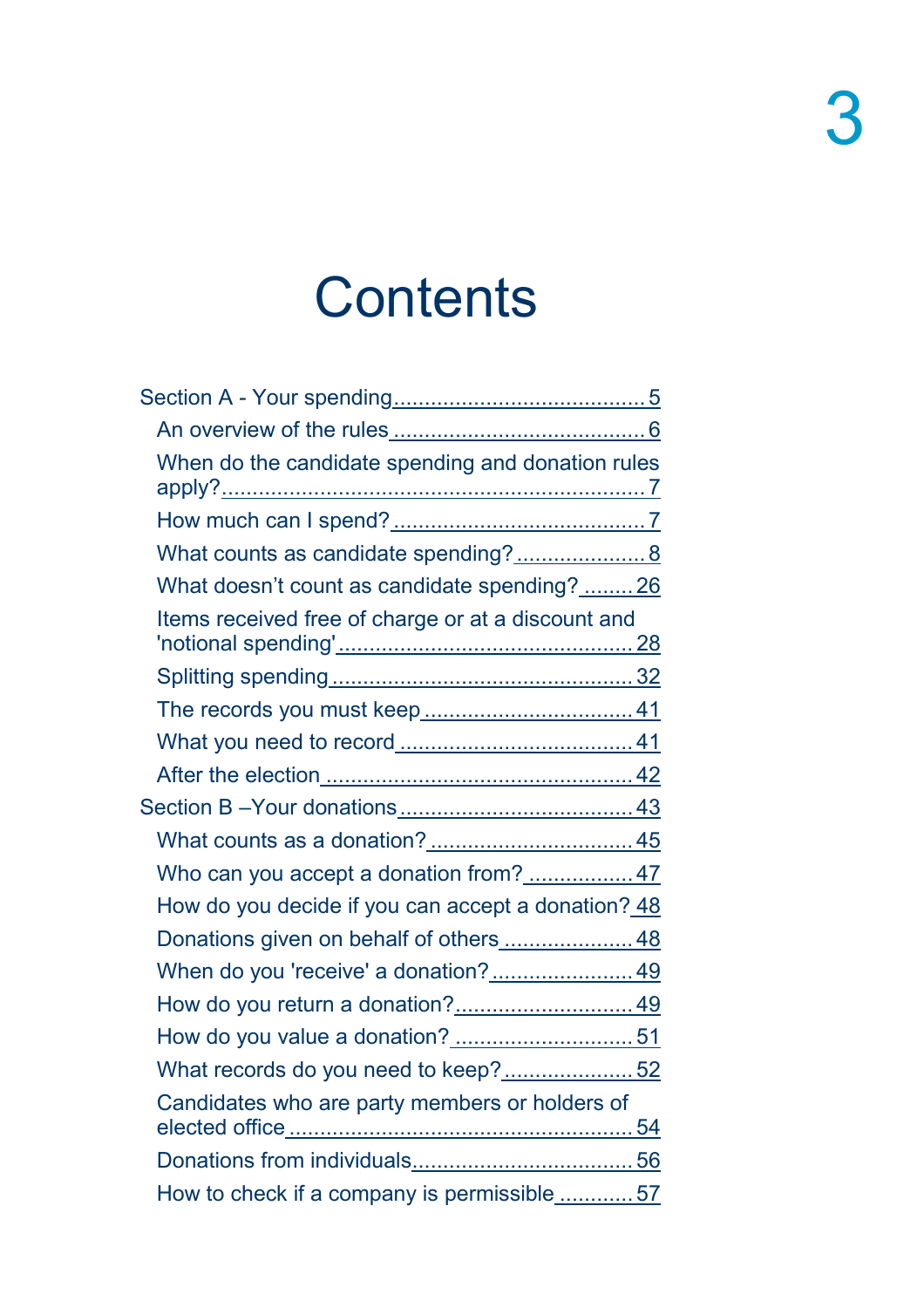| What you must do after the election and the           |  |
|-------------------------------------------------------|--|
| Invoices received or paid outside of the deadlines 66 |  |
|                                                       |  |
|                                                       |  |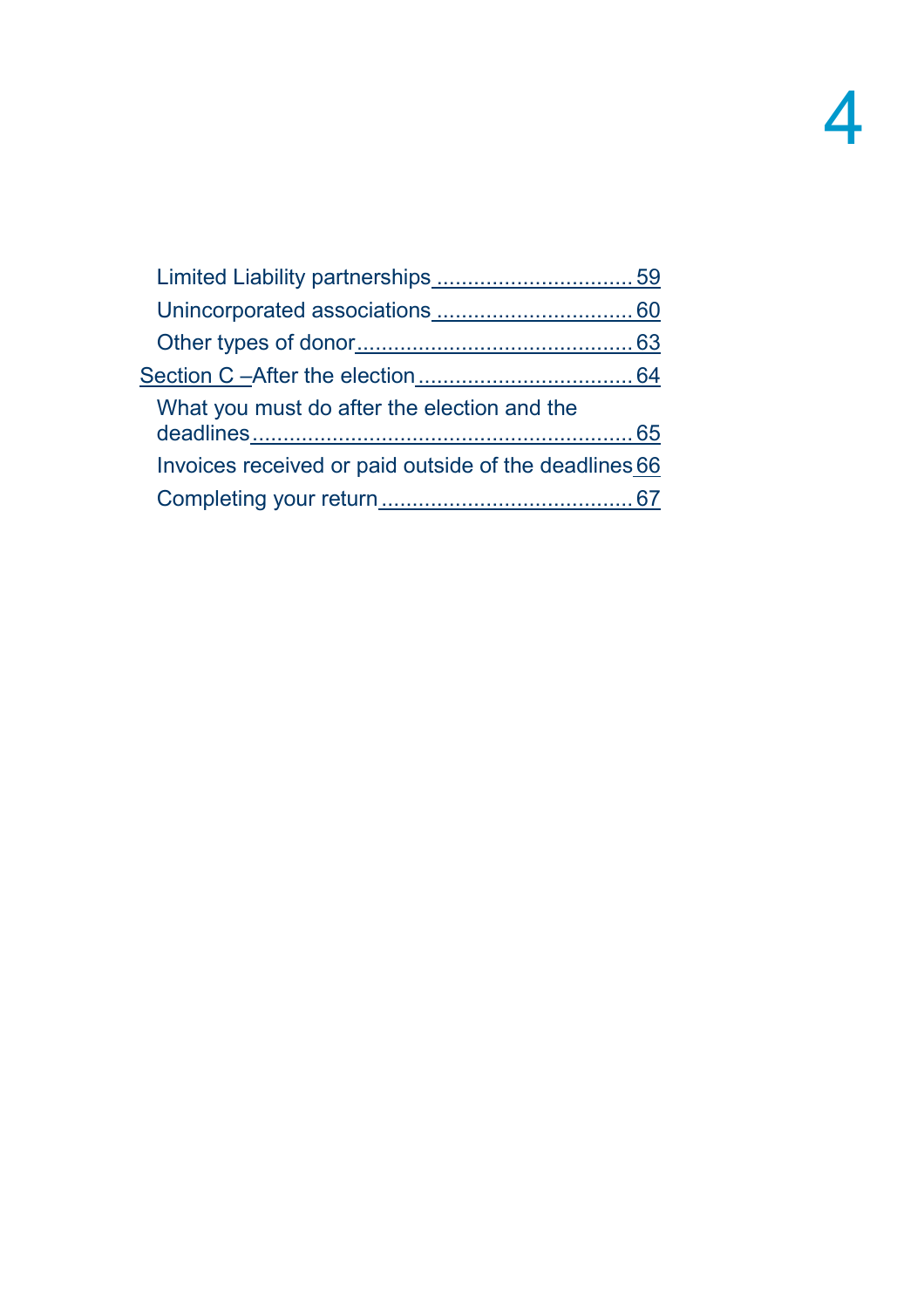## <span id="page-6-0"></span>Section A - Your spending

This section explains the rules on how much a candidate can spend, the activities covered by the rules and what information needs to be recorded.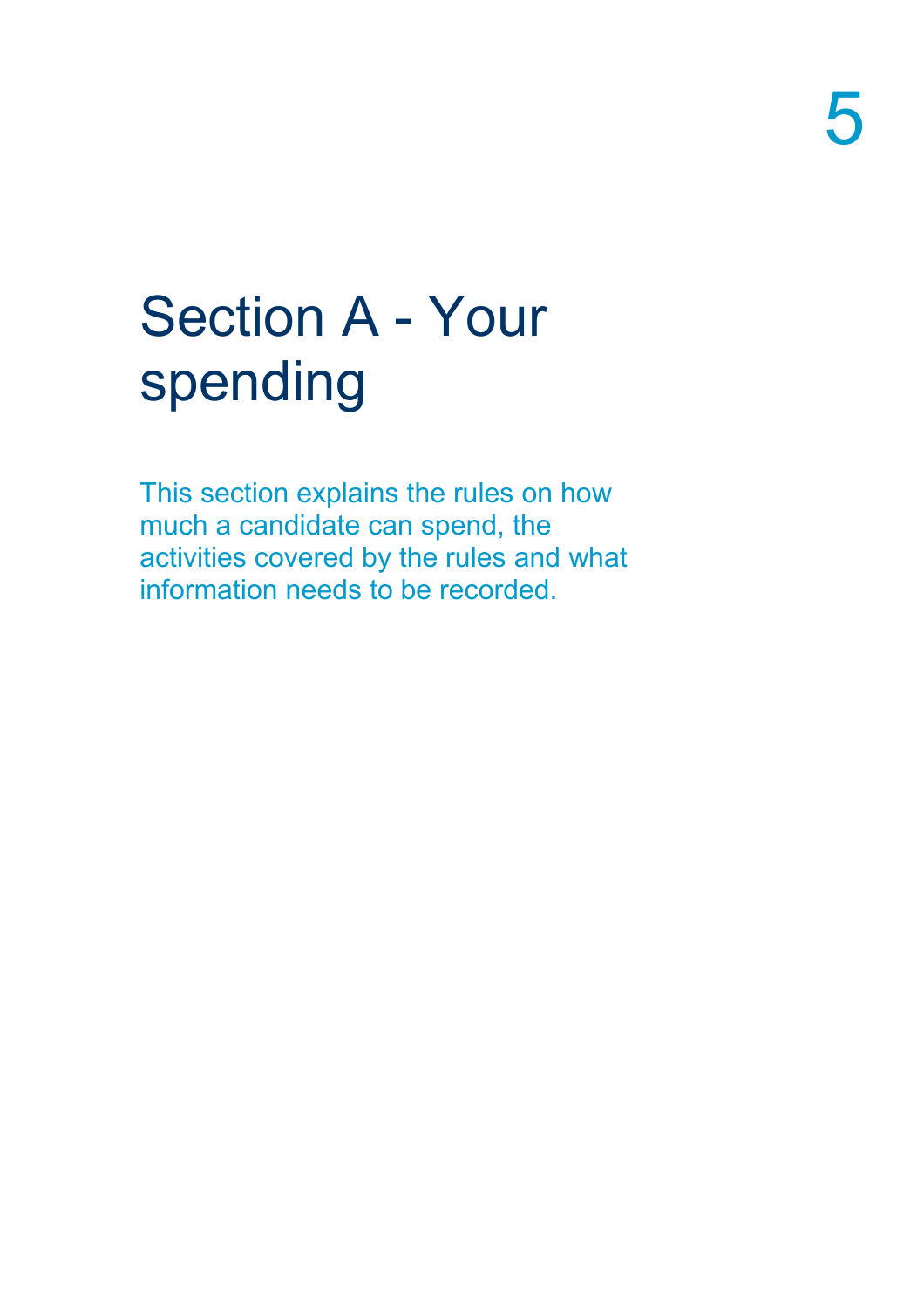## <span id="page-7-0"></span>An overview of the rules

The rules on spending apply to spending on activities to promote your candidacy or to criticise other candidates during a particular period in the run-up to the election.

This period is called the regulated period. When we use the term 'regulated period' we mean the time when spending limits and rules apply.

For a UK Parliametary **general** election, there are usually two regulated periods for candidates known as the 'short campaign' and 'long campaign'. For a UK Parliamentary **byelection**, there is **only one** regulated period. You can find out more about the regulated period on page 7 of this guidance.

Candidate spending includes any expenses incurred, whether on goods, services, property or facilities, which are used for the purposes of the candidate's election during the regulated period.

This includes:

- items or services bought before the regulated period begins, but used during it
- items or services given to you free of charge or given to you at a non-commercial discount of more than 10% – known as notional spending

There are rules covering:

- who can authorise spending and pay for items and services
- how much you can spend
- which activities count towards your spending limit
- deadlines for receiving and paying invoices
- what records you must keep
- how and when you report your spending

By 'incur' we mean make a legal commitment to spend money, such as confirming an order.



Candidate spending is often known as 'expenses'.

Sometimes, people think this means that spending can be reclaimed from the Electoral Office for Northern Ireland, or from us. This is not the case. You are not entitled to recover any spending from public funds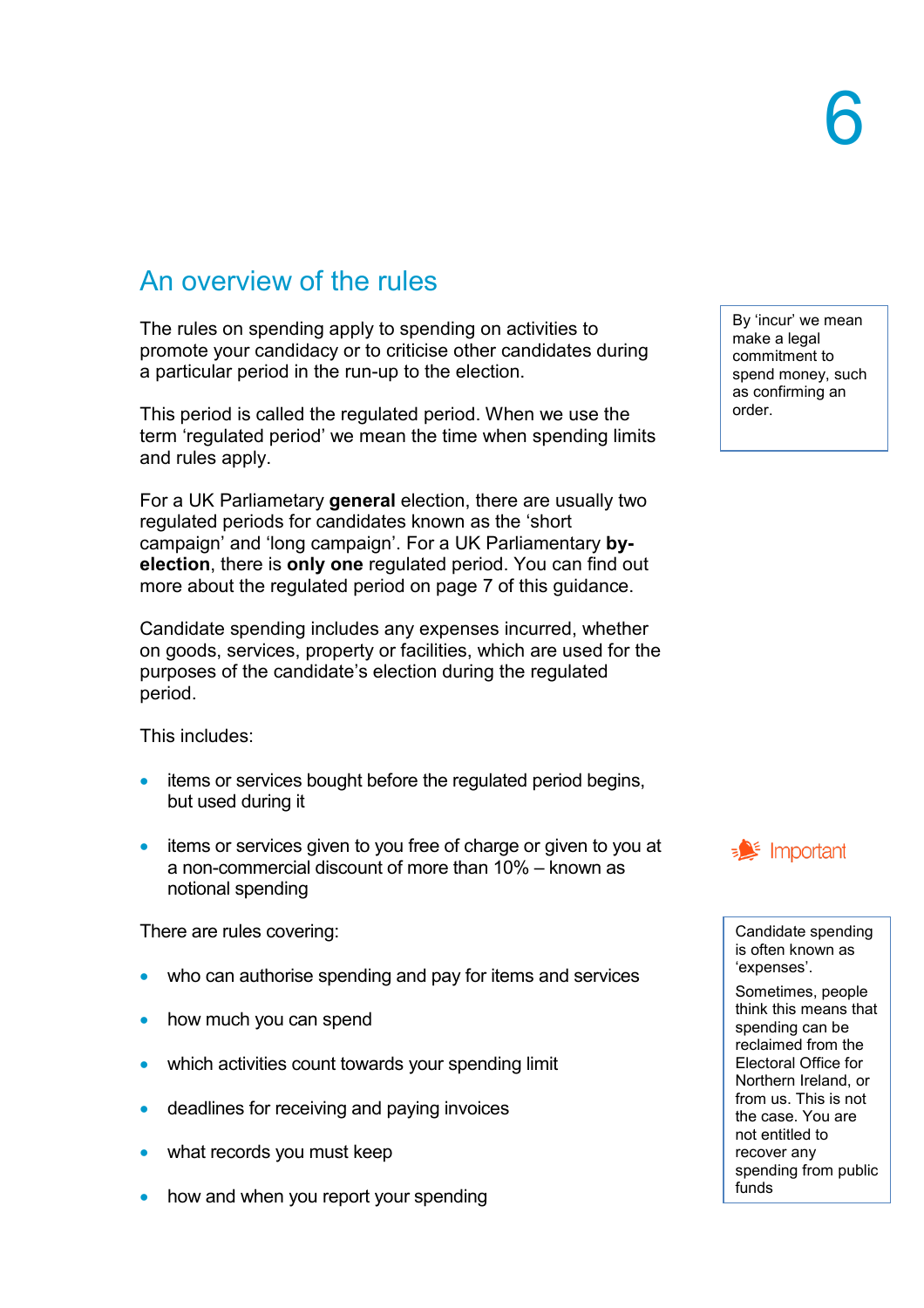It is **your** responsibility to fully and accurately report candidate spending. You should ensure you understand the rules and that all spending is properly authorised, recorded and reported.

## <span id="page-8-0"></span>When do the candidate spending and donation rules apply?

We call the time when the spending and donation rules apply the 'regulated period.'

You must keep within the spending limit for the regulated period. You should also keep separate records of your spending and donations for the regulated period.

#### **The regulated period**

The regulated period begins **the day after** you officially become a candidate, and ends on polling day. The earliest date you can officially become a candidate is the day on which the vacancy occurs.

You will become a candidate on this date if you or others have already announced your intention to stand. For example, your party may have issued a press release when you were selected, or you might have announced your intention at a residents' meeting.

If your intention to stand has not been announced by then, you will officially become a candidate on the earlier of:

- the date you or another person declare your intention to stand
- the date when you are nominated

### <span id="page-8-1"></span>How much can I spend?

The spending limit for candidates during the regulated period at a UK Parliamentary by-election is **£100,000**.

If you start spending money on campaigning but later decide not to stand as a candidate, or your nomination is rejected for any reason, you will not need to account for your expenses during the regulated period or submit a return.

More information on becoming a candidate is available at [www.eoni.org.uk.](http://www.eoni.org.uk/)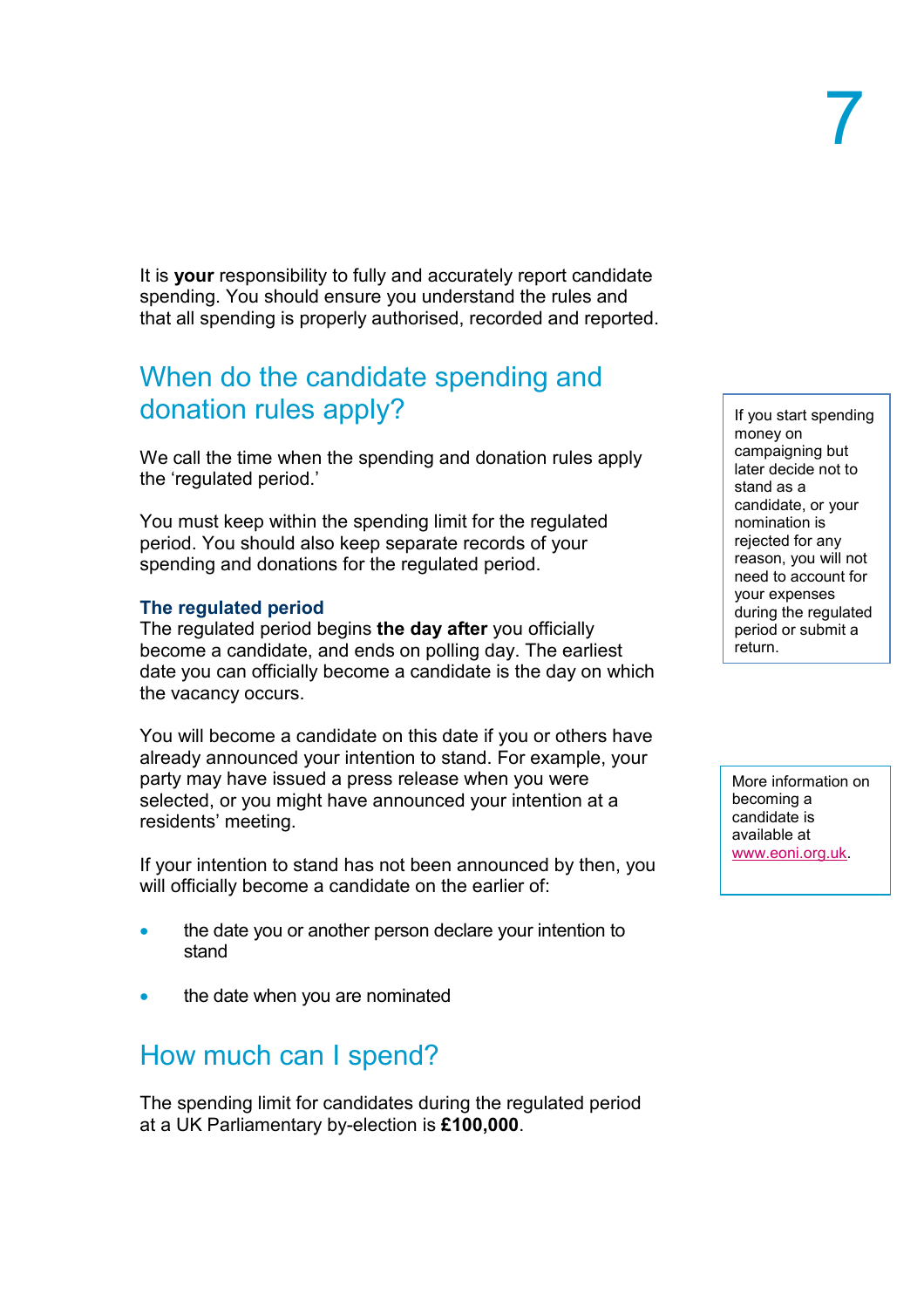## <span id="page-9-0"></span>What counts as candidate spending?

Candidate spending includes the costs of:

- **advertising of any kind.** For example, posters, newspaper adverts, websites or YouTube videos.
- **unsolicited material sent to voters.** For example, letters, leaflets or emails you send that aren't in response to specific queries.
- **transport for you or your campaigners.** For example, hire cars or public transport for you (although see 'Personal expenses' on page 27) or your campaigners
- **public meetings**
- **staff costs.** For example, an agent's salary, or staff seconded to you by their employer. You do not need to include time spent on your campaign by volunteers.
- **accommodation.** For example, your campaign office.
- **administrative costs.** For example, telephone bills, stationery, photocopying and the use of databases.

Payments made for digital campaigning must be reported. The same rules apply to candidate spending on advertising whether you are using long standing techniques, such as printed mailshots, or newer ones such as online adverts.

For each activity, you must include all the associated costs. For example, if you are producing leaflets or advertising, you must include the design and distribution costs.

More details on each category are given on the following pages.

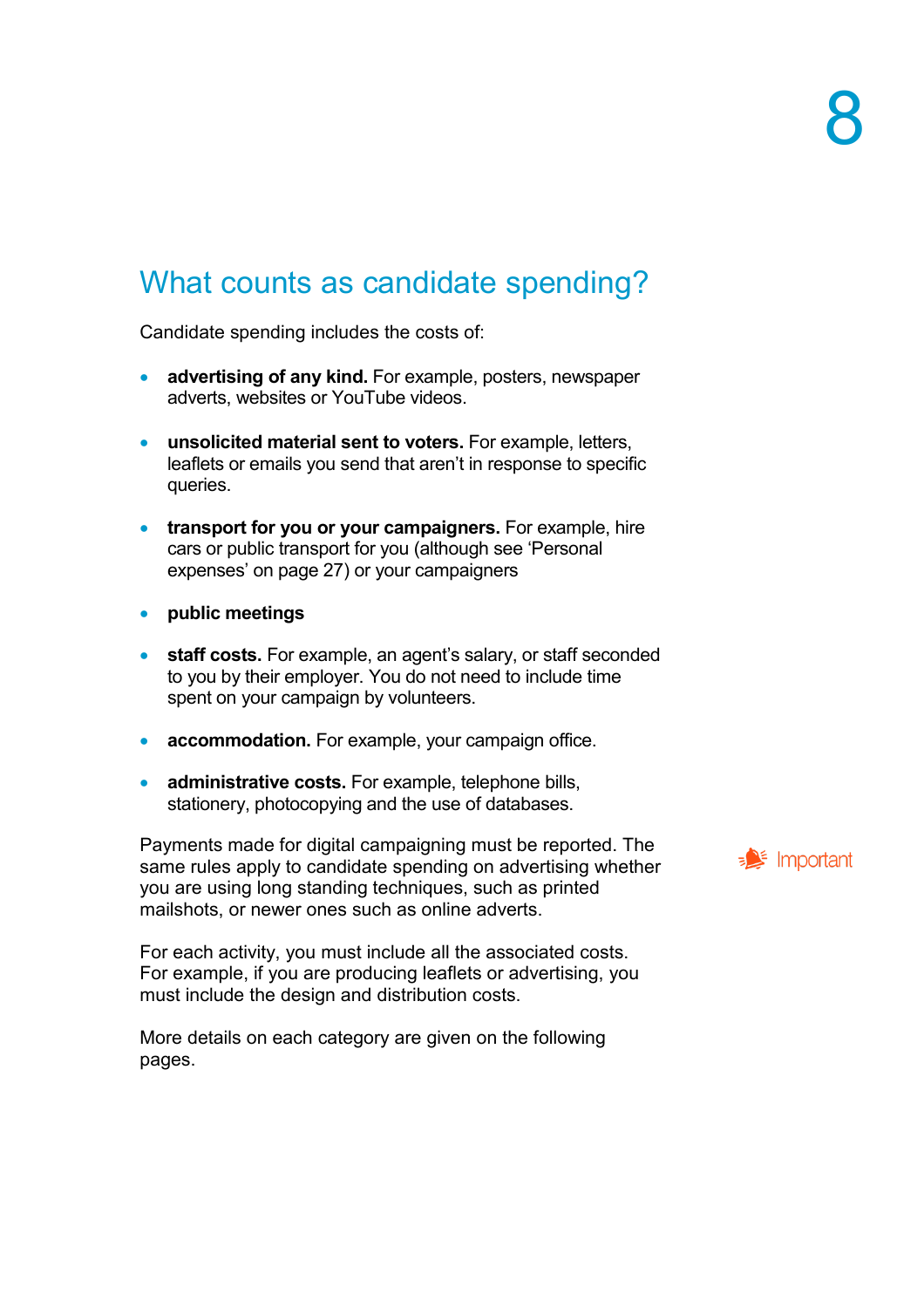## Advertising of any kind

### **General costs:**

This includes the cost of use, or hire, of any:

- agency, individual or organisation
- services provided by any agency, individual or organisation
- **premises or facilities**
- equipment

that is used to:

- prepare, produce or facilitate the production of advertising material
- disseminate advertising material by distribution or otherwise

For example, the hire of a photographer and premises to produce images for use in advertising material.

### **Specific costs in connection with producing or disseminating digital or electronic advertising material**

#### **Software**

It includes the cost of any software of any kind, for use on any device to:

- design and produce advertising material in-house
- disseminate or facilitate dissemination of advertising material

whether that material is distributed digitally, electronically or via other means.

For example, a licensing fee for a software application for use on a device.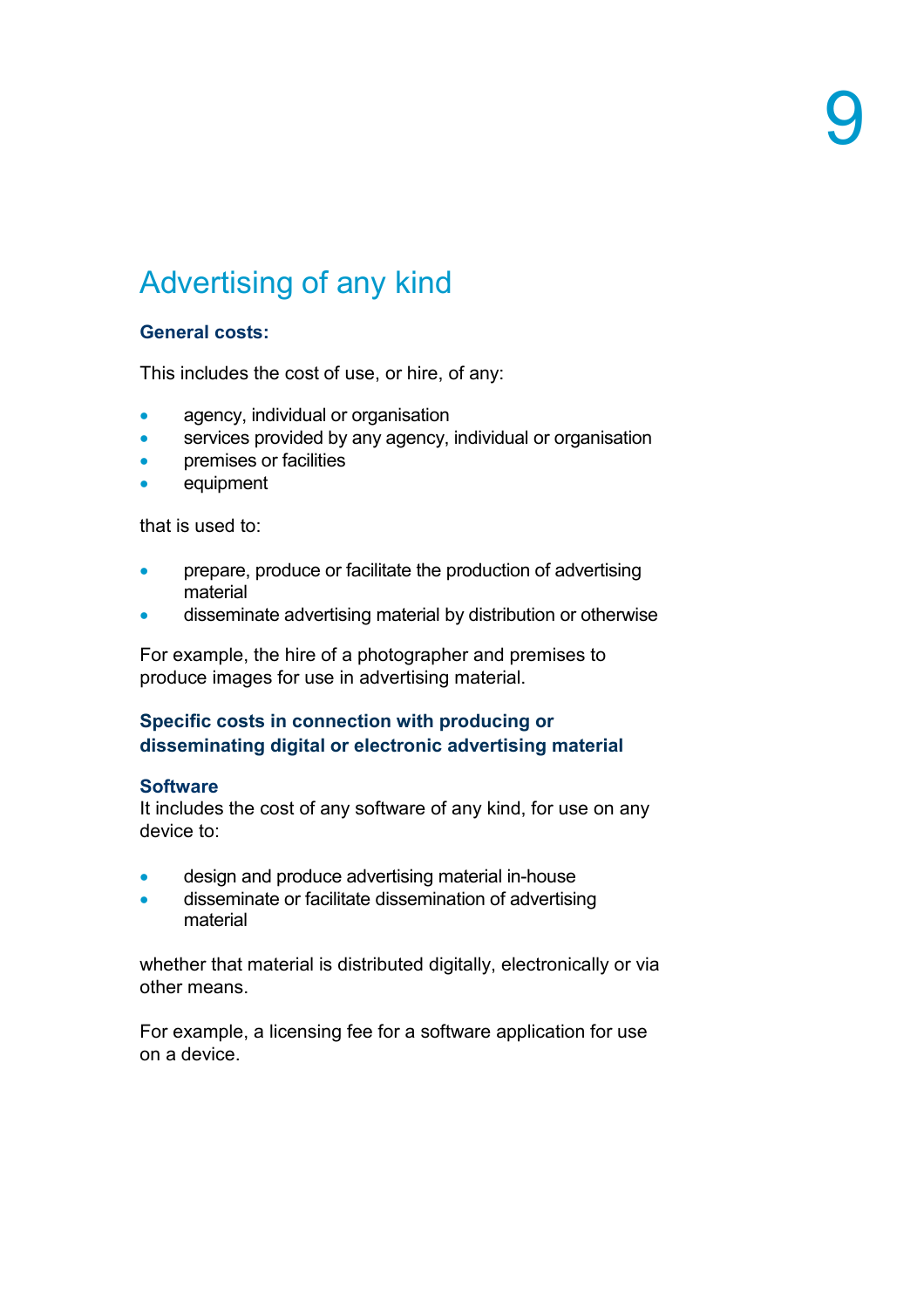#### **Services, facilities and equipment**

It includes the cost of use, or hire, of any:

- agency, individual or organisation
- services provided by any agency, individual or organisation
- premises or facilities
- equipment

#### used to

- prepare, produce or facilitate the production of digital or electronic advertising material
- distribute or facilitate the dissemination of that advertising material via any means

including any cost attributable to increasing the visibility of content by any means.

For example, the purchase of a more prominent position on a page within a search engine.

### **Websites and other digital material**

It includes the costs of:

- hosting and maintaining a website or other electronic/digital material that promotes the candidate
- designing and building the website
- a portion of any website or material that is set up to obtain funds for the candidate but also promotes the candidate during the regulated period

#### **Material for sharing**

It includes the cost of preparing, producing or facilitating the production of advertising material for:

- downloading and use by others
- posting on and promoting the candidate via any kind of social media channel or platform

For example, the costs of producing advertising material promoting the candidate that is posted to a page on a social media channel encouraging followers to share it.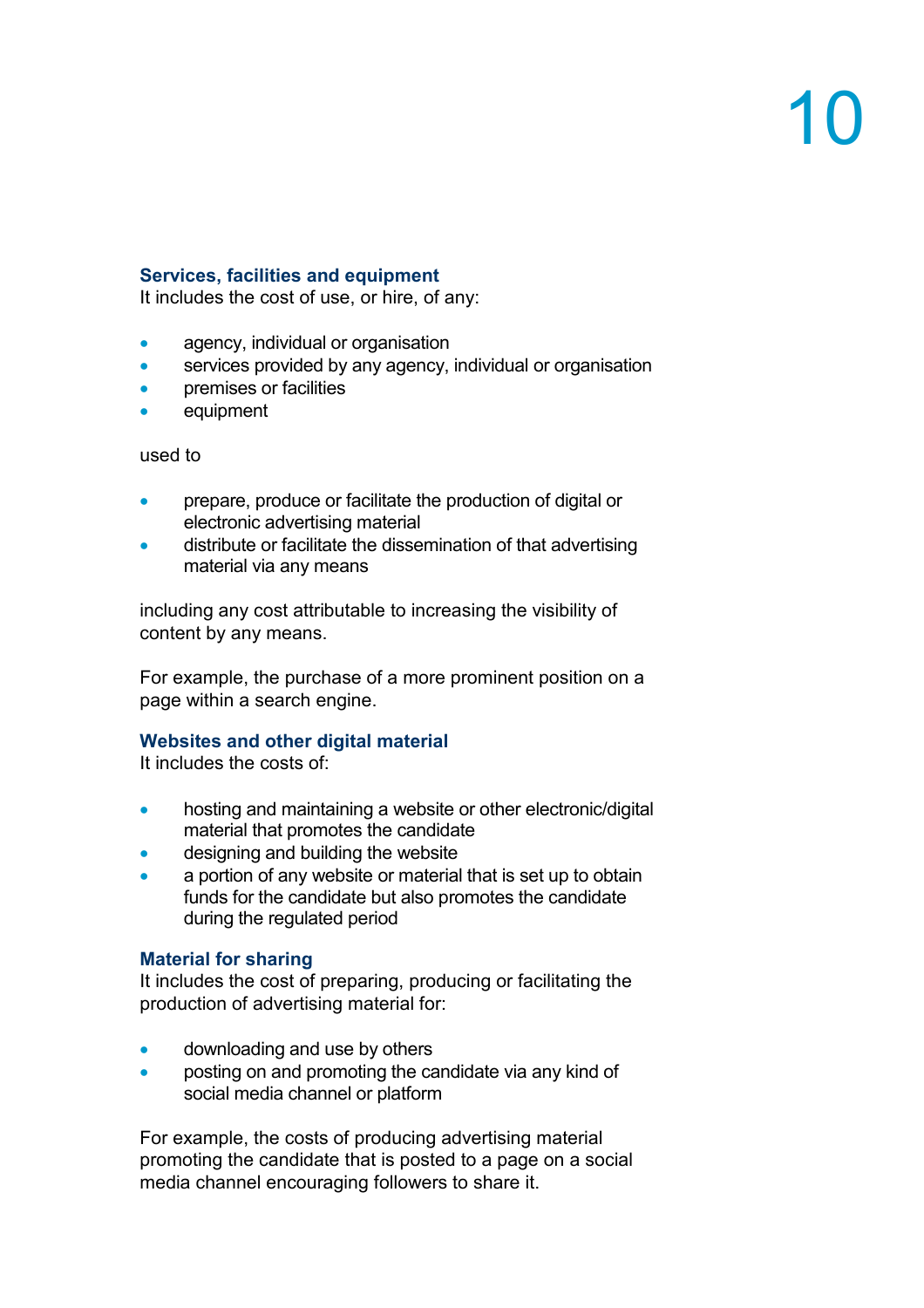### **Downloadable material**

If you put material on a website for people to print off for their personal use, such as window posters or petition forms, the design and website costs count as candidate spending. You do not need to count people's print costs against your spending limit, unless people are printing documents on your behalf.

If the material could be printed and distributed to voters – for instance a leaflet – you will need to make it clear how you expect people to use it.

If you authorise wider use of the material, the production costs will count as candidate spending whoever does the printing.

#### **Networks**

It includes the cost of accessing, purchasing, developing and maintaining any digital or other network which:

- facilitates distribution or dissemination of advertising material by any means
- promotes or increases the visibility of advertising material by any means

For example, the purchase of digital identities used to make material appear as if it has been seen and approved by a high number of users on a social media platform.

### **Other costs that are included**

It includes the cost of any rights or licensing fee for any image used in producing advertising material.

It includes the cost of:

- paper or any other medium on which advertising material is printed
- physically displaying advertising in any location, for example cable ties or glue for putting up posters

It includes the cost of purchase, hire or use of:

- photocopying equipment
- **printing equipment**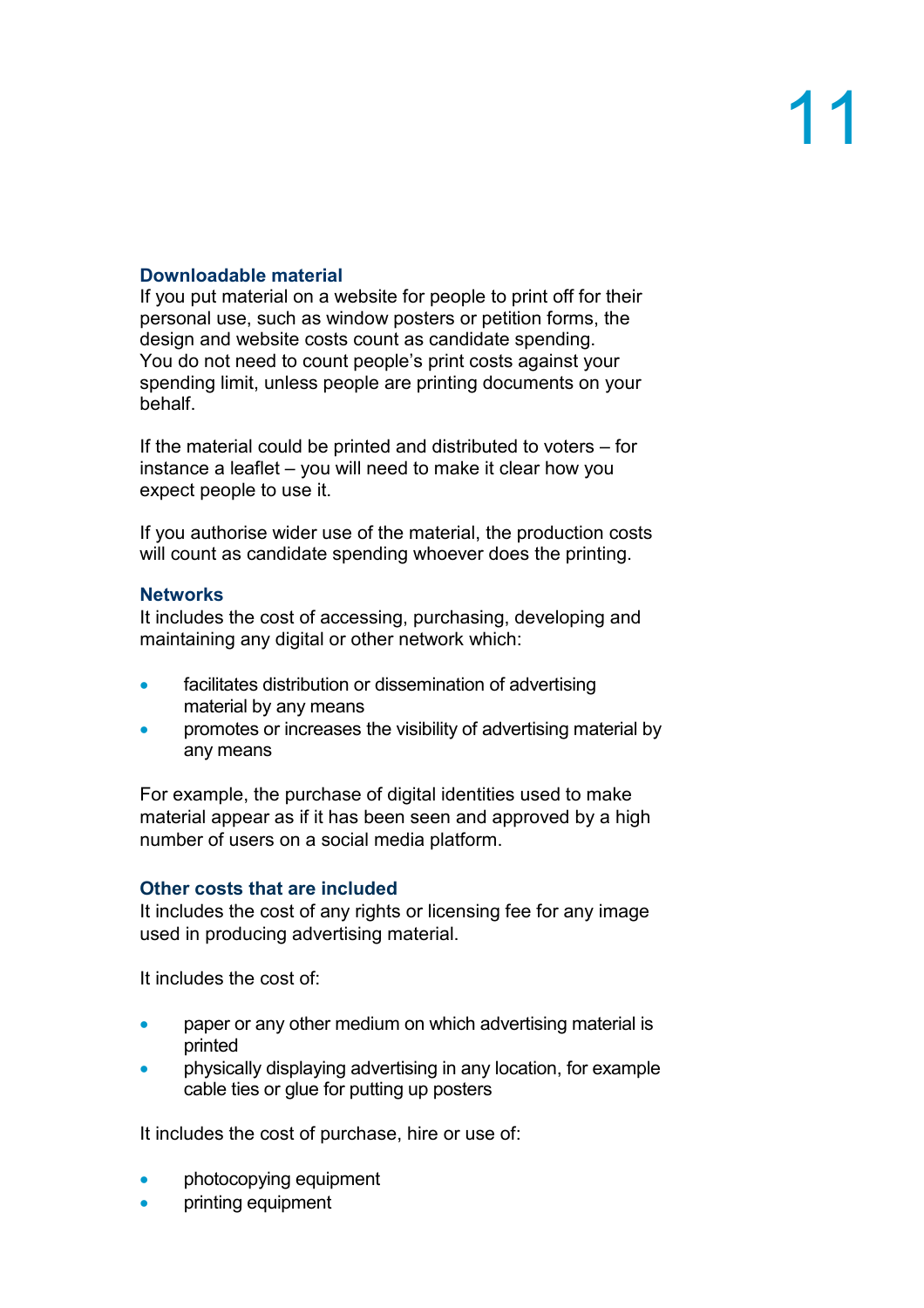for use in the candidate's election campaign, except where:

- the equipment was acquired by the candidate principally for the candidate's own personal use
- it is provided by another individual, the equipment was acquired by that individual for their own personal use and the candidate is not charged for the use of it

Where paper, photocopying equipment or a printer is purchased or hired principally for use in the campaign, the full cost must be reported.

It includes the cost of purchase and use of any other equipment in connection with:

- preparation, production or facilitating the production of the advertising material
- dissemination by distribution or otherwise of the advertising material

It includes the cost of food and/or accommodation for any individual who provides services in connection with advertising material for the candidate that is paid for or reimbursed by the candidate, the candidate's party or another third party.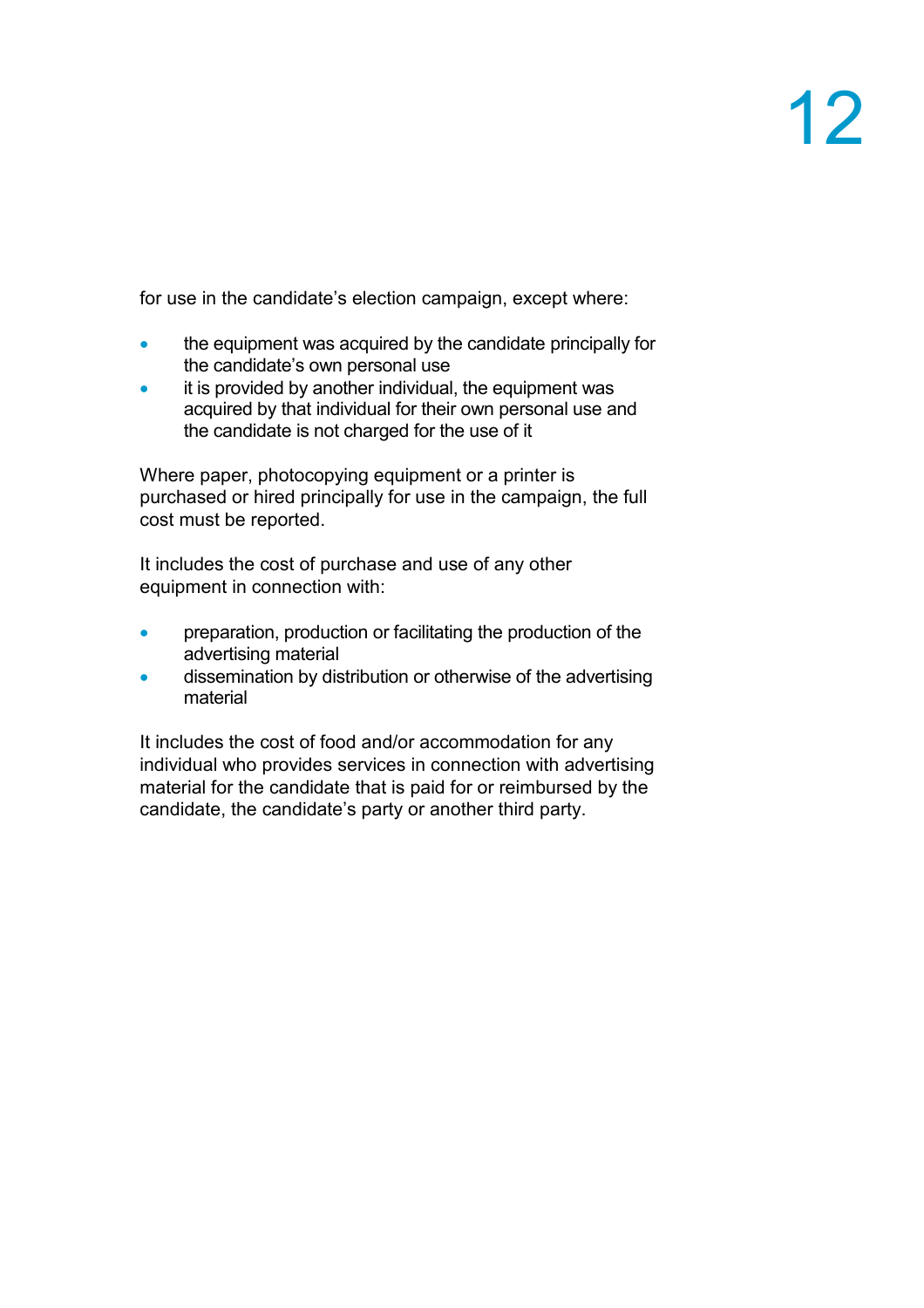## Unsolicited material addressed to electors

### **Costs associated with obtaining information and targeting or identifying voters, including database costs**

This includes the cost of accessing, obtaining, purchasing, developing or maintaining:

- IT software or contact databases
- any information, by whatever means

that is used to facilitate the sending of unsolicited material to voters.

For example, the purchase of email addresses.

It includes the cost of accessing, obtaining or developing data sets, including data analytics to target voters by whatever means, including the cost of agencies, organisations or others that identify groups of voters, by whatever means.

For example, the cost of any agency paid to analyse social media content to facilitate targeting of voters in a specific electoral area and the cost of modelling by an agency based on that analysis.

It includes the cost of any services to identify voters that are purchased, developed or provided before the regulated period, but are used to target voters during the regulated period.

Where information or access to information is obtained from a third party, including a political party, the commercial cost of obtaining that information from the third party is included.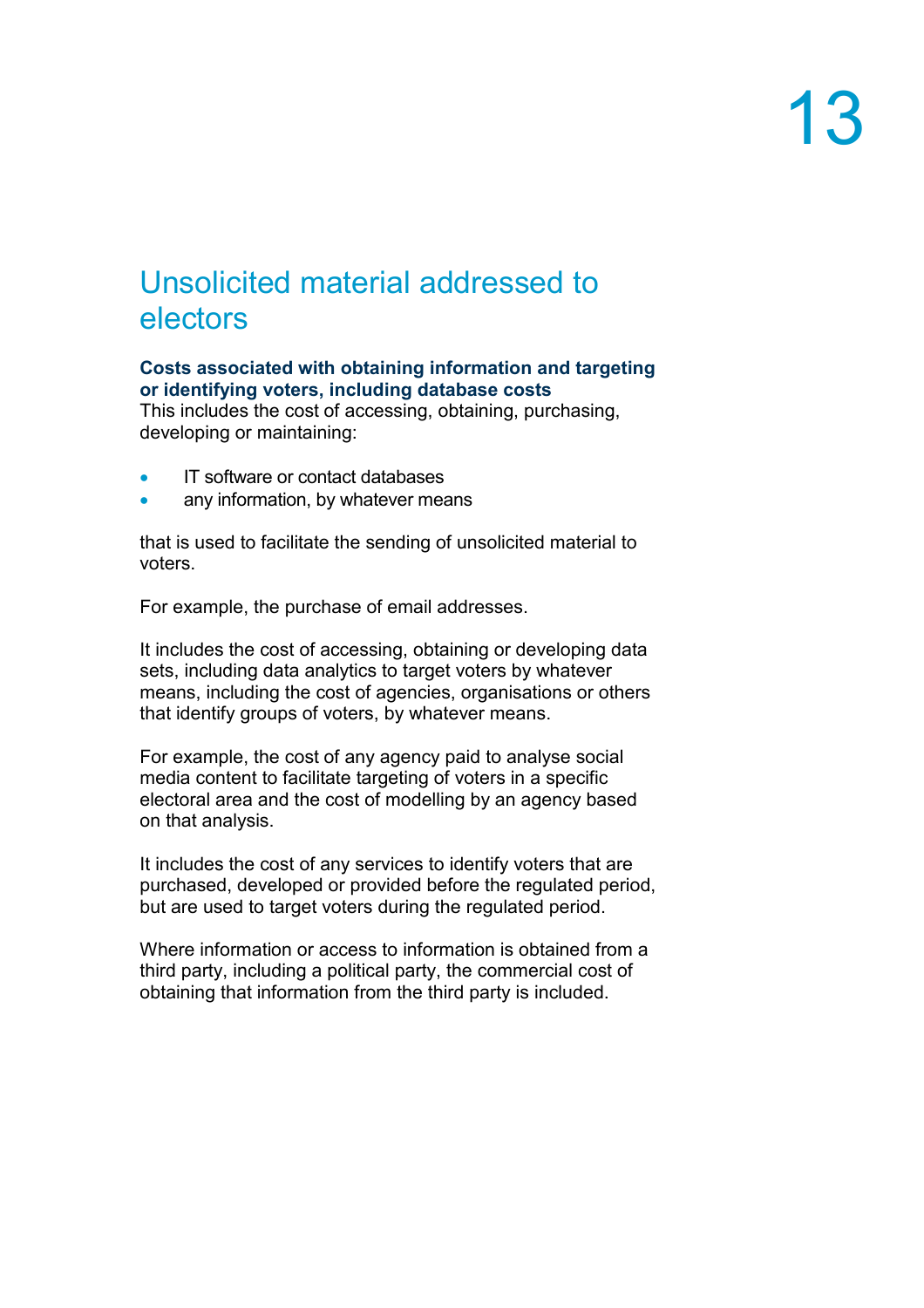### **Costs associated with preparing, producing, or distributing unsolicited material to voters, including via digital means**

This includes the cost of use, or hire, of any:

- agency, individual or organisation
- services provided by any agency, individual or organisation
- **premises or facilities**
- equipment

that is used to:

- prepare, produce or facilitate the production of the unsolicited material
- disseminate the unsolicited material by distribution or other means, including any cost attributable to increasing the visibility of material via any means

It includes the cost of delivering material by any means including electronic means or the physical distribution of the material, for example the cost of envelopes and stamps or the purchase of a system for sending emails.

It includes the cost of accessing, developing and maintaining any digital or other network which promotes or increases the visibility of unsolicited material on any platform. For example, if a candidate pays a developer to create an app that facilitates targeting of their material on a social media channel.

It includes the cost of oversight and maintenance of all social media, digital or other forms of distribution of unsolicited material. This includes the maintenance of all social media accounts, including if they are maintained by another entity/individual.

#### **Other costs that are included**

It includes the cost of any rights or licensing fee for any image used in producing unsolicited material.

It includes the cost of paper or any other medium on which unsolicited material is printed.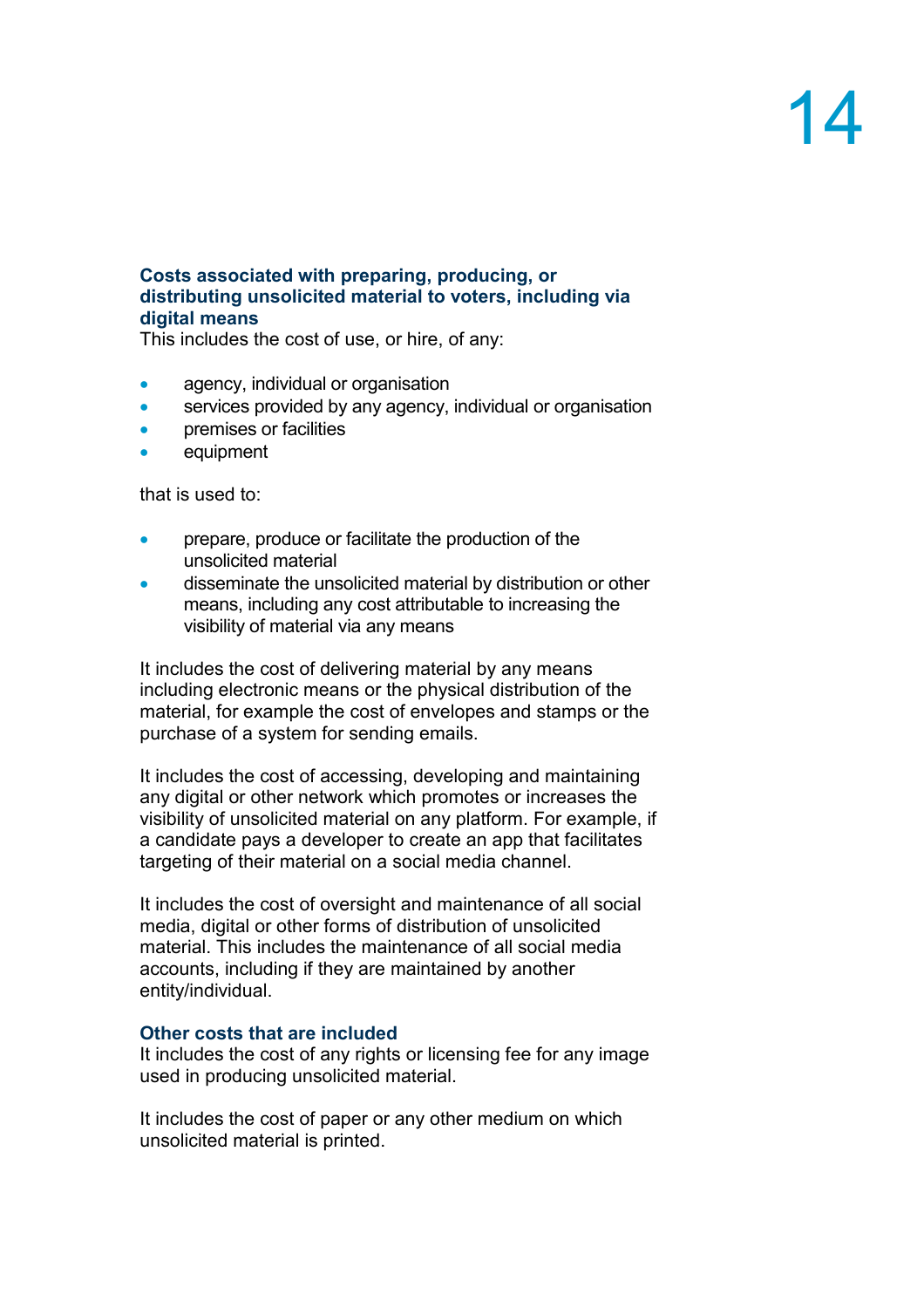It includes the cost of purchase, hire or use of:

- photocopying equipment
- printing equipment

for use in the candidate's election campaign, except where:

- the equipment was acquired by the candidate principally for the candidate's own personal use
- it is provided by another individual, the equipment was acquired by that individual for their own personal use and the candidate is not charged for the use of it

Where paper, photocopying equipment or a printer is purchased or hired principally for use in the campaign, the full cost must be reported.

It includes the cost of purchase and use of any other equipment in connection with:

- preparation, production or facilitating the production of the unsolicited material
- dissemination the unsolicited material by distribution or other means

It includes the cost of food and/or accommodation for any individual who provides service in connection with unsolicited material for the candidate that is paid for or reimbursed by the candidate, the candidate's party or another third party.

### **Costs that are excluded**

It does not include the postage costs of the free electoral address.

It does not include any cost associated with the obtaining of data as permitted under any statute or regulation.

For example, candidates are entitled to a copy of the electoral register.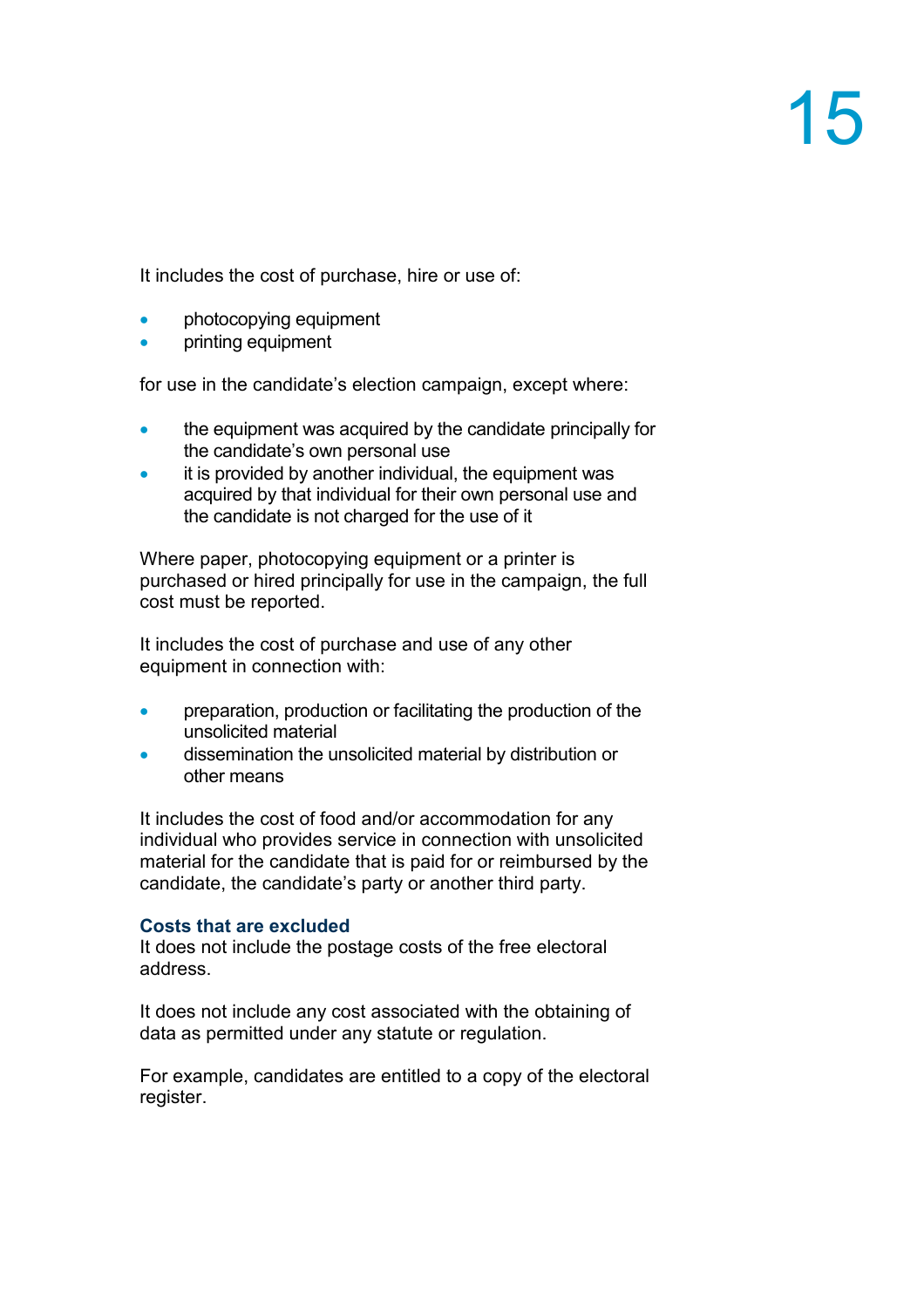## Transport costs

It includes the cost of transport for the agent where they are reimbursed by the candidate, the candidate's party or another third party.

### **Transport of volunteers and campaigners**

It includes the cost of transporting:

- volunteers
- party members, including staff members
- other campaigners

around the electoral area, or to and from the electoral area, including the cost of:

- tickets for any transport, including any booking fee
- hiring of any transport
- fuel purchased for any transport
- parking for any transport

where they are undertaking campaigning on behalf of the candidate.

It includes the cost of transport paid for by any individual, political party or other third party that is paid for or reimbursed either by the candidate, the political party or a third party, where the individuals being transported were campaigning or undertaking activities associated with the campaign for the candidate.

### **Transport to an event**

It includes the cost of transporting attendees to an event promoting the candidate where that cost is reimbursed or paid for by the candidate, the candidate's party or another third party.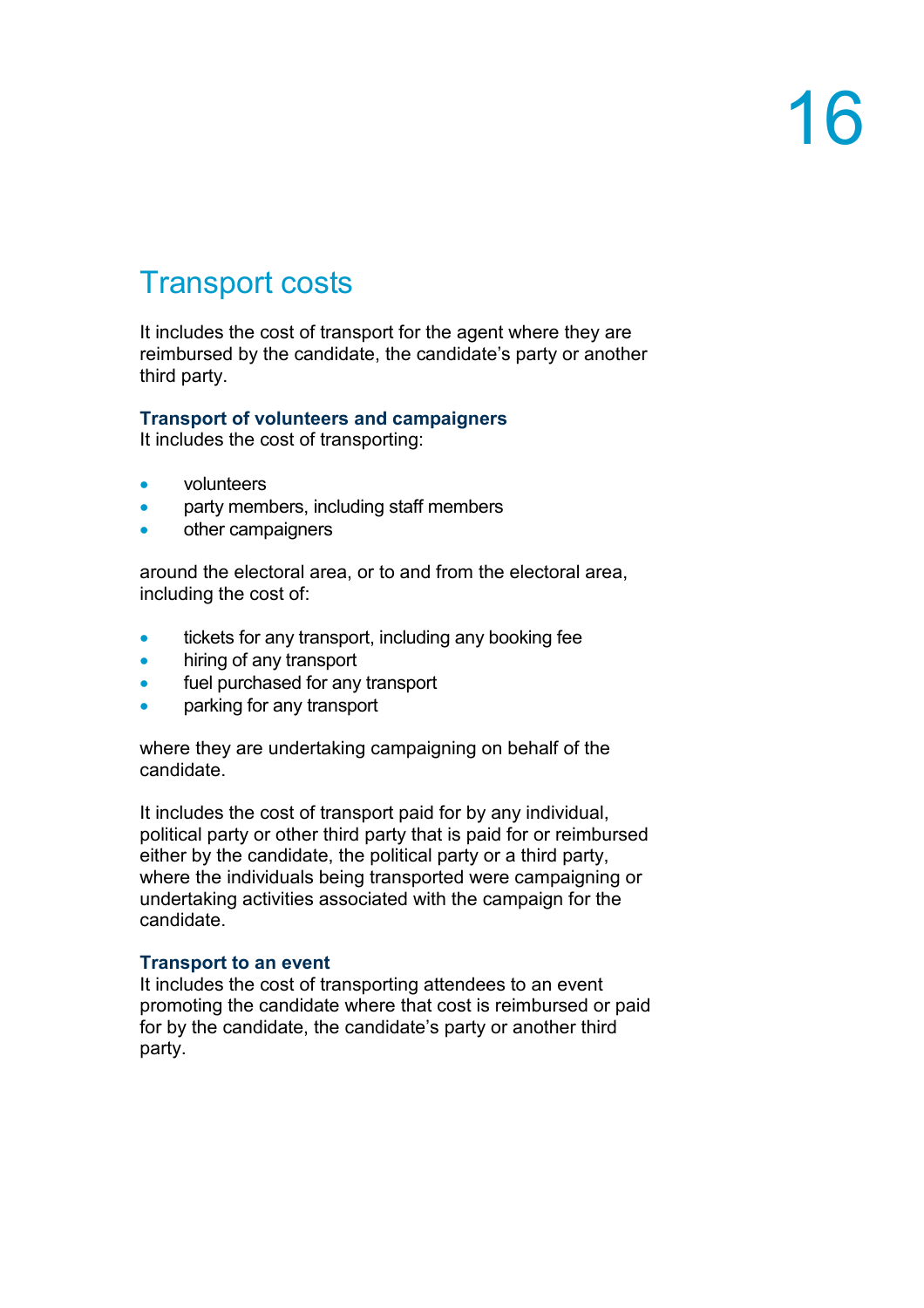### **Transport that is promoting the candidate**

This includes the cost of use, or hire, of any vehicle or form of transport that displays material promoting the candidate, including any cost associated with:

- design and application of the design to the vehicle or form of transport
- driving or moving a vehicle around a specific electoral area
- parking fees where a vehicle is used to display material

#### **Costs that are excluded**

The following costs are excluded:

- where the cost is paid for by the individual who used the transport, where that payment is not reimbursed, or
- where transport is provided free of charge by any other individual if the means of transport was acquired by that person principally for their own personal use

'Personal expenses' include the reasonable travelling expenses of the candidate in relation to the election.

Where a transport cost is a personal expense and is paid by the candidate, this must be recorded as a personal expense in the spending return. Personal expenses do not count towards the spending limit.

See page 27 for more on personal expenses.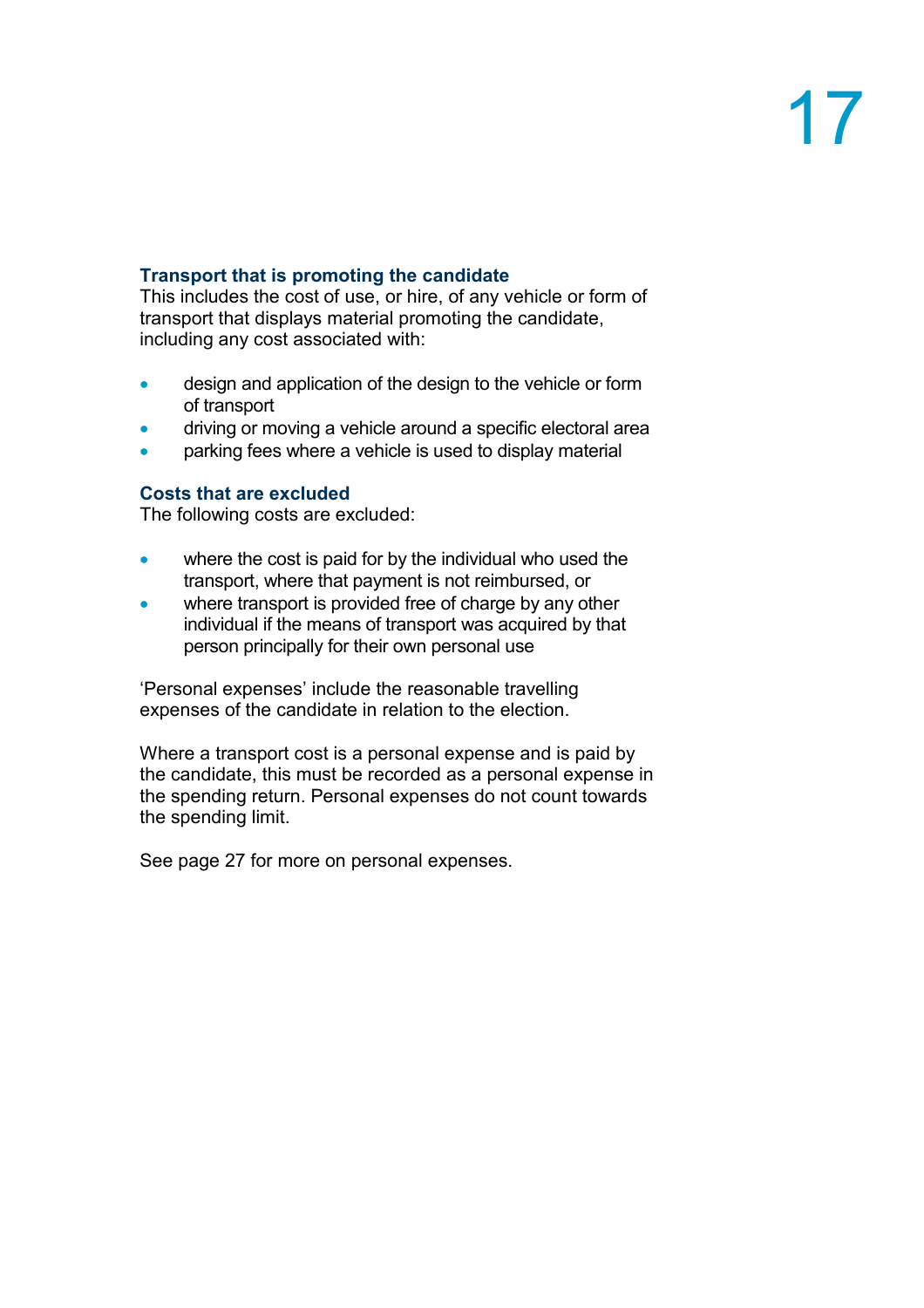## Public meetings of any kind

### **Services, premises, facilities or equipment provided by others**

This includes the cost of the use, or hire, of any:

- agency, individual or organisation
- services provided by any agency, individual or organisation
- **premises or facilities**
- equipment

#### used in:

- promoting a public meeting
- holding or conducting a public meeting to promote the candidate
- live streaming or broadcasting a public meeting by any means

### **Other costs under public meetings**

It includes the cost of promoting or advertising the event, via any means.

It includes the cost of an event that is being held via a link of any kind or is being live streamed or broadcast, where that event is open to be viewed by users of a channel or platform or by other means.

It includes the cost of the provision of any goods, services or facilities at the event, for example the cost of hiring seating. It includes the cost of purchase of any equipment in connection with:

- holding or conducting a public meeting to promote the candidate
- live streaming or broadcasting a public meeting by any means

It includes the cost of accommodation and other expenses for any attendee where that cost is reimbursed or paid for by the candidate, the candidate's party or another third party.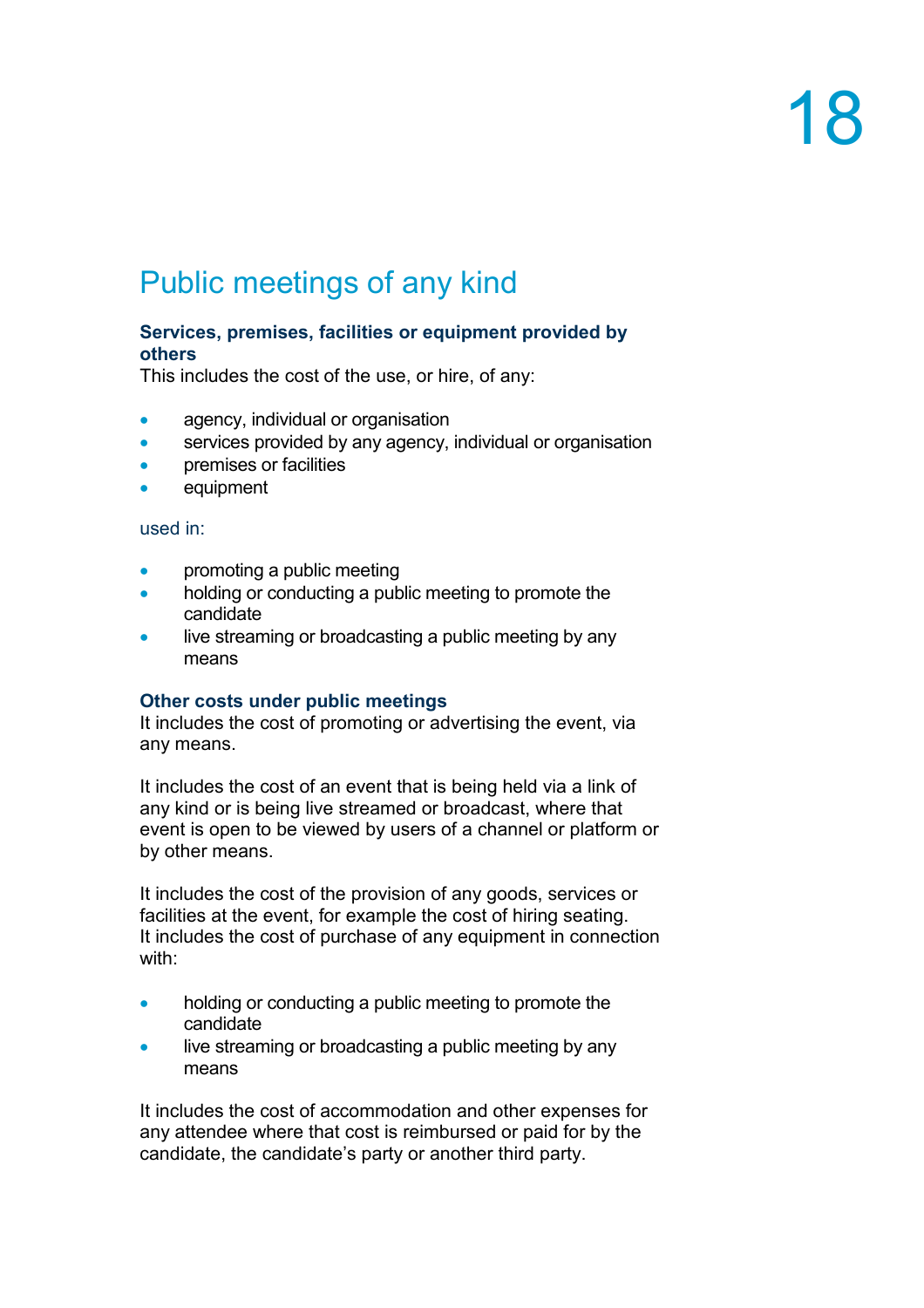#### **Costs you do not need to include**

You do not need to include:

- events that are for party members only
- events held mainly for purposes other than your campaign, where your attendance is incidental – for example, an annual social event at which you say a few words

You should make an honest assessment on the facts of whether the meeting is genuinely being held for other purposes.

You may also be invited to attend hustings events run by local organisations or community groups. We have published separate **hustings** guidance which explains when the spending rules may apply to these events.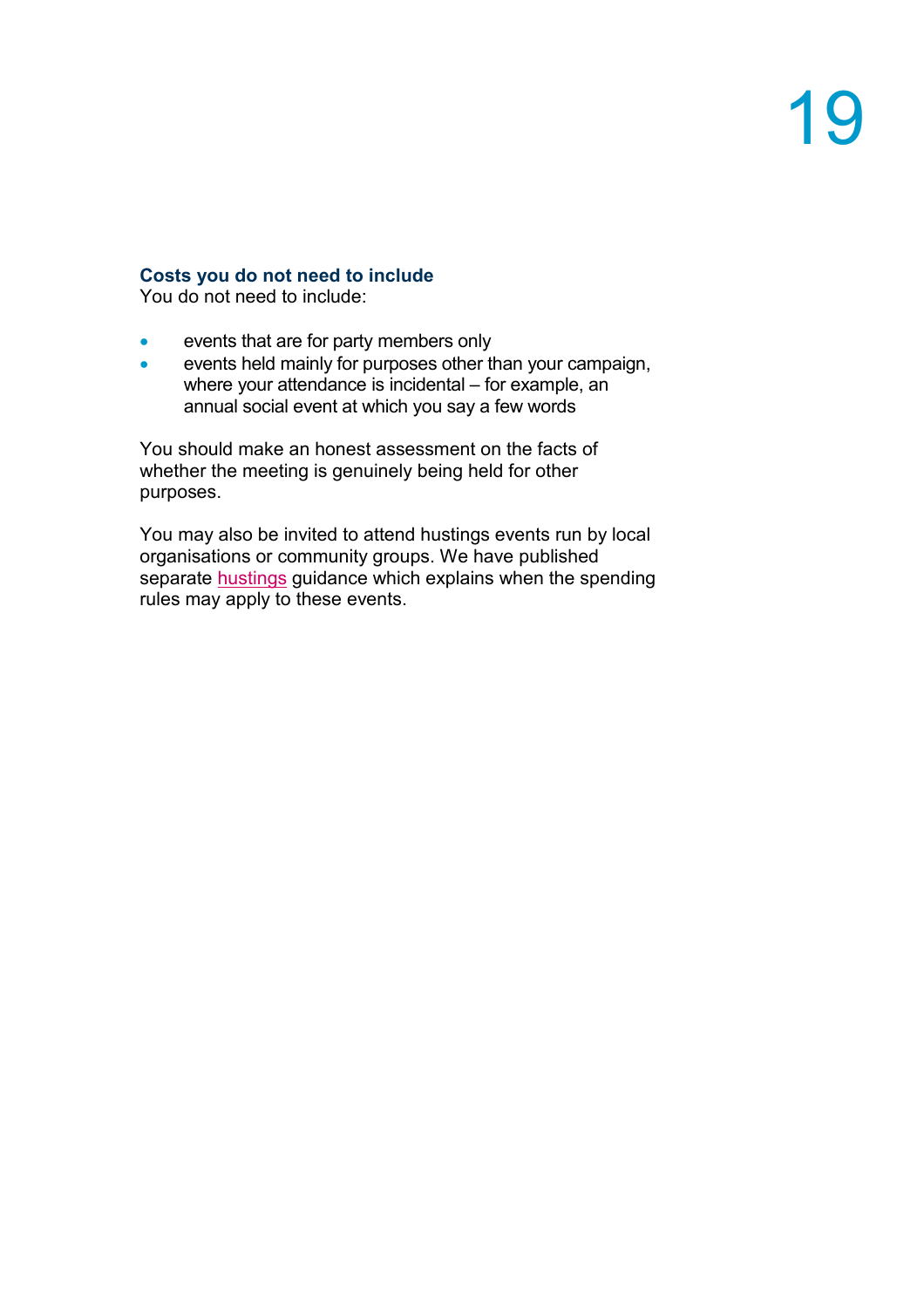## Staff costs

### **Agent costs**

This includes any remuneration, including allowances, paid to the agent.

### **Staff who are employed by a political party**

It includes the cost of any staff member of a political party who provides services to the candidate that are for the purposes of the candidate's election during the regulated period, or provides services to the candidate that are for the purposes of the candidate's election prior to that time which are then used during the regulated period.

Some examples of costs associated with political party staff:

- A staff member of a political party spends their paid working hours coordinating volunteers campaigning for a candidate in a specific constituency. Their work time is to be regarded as for the purposes of the candidate's election. If it is made use of by or on behalf of the candidate, then the costs of paying that staff member must appear in the candidate return as notional spending.
- A staff member of a political party spends their paid working hours on a number of different campaigning activities, including both promoting the party generally and promoting a specific candidate. The proportion of their work time that is spent promoting the candidate is to be regarded as for the purposes of that candidate's election. If it is made use of by or on behalf of the candidate, then that proportion of the costs of paying that staff member must appear in the candidate return as notional spending.

By way of contrast:

• A number of candidates attend a briefing on the party's manifesto pledges given by paid party staff. Because the focus is on national party manifesto pledges, the briefing is not to be regarded as given for the purposes of their election as candidates. Therefore no spending needs to appear in the candidate returns.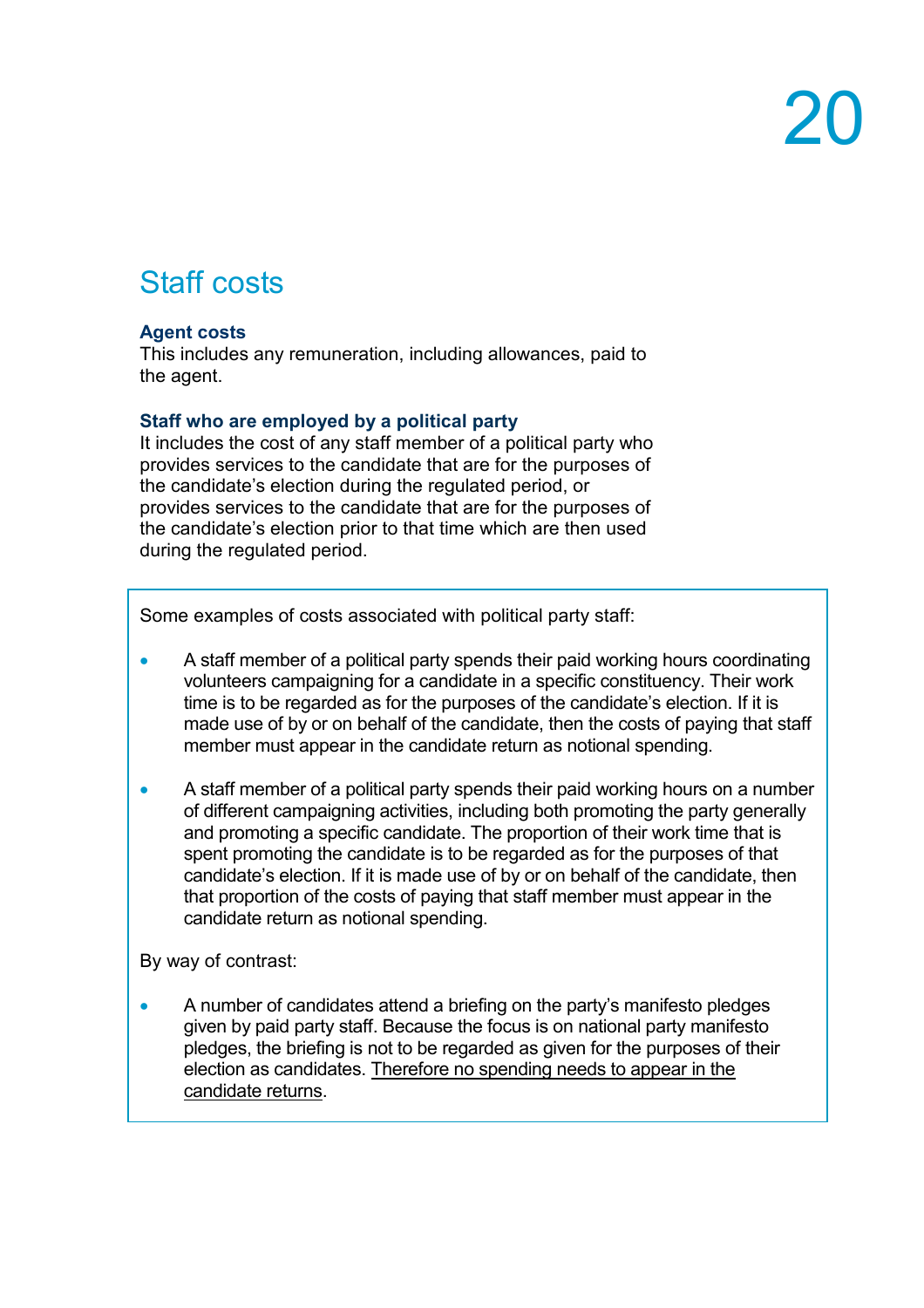#### **Staff monitoring social media and other press activities**

It includes the cost of staff engaged in the management and monitoring of social media channels or platforms and the obtaining of data to allow targeted campaigning. This includes hiring staff to analyse and sort the data and the cost of staff to monitor and post or respond to any kind of social media or other account.

It includes the cost of staff engaged in the management of press activities of any kind, including staff who are liaising with, managing or monitoring any kind of media activity by any means in connection with the candidate's election.

#### **Any other person whose services are engaged**

It includes the cost of any other person whose services are engaged in connection with the candidate's election.

#### **Volunteer time**

It does not include the cost for services of an agent or any other person who is a volunteer.

You also do not have include the costs of people's travel, food and accommodation costs while they campaign on your behalf, if they meet the costs themselves.

However, any expenses you meet for them, or reimburse them for, such as transport or accommodation, do count as your spending.

Sometimes you may not be sure if someone working for your campaign is a volunteer or if you should count their time towards your spending limit. For example, they may offer similar services professionally to the ones they are performing for you.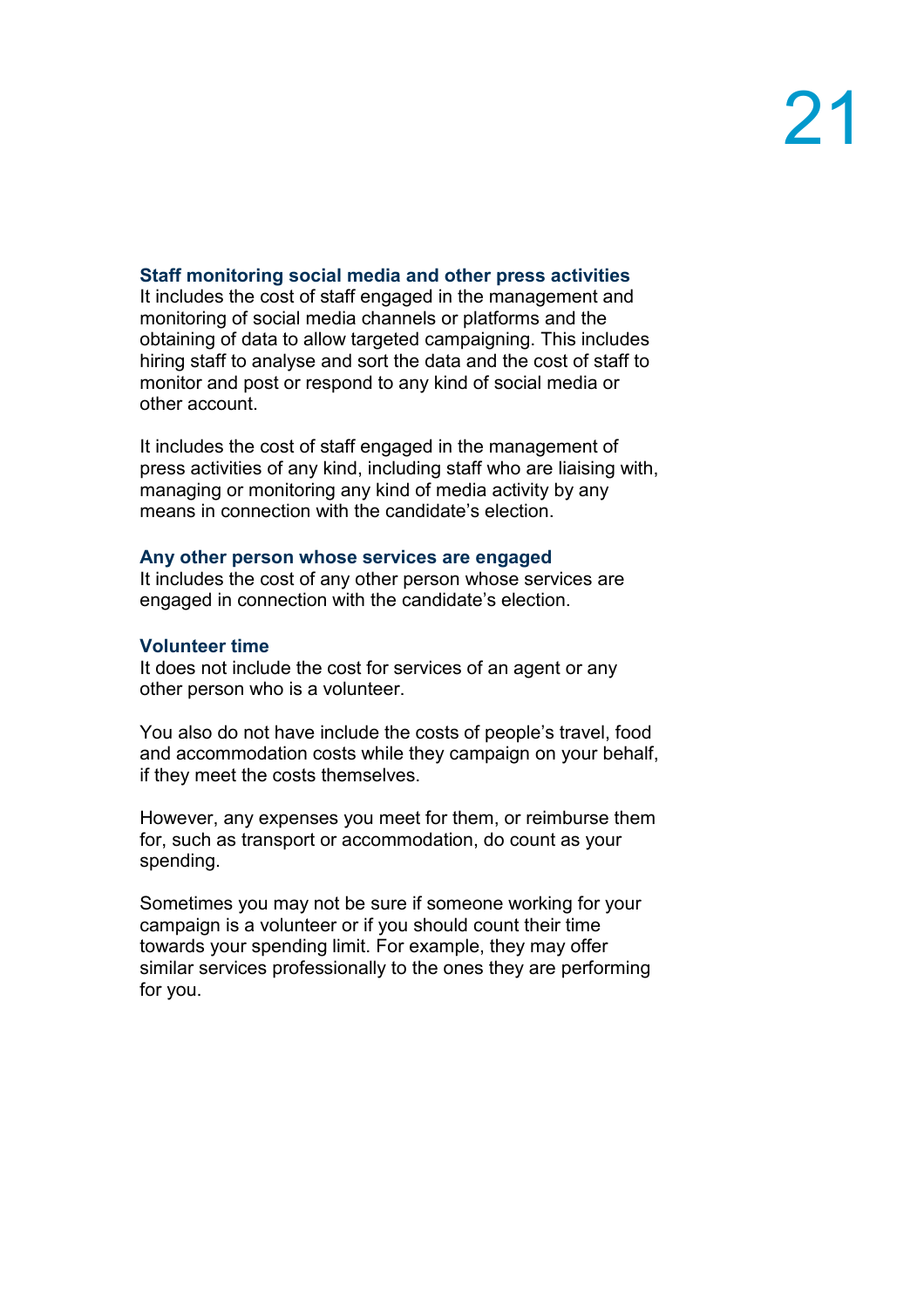They will be a volunteer if:

- their employer is not paying them for the time they spend on your campaign, or
- they are using their annual leave, or
- where they are self-employed, you won't benefit from any professional insurances they hold

If they use specialist equipment or materials, it is likely this will be notional spending.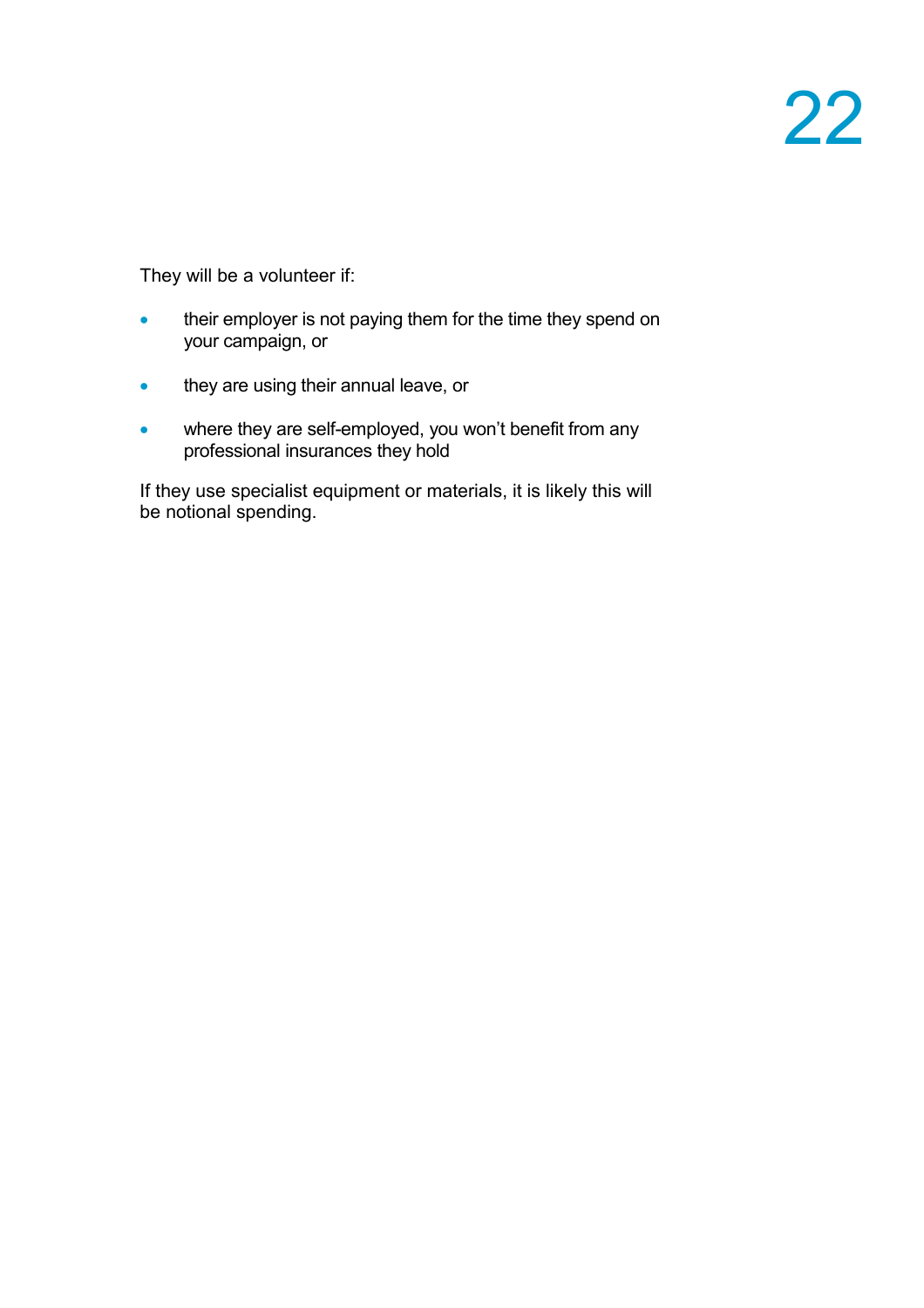## Accommodation and administrative costs

### **Office space and equipment**

This includes the rental cost of office space, including business rates, for the candidate's campaign, whether newly rented or under an existing rental agreement, and so notional spending will be incurred where such office space is provided free of charge or at a discount by a political party or a third party.

It includes the cost of office space where that office space is being shared. An apportionment must be made and an amount that reasonably reflects the use by the candidate in campaigning must be included in the return for the candidate. This amount will count towards the spending limit of the candidate.

It includes the cost of purchase, use or hire of any general office equipment for the candidate's campaign, and so notional spending will be incurred where such equipment is provided free of charge or at a discount by a political party or a third party.

For example, desks, chairs and computers provided by a party for use in the candidate's campaign.

It includes the cost of purchase, hire or use of:

- mobile phones or other hand-held devices
- the associated contracts

for use in the campaign by the candidate, agent and any other staff or volunteer, where that equipment and/or associated costs are paid for by the candidate, the candidate's party or another third party except where:

- the equipment was acquired by the candidate principally for the candidate's own personal use and the costs are not more than would usually be incurred outside of an election period.
- it is provided by another individual, the equipment was acquired by that individual for their own personal use, the costs are not more than would usually be incurred outside of an election period and the candidate is not charged for the use of it.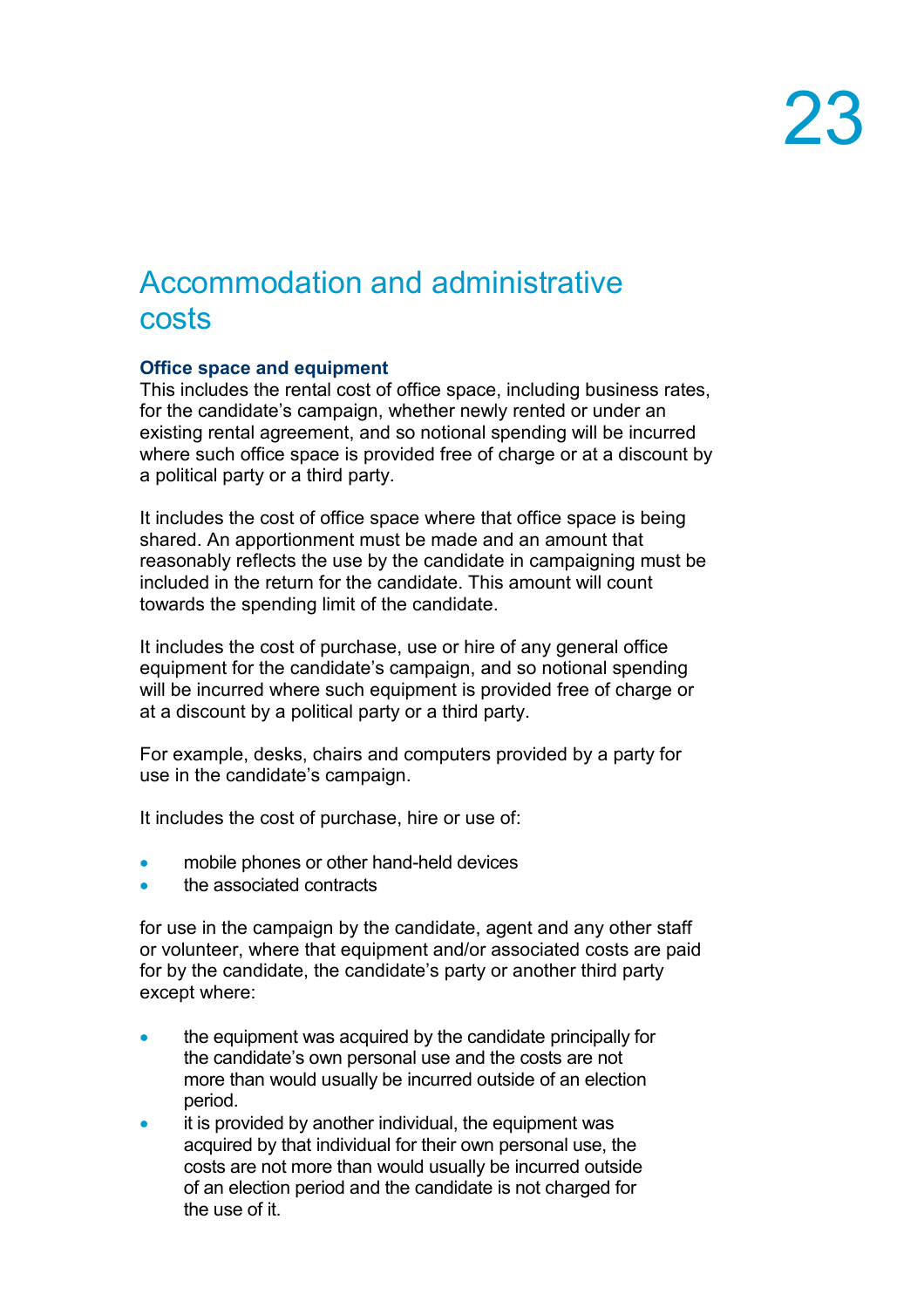Some examples of costs associated with mobile phones:

- If a SIM card with a data and calls allowance is bought for a candidate to use in their campaign, this would count as candidate spending.
- If a volunteer's mobile phone is used to co-ordinate other volunteers, and a portion of the phone contract charges are reimbursed by the candidate to the volunteer, this would count as candidate spending.
- If the candidate uses their own phone which they acquired for their own personal use, and no further costs are incurred beyond the usual monthly charge for calls, data etc, this does not count as candidate spending.

### **Overheads**

It includes the cost of:

- **electricity**
- phone lines and internet access

for use in the candidate's campaign.

It includes the subscription cost for media monitoring services, press wire and press release services.

### **Costs associated with agents, volunteers and employees**

It includes the cost of accommodation for the agent where it is reimbursed by the candidate, the candidate's party or another third party.

It includes the cost of volunteers, employees and party employees campaigning for the candidate in a specific electoral area, including their accommodation costs if they are reimbursed by the candidate, the candidate's party or another third party.

#### **Costs which are excluded**

It does not include the cost of childcare for a candidate or their agent or a volunteer.

It does not include the cost of water, gas or council tax.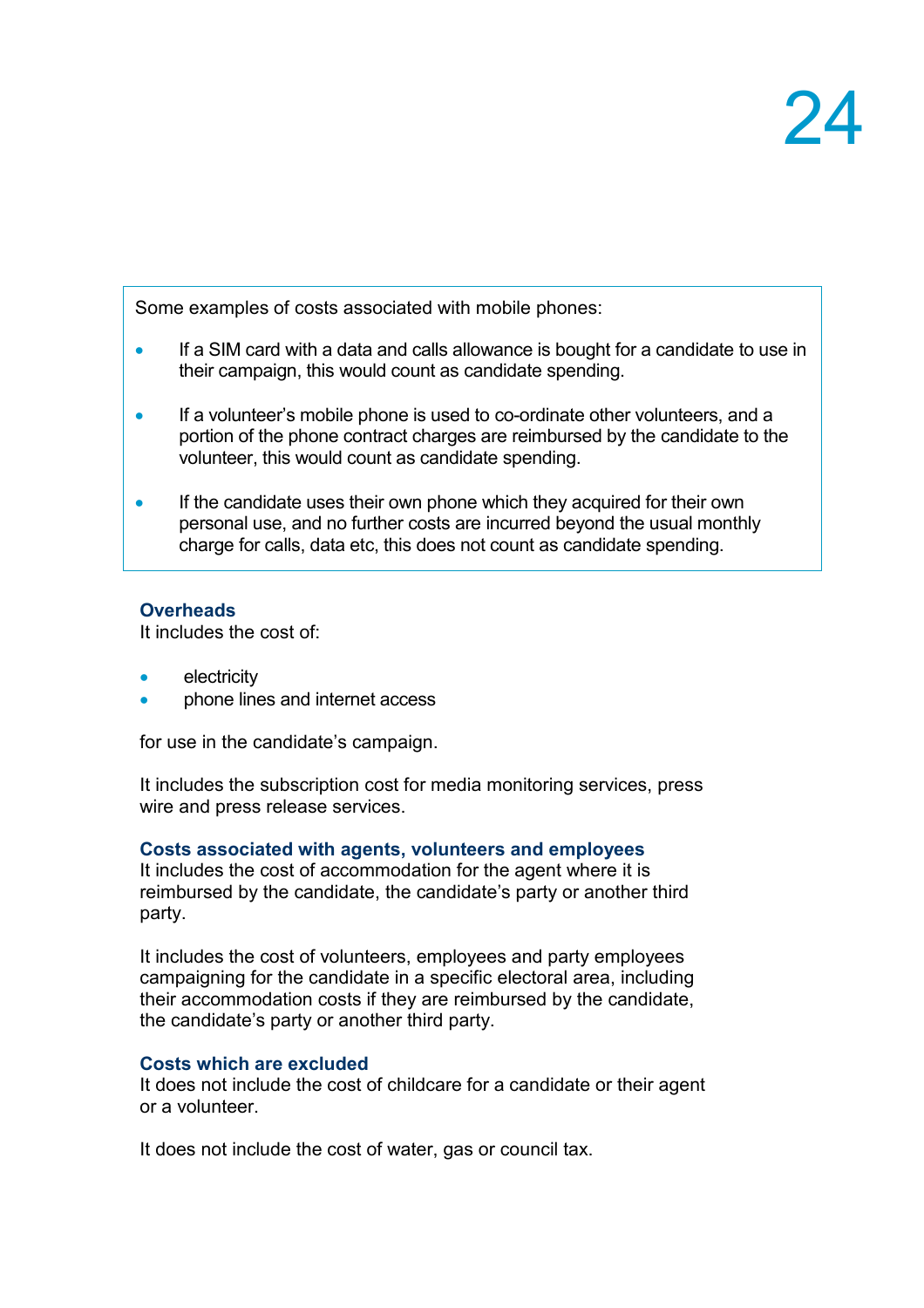It does not include the provision by any other individual of accommodation which is the sole or main residence of the individual if the provision is made free of charge.

'Personal expenses' include the reasonable accommodation costs of the candidate in relation to the election.

Where an accommodation cost is a personal expense for the candidate, this does not count towards the spending limit. If it is paid by the candidate, it must be recorded as a personal expense in the spending return.

See page 27 for more on personal expenses.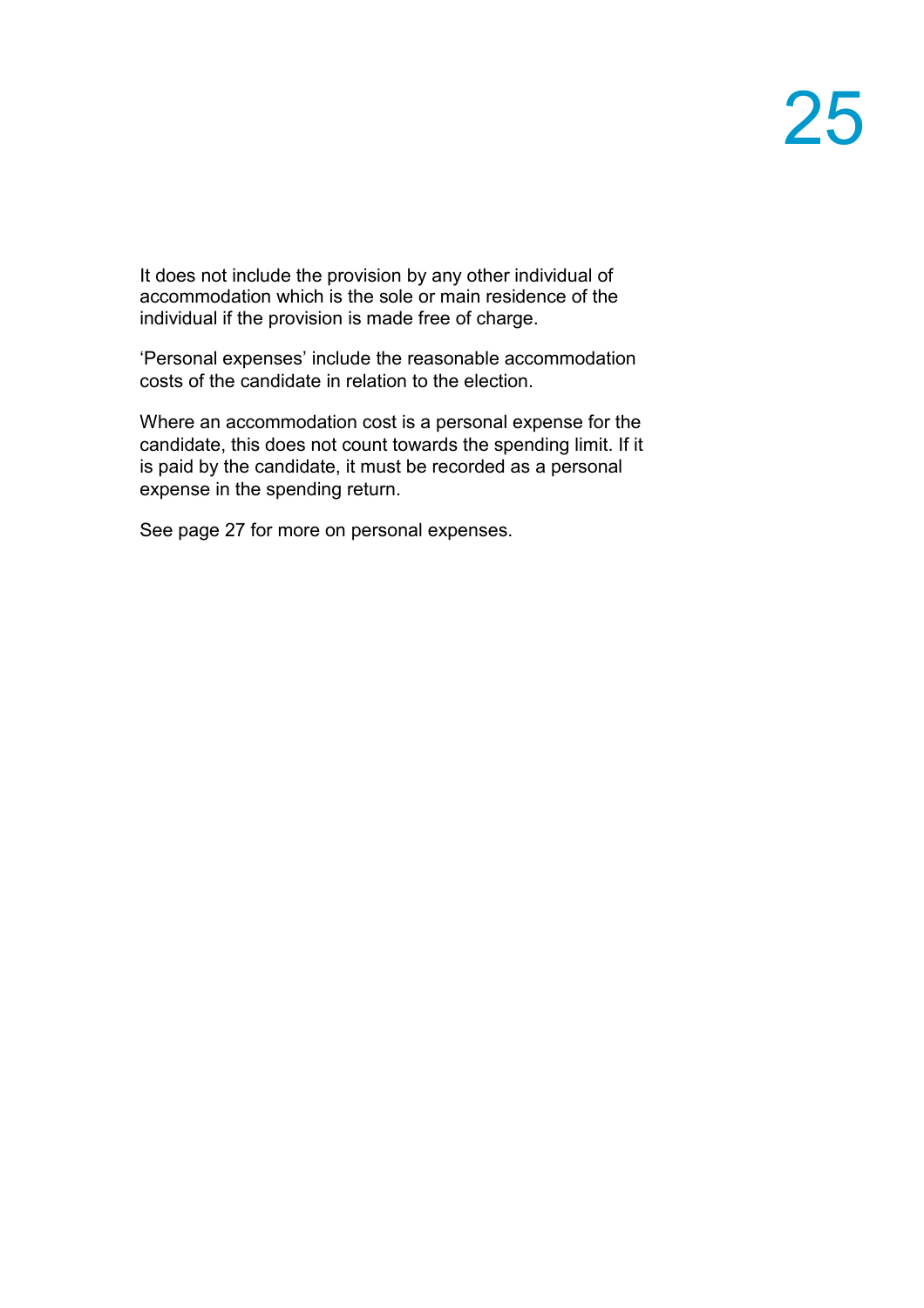## <span id="page-27-0"></span>What doesn't count as candidate spending?

- payment of a candidate's deposit.
- anything (except adverts) appearing in a newspaper or on a licensed broadcast channel
- facilities you use because you are entitled to do so as a candidate, such as a public room for a meeting
- costs that are reasonably attributable to the candidate's disability
- volunteer time including time spent by your staff that you do not pay them for (but any expenses you meet for them, such as transport or accommodation do count as spending)
- use of someone's main residence, provided free of charge
- use of someone's personal car or other means of transport acquired principally for that person's use and provided free of charge
- use of someone's computing or printing equipment acquired principally for that person's personal use and provided free of charge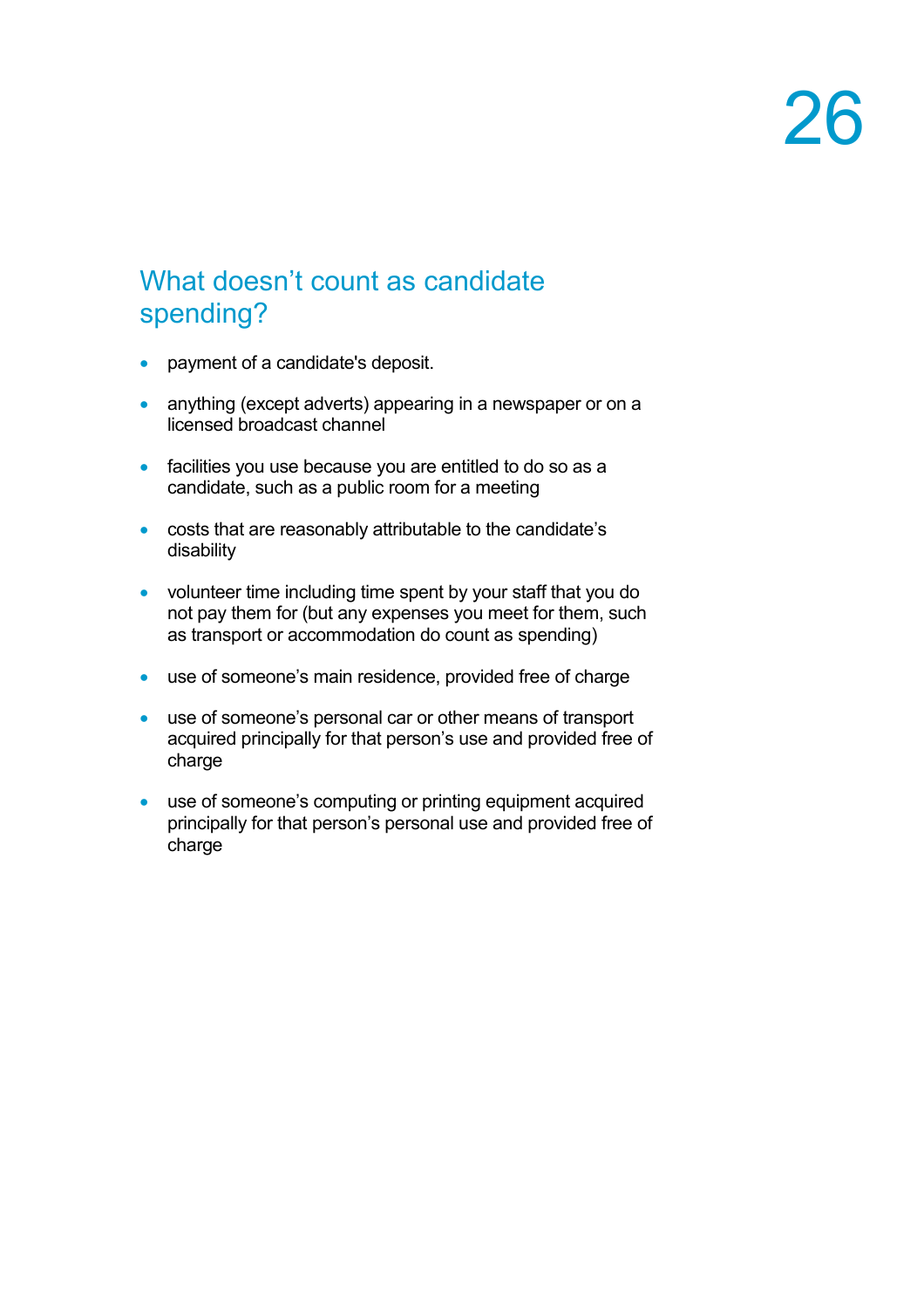## Use of items

When you use an item for the first time, you must include the cost.

#### **Items that are not used**

You do not have to report spending on items that are not used (for example if leaflets are never distributed) and this does not count against the spending limit.

You should retain the unused material or evidence it was destroyed.

If you use the leftover items at a later election, you must report the spending on those items at that later election.

#### **Re-use of items**

Where you have paid for an item, you must report the full cost at the time of first use, even if you intend to use it again at a future election.

If you do use it again at a subsequent election, you do not have to report the original payment again. There may be some associated costs which must be reported at that election, for example for storage or cleaning.

#### **Personal expenses**

Personal expenses include the reasonable travel and living expenses (such as hotel costs) of the candidate. Personal expenses do not count towards your spending limit, but you must report them on your spending return.

Personal expenses may include car hire for the candidate if the candidate does not already own a car, or if their car is not suitable for campaigning. For example, if you are standing in a rural constituency, it may be reasonable to hire a four-wheeldrive vehicle to access remote areas.

Candidates must provide a written statement of their personal expenses to the agent within 21 days of the result being declared.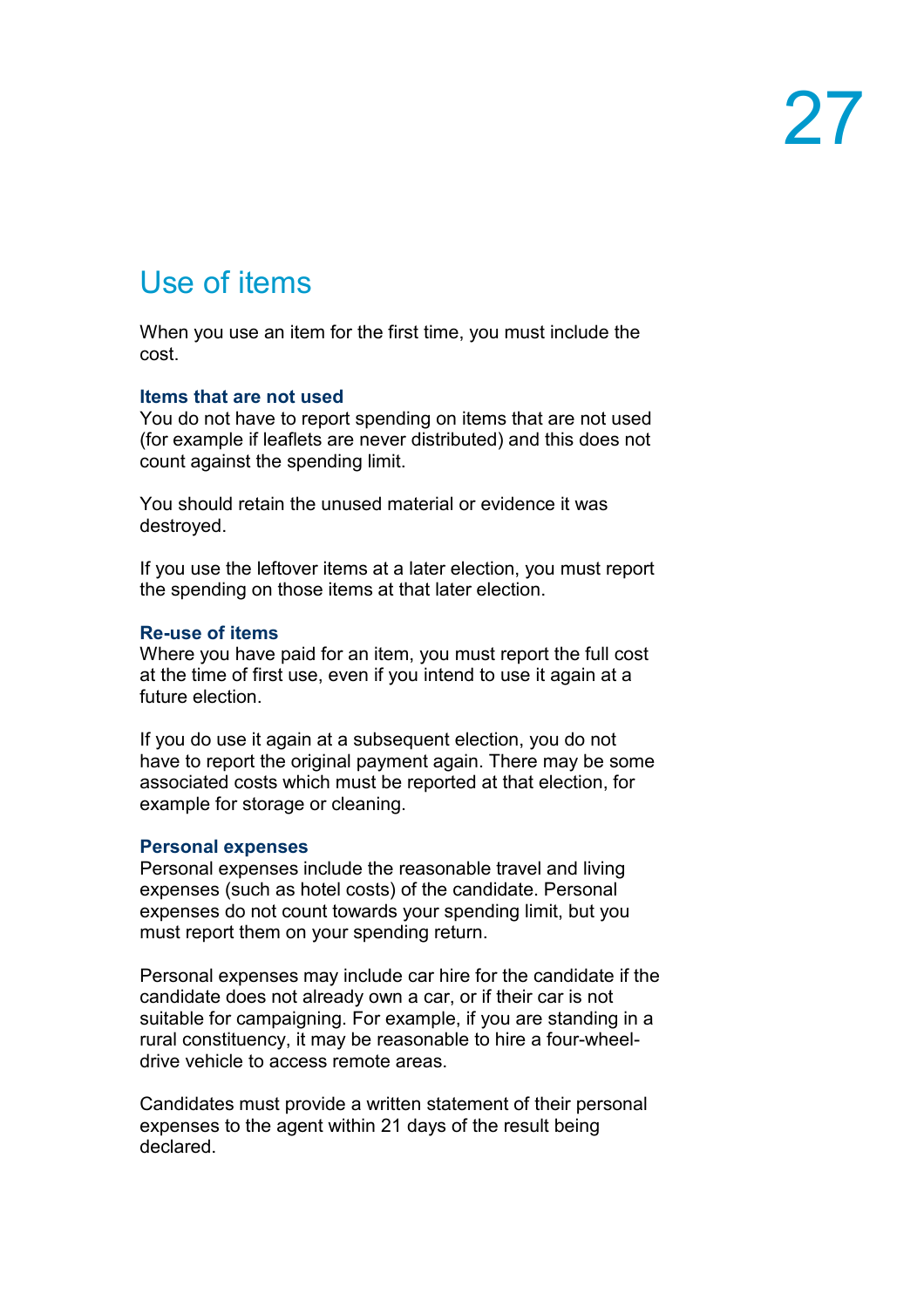## <span id="page-29-0"></span>Local campaigning

Organisations or individuals, who are not standing as candidates at the elections, but are campaigning for or against a candidate in a constituency are known as 'local non-party campaigners'.

Local non-party campaigners can spend up to £700 during the regulated period on campaigning for or against a candidate in the constituency.

A local non-party campaigner cannot spend more than £700 without your authorisation in writing to incur the additional spending.

Any spending authorised by you and incurred by local nonparty campaigners must be reported by the local non-party campaigner to the Returning Officer within 21 days of the result being declared.

The authorised expenses must be included in your candidate spending return. Money that is incurred by campaigners in local campaigns that has been authorised by you is candidate spending and counts towards the spending limit.

Non-party campaigners planning a local campaign should read our guidance for local non-party campaigners.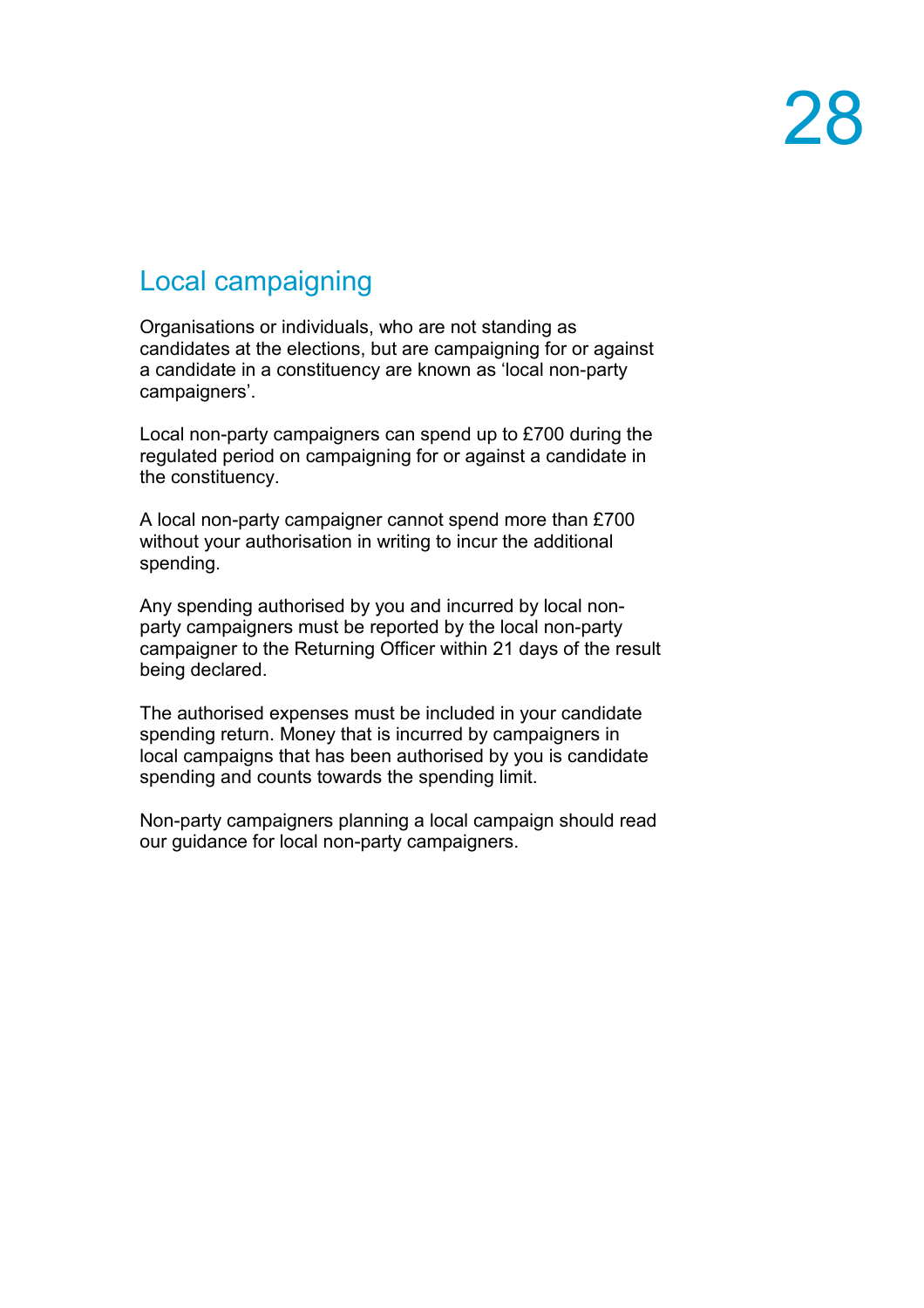## Items received free of charge or at a discount and 'notional spending'

Sometimes you may pay for items or activities at a lower cost than their commercial value, or be given them for free.

If you then make use of them in your campaign, the full commercial value counts towards your spending limit, as if you had paid for it in full.

The full amount is treated as though it had been incurred by the candidate.

For example:

a supplier who supports your campaign gives you goods or services at a reduced value

your party lets you use an office or other facilities for free

You must record the **full** commercial value of these items or activities as candidate spending if:

- you receive the item free of charge or at a non-commercial discount of more than 10% and;
- the difference in value between the commercial value and what you pay is more than £50
- they are made use of by or on behalf of the candidate

If you receive a discount of 10% or less or the difference in value is £50 or less, you only need to record the amount you paid.

The difference between the commercial value and the price you pay is called '**notional spending**'.

Notional spending with a value of more than £50 will also be a donation. You can find out more about the rules on donations in Section B of this guidance.

#### **Commercial**

**discounts** are those available to other similar customers, such as discounts for bulk orders or seasonal reductions.

#### **Non-commercial discounts** are special discounts that you are given by suppliers. This includes any special rate which is not available on the open market.

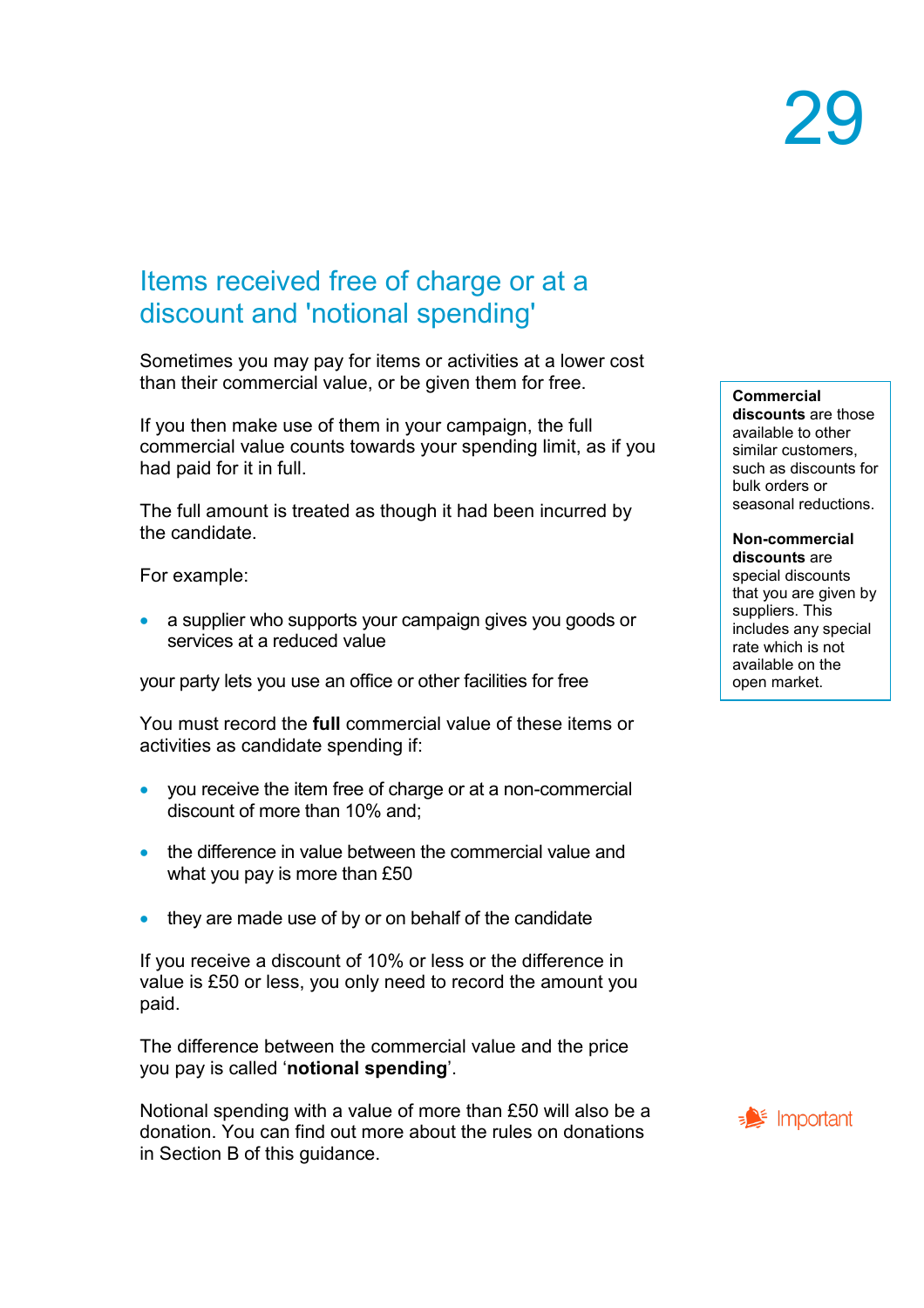#### **Examples**

The following examples illustrate what is and what is not notional spending.

• A party sends some leaflets, worth £200, to one of their candidates to use in their campaign. The candidate accepts the leaflets and then distributes them.

The leaflets have been transferred to the candidate, and by distributing them the candidate has made use of them. The £200 must be reported as notional spending.

• A printer gives the candidate a 50% discount on printing their leaflets. The candidate accepts the leaflets and arranges for volunteers to deliver them to voters.

By arranging the delivery, the candidate has arranged for the leaflets to be used on their behalf. If it is over £50, 50% of the value of the printing costs must be reported as notional spending.

• A party sends one of their candidates some leaflets to use in their campaign, but the candidate and their agent never deliver the leaflets.

Although the leaflets have been provided to the candidate, they not been made use of by or on behalf of the candidate. This is not notional spending. The leaflets have not been used at all, and no spending need appear in the return.

• A party sends out some leaflets that promote the candidate, directly to voters. They inform the candidate they're going to do so in advance.

In this example, the party has not provided anything to the candidate – they have just told the candidate what they are doing. They have campaigned for the candidate themselves. Although the leaflets may benefit the candidate, the party has not given something to the candidate that the candidate can then decide whether or how to use.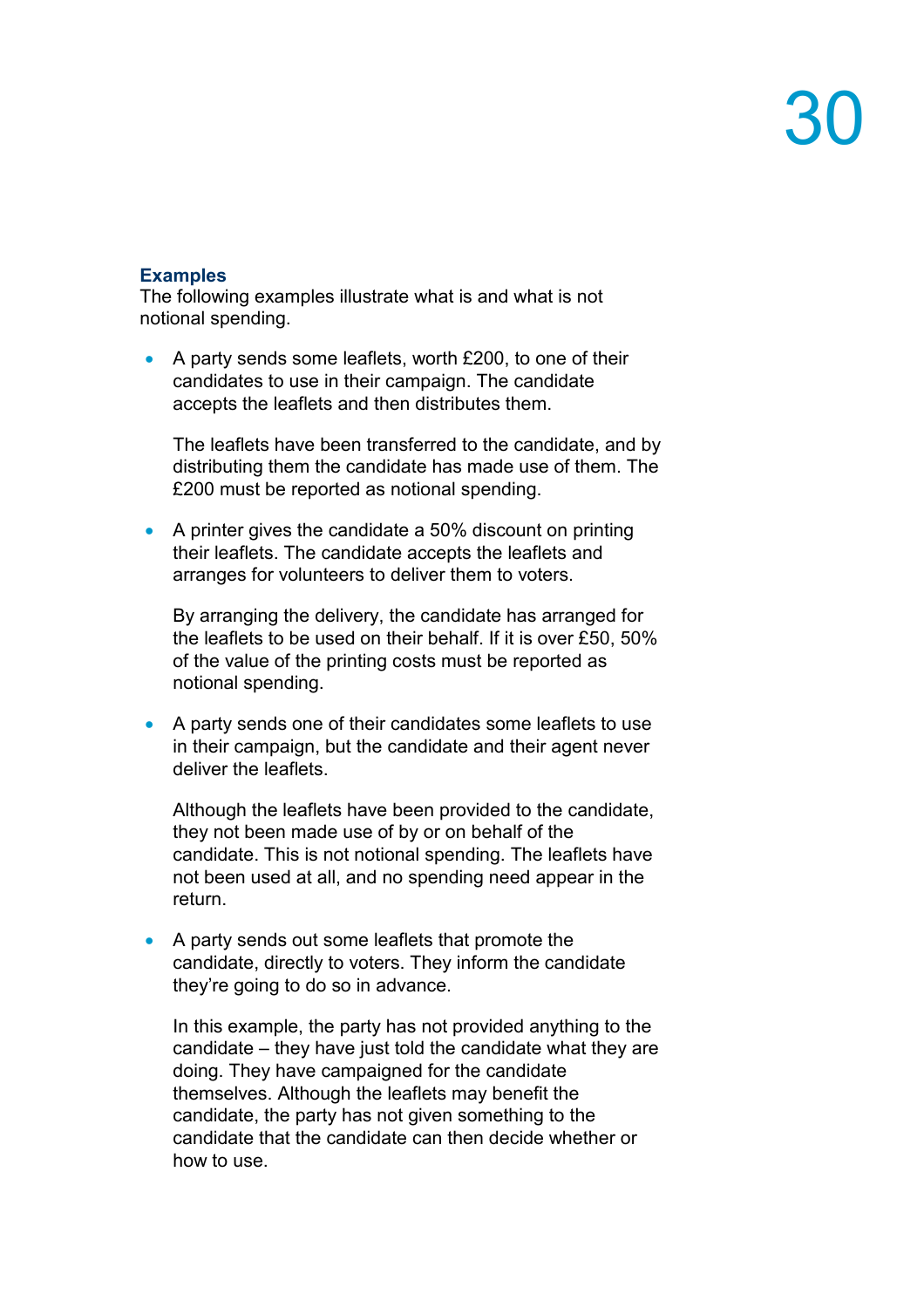This is not notional spending. It is local campaigning to promote the candidate – see the previous section. As it has not been authorised by the agent, the party cannot spend more than £700.

#### **Valuing notional spending**

If the supplier is a commercial provider, you should use the rates they charge other customers. If this information isn't available, you should find out what similar providers charge for the same goods or services and use this as the commercial value.

You should keep a record of how you reached your valuation and keep copies of any quotes you receive.

After the election, the agent must make a declaration of the value of each item of notional spending (unless the amount is £50 or less). You must also include the price you paid (if any) in your spending return. The value you declare must be a fair and honest assessment of the commercial value.

If you are not sure how to value something, please [email](mailto:infonorthernireland@electoralcommission.org.uk) or call us for advice.

#### **Valuing seconded staff**

If an employer seconds a member of staff to your campaign, you must record their gross salary and any additional allowances as the notional value.

You do not need to include the employer's national insurance or pension contributions. You will need to include the value of any expenses, such as travel or food, that you or the employer refunds.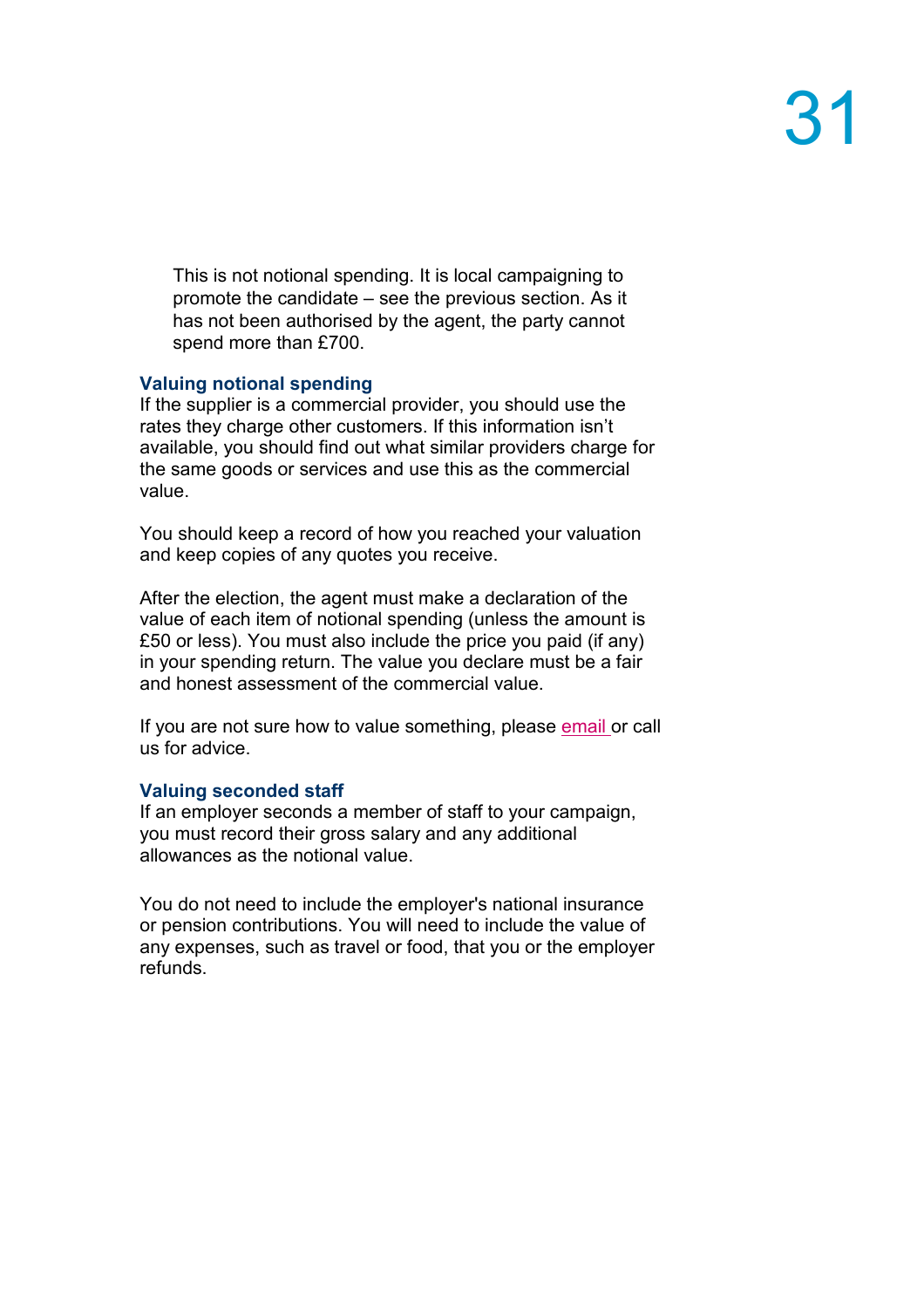## <span id="page-33-0"></span>Splitting spending

Sometimes, you may need to split your costs between activities that count as candidate spending and those that don't.

For example, between:

- items used both before and during the regulated period
- spending on your campaign and spending on other activities such as an office that you share with your local party

In all cases you should make an honest assessment, based on the facts, of the proportion of expenditure that can fairly be attributed to your candidate spending.

For example, if you are sharing a party office, the telephone bill may only provide a breakdown of the cost of calls over a certain value.

In these cases, you should consider the best way of making an honest assessment on the information you have. For example, you could compare the bill with one that does not cover a regulated period.

Where you intend to use material again, at a future election for instance, you should report the full cost at the time of first use. You do not then have to report it again at the future election.

It is your responsibility to fully and accurately report your candidate spending. You should ensure you understand the rules and that all spending is properly authorised, recorded and reported.

After the election, you will have to sign a return to declare that it is complete and correct to the best of your knowledge and belief.

It is an offence to make a false declaration knowingly.

If you are still not sure, call or [email us](mailto:infonorthernireland@electoralcommission.org.uk) for advice.

For more information on splitting spending, see:

**Expert paper:** [splitting](https://www.electoralcommission.org.uk/media/2916)  [spending](https://www.electoralcommission.org.uk/media/2916)

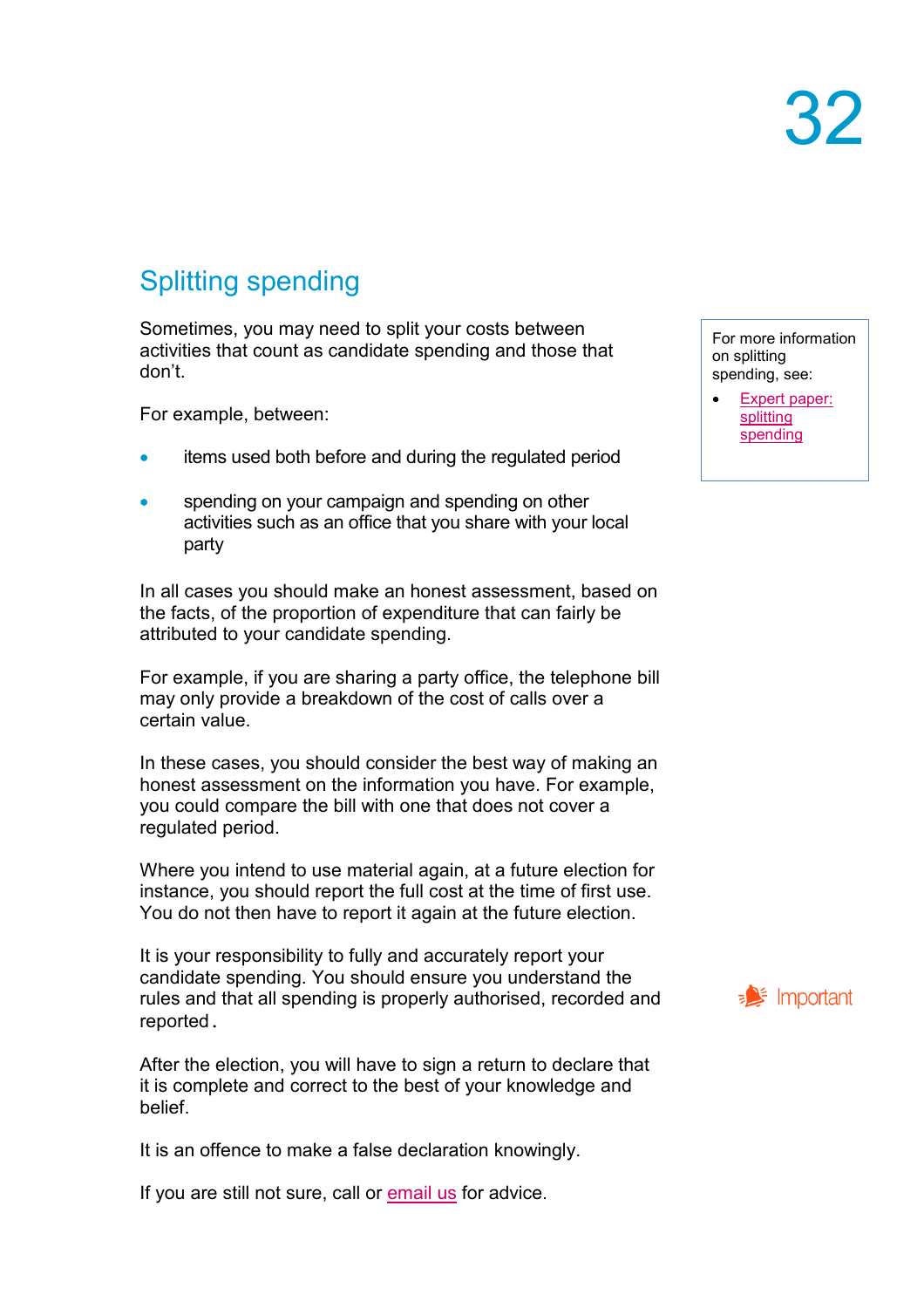## Political parties and election spending

Political parties will often spend money at elections, promoting the party in general as well as particular candidates.

In the period before certain elections, parties have their own spending limits for campaigning. These are separate from the candidate spending limit.

#### **Deciding if an item is spending to promote a candidate**

If an activity is aimed at voters in the electoral area in which the candidate is standing to promote or secure the election of that candidate, then it is spending to promote the candidate**.**

For example, activity promoting a party will be regarded as promoting a candidate whenever the item:

- identifies the specific candidate
- identifies the specific electoral area in which the candidate is standing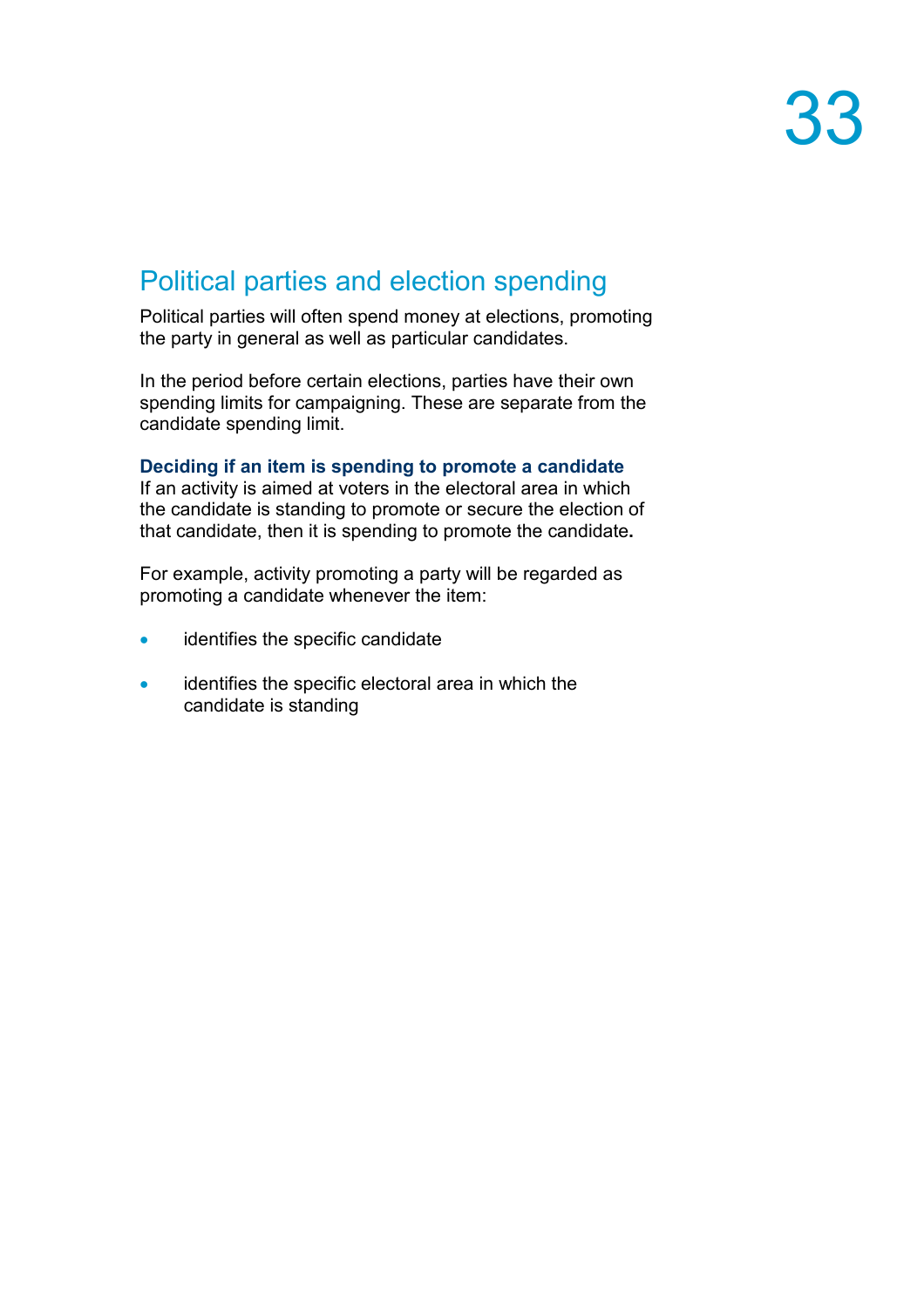The following scenarios include examples of spending by a candidate and examples of spending by a political party.

- A candidate produces a leaflet that encourages voters to vote for their party in a particular electoral area. The electoral area is named in the leaflet. This is candidate spending and must appear in the candidate return.
- A candidate puts up a billboard on a roadside with their picture on it. The billboard is situated at a station outside of the electoral area but the station has a high level of commuters from the electoral area that use that station. The candidate is identifiable and it is aimed at voters in the candidate's electoral area. It must go in the candidate return.
- A political party produces a letter that sets out the party's policies and in the final lines it asks voters to vote for a specific candidate in that electoral area. Since the candidate is identifiable, the letter is to be regarded as distributed for the purposes of the candidate's election. If the leaflet is made use of by or on behalf of the candidate, it must appear in the candidate return as notional spending (see p.29). If it is not made use of by or on behalf of the candidate, it will count as local campaigning for the candidate (see p.28).
- A political party produces an advert that sets out the party's policies and asks voters to vote for the party in that electoral area. Although the advert does not name the candidate, it identifies the electoral area. Therefore the advert is to be regarded as distributed for the purposes of the party's candidate's election. If the advert is made use of by or on behalf of the candidate, it must appear in the candidate return as notional spending (see p.29). If it is not made use of by or on behalf of the candidate, it will count as local campaigning for the candidate (see p.28).
- A political party produces a letter that sets out the party's policies and encourages voters to vote for the party. Although the letter is addressed to a household in an electoral area, the letter itself does not identify the candidate or the electoral area. This is not to be regarded as used for the purposes of the candidate's election. Therefore no spending needs to appear in the candidate return.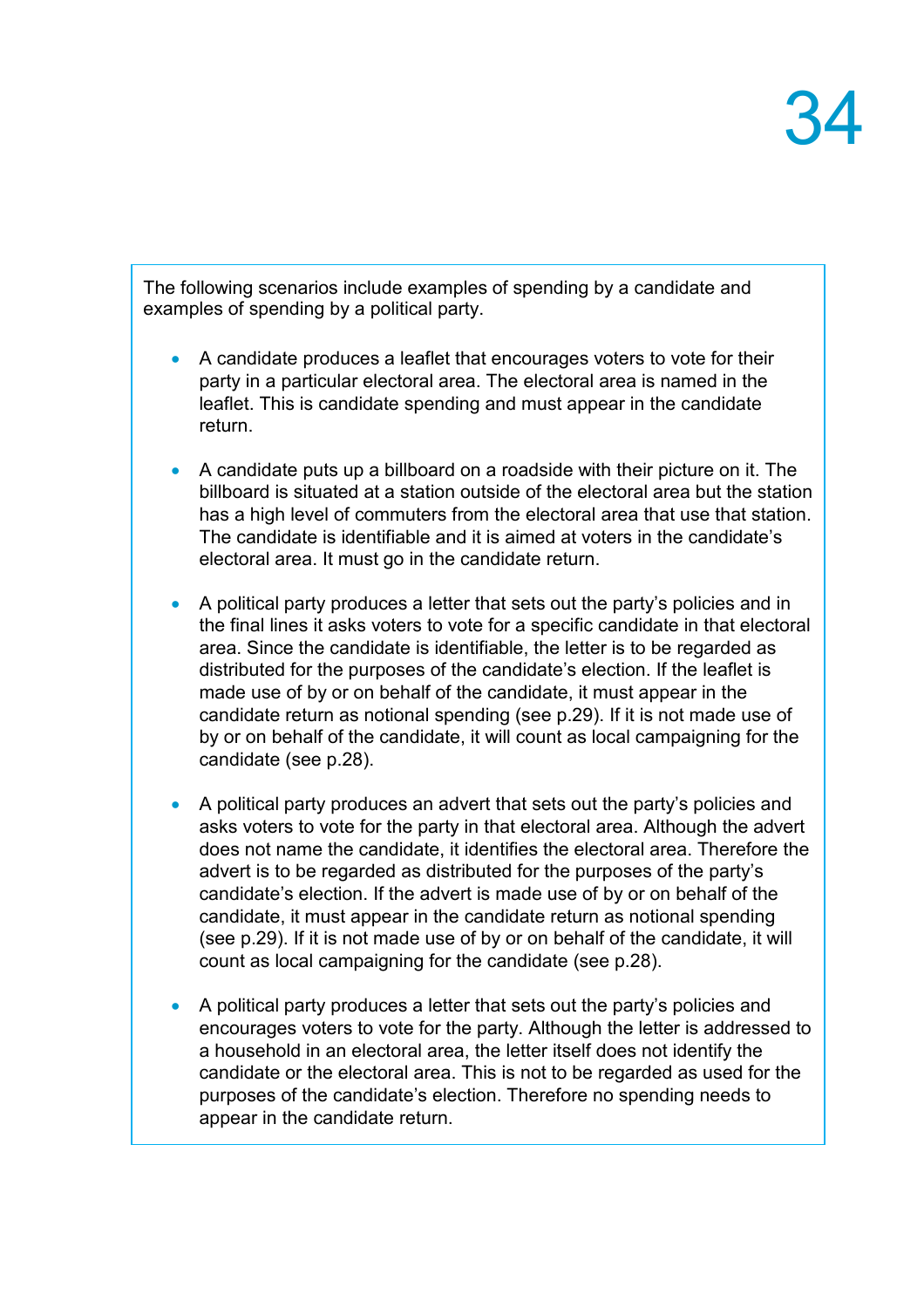#### **Material distributed across a number of electoral areas** Where material:

- features a candidate
- is distributed across a wider area than just the specific electoral area in which that candidate is standing

a proportion of the cost of that material will be regarded as used for the purposes of the candidate's election.

The proportion that will be regarded as used for the purposes of the candidate's election is the cost of distribution in that candidate's specific electoral area.

The following examples are all of spending by a political party.

- A leaflet featuring the party leader is distributed across Great Britain, including in the electoral area where the party leader is standing. The leaflets distributed in the party leader's electoral area are to be regarded as distributed for the purposes of the leader's election as a candidate.
- A prominent local councillor is featured in a leaflet that is distributed across the entire county, including in the specific electoral area they are standing in. The leaflets distributed in the councillor's electoral area are to be regarded as distributed for the purposes of the councillor's election as a candidate.
- A party prepares a digital campaign featuring a popular party member in one area of the country. The party member is a candidate in one part of that area. The material is targeted at a particular group of voters and will appear in the social media feeds of someone who is in the target group. The target group includes a geographic location. The proportion of the campaign targeted in the prominent party member's electoral area is to be regarded as published for the purposes of their election as a candidate.

In the examples above, if the item is *made use of by or on behalf of* the candidate, then the relevant proportion of the cost of targeting the candidate's electoral area must appear in the candidate return as notional spending (see p.29). If it is not made use of by or on behalf of the candidate, it will count as local campaigning for the candidate (see p.28).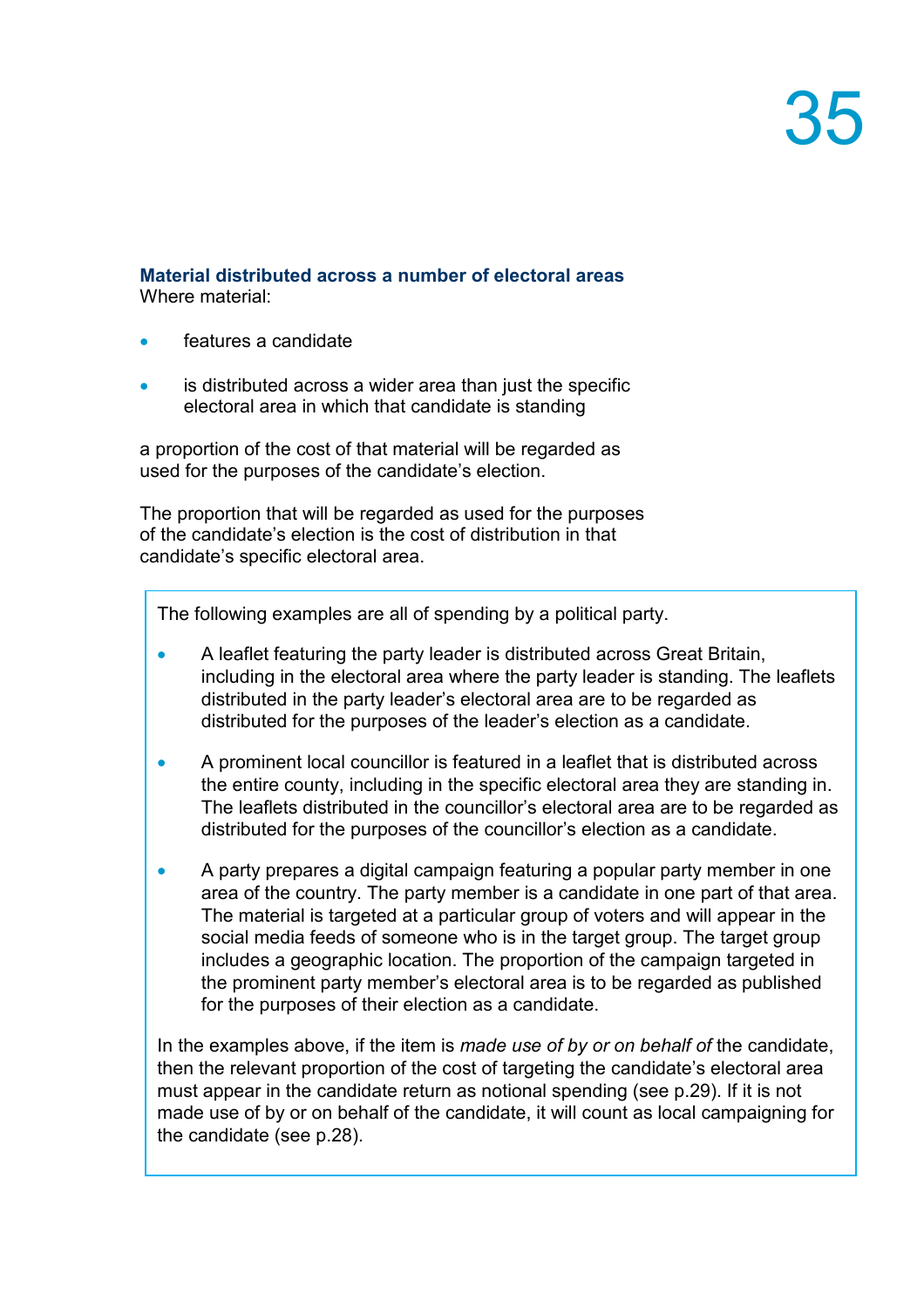• A party prepares a digital campaign featuring a popular party member across the entire country, including where the party member is a candidate. The material is not targeted but will appear if a particular set of words is typed into a search engine. It is not possible to ascertain how often or when this appeared to voters in the party member's constituency. This is not to be regarded as used for the purposes of their election as a candidate. Therefore no spending needs to appear in the candidate return.

If you are in any doubt as to whether spending is or will be candidate or party spending, you should contact us.

For more information on political party campaign spending, see our guidance on [party campaign spending.](https://www.electoralcommission.org.uk/i-am-a/party-or-campaigner/political-parties/election-campaign-spending)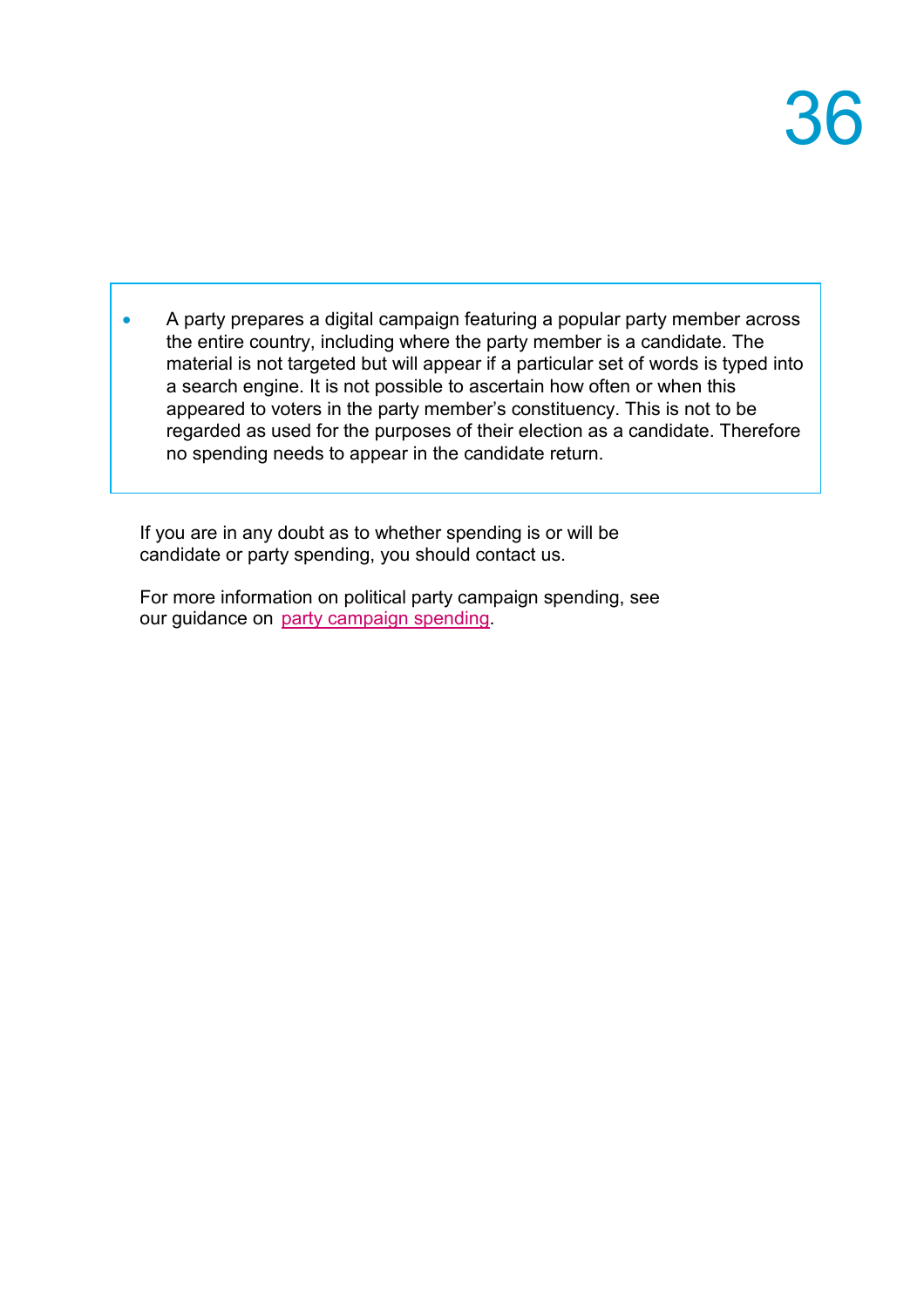## How to assess how to report an item of spending: does it promote a candidate, and if it does, how to report it

This section shows how to apply the guidance from earlier in the document, on whether spending promotes a candidate, and then if it does, the different ways of reporting it.

For any item of spending that is one of the types of spending on the list on page 8, you should first determine whether the spending promotes the candidate – see page 33.

If it does, then it falls under the rules for spending that promotes a candidate.

You should then work out which type of spending it is:

- ordinary spending incurred by the candidate or agent
- notional spending
- local campaigning

The following examples illustrate first determining whether the spending promotes the candidate, and then determining how it must be reported.

• A party holds an event in the constituency. The party leader attends and gives a speech. In the speech the leader only talks about national policies. The candidate is invited to attend and does so. They do not play any other part in the event.

The event does not identify the candidate either by name or through the electoral area.

Since the event does not identify the candidate, it does not count as spending to promote the candidate.

The spending on the event will be party spending, if it takes place in a regulated period for parties.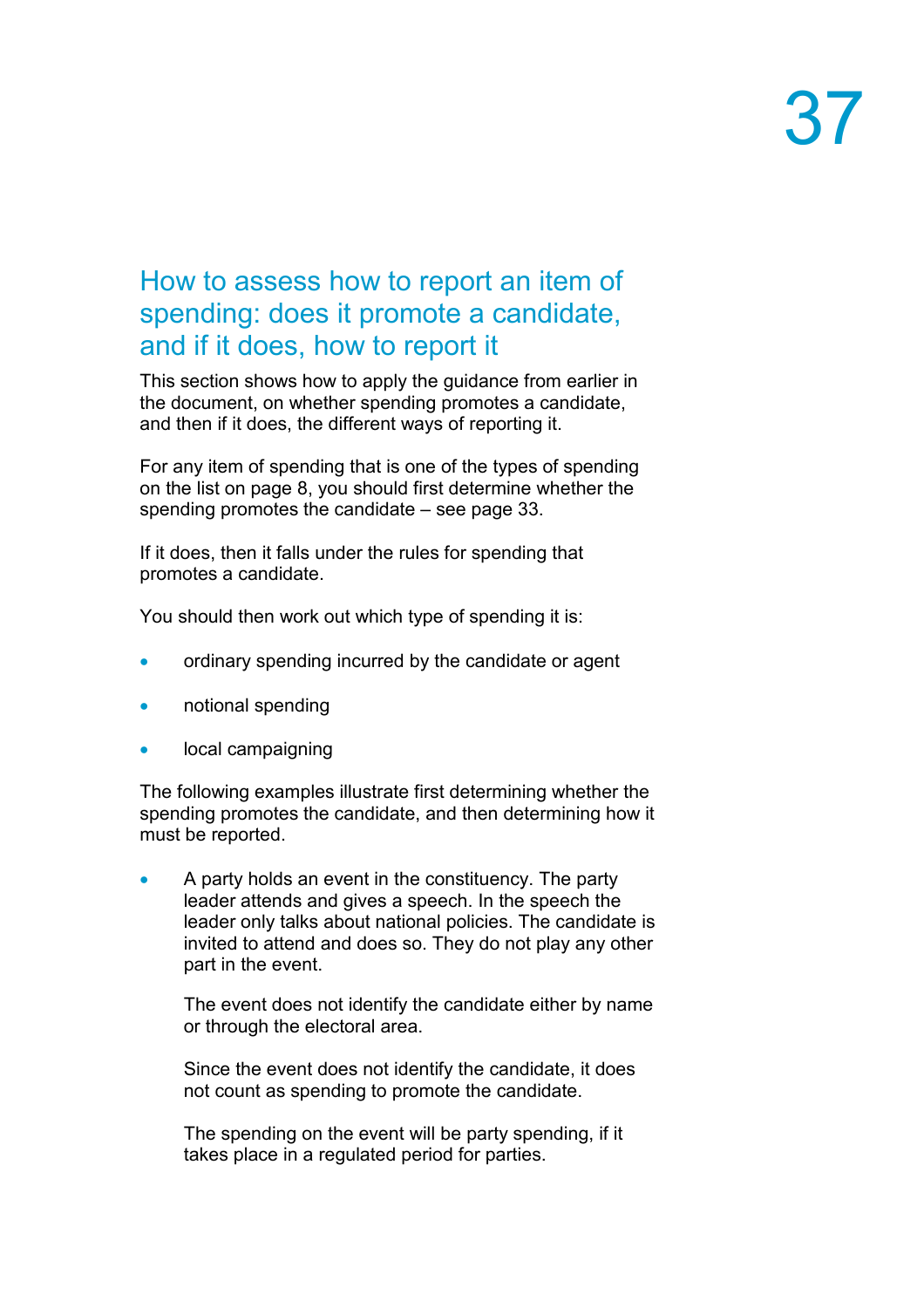• A party holds an event in the candidate's electoral area. The party leader attends and gives a speech. In the speech the leader talks about national policies for most of the time, but spends ten minutes talking specifically about the electoral area and the candidate. The candidate is invited to attend and does so. They do not play any other part in the event.

As the candidate and the electoral area are named, that section of the event counts as promoting the candidate.

Nothing has been provided to the candidate for them to use, so it is not notional spending. Rather, the party is campaigning for the candidate.

The spending on the proportion of the event which promotes the candidate is local campaigning for the candidate. The party must not incur expenses of more than £700 on promoting the candidate, unless they have the agent's written authorisation to do so.

• The party holds an event in the candidate's electoral area. The party leader attends and gives a speech. In the speech the leader talks about national policies, but also invites the candidate to give their own speech for ten minutes of the time. The candidate accepts and gives the speech.

The candidate is identified by appearing on the stage, so that section of the event counts as promoting the candidate.

The party has provided the candidate with a facility  $- a$ slot at their event – and the candidate has made use of it by giving the speech.

This is notional spending. The appropriate value must be recorded in the candidate's spending return, and as a donation from the party.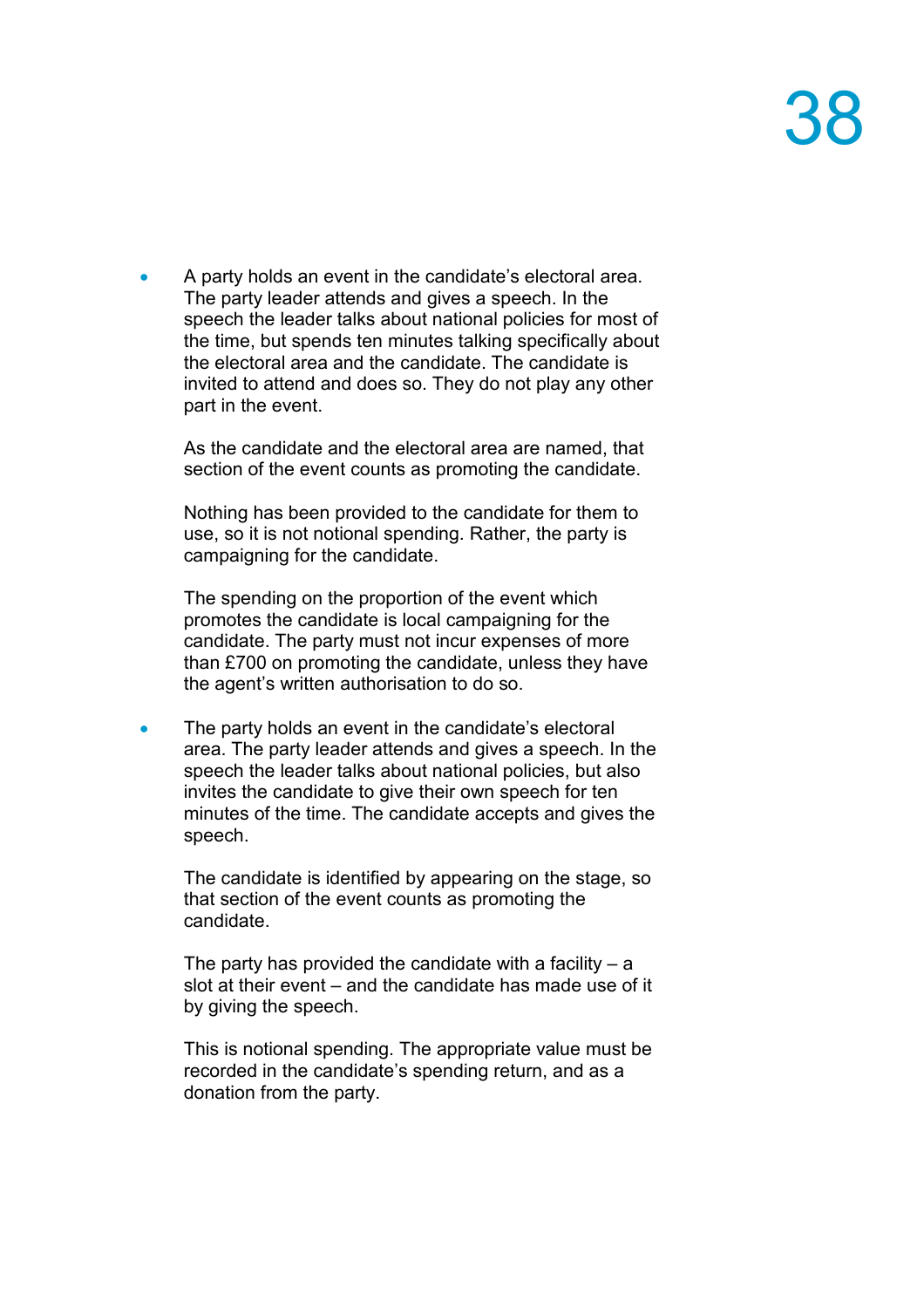• The candidate holds an event in their electoral area, organised by their agent. Their party provides money to cover the costs of the event.

The candidate features centrally in the event so this is spending promoting the candidate. The spending has been incurred by the agent, so this is ordinary candidate spending and must appear on the return.

Any gift of money of over £50 provided by the party is a donation to the candidate and must be reported in the donations section of the return. See section B for more on reporting donations.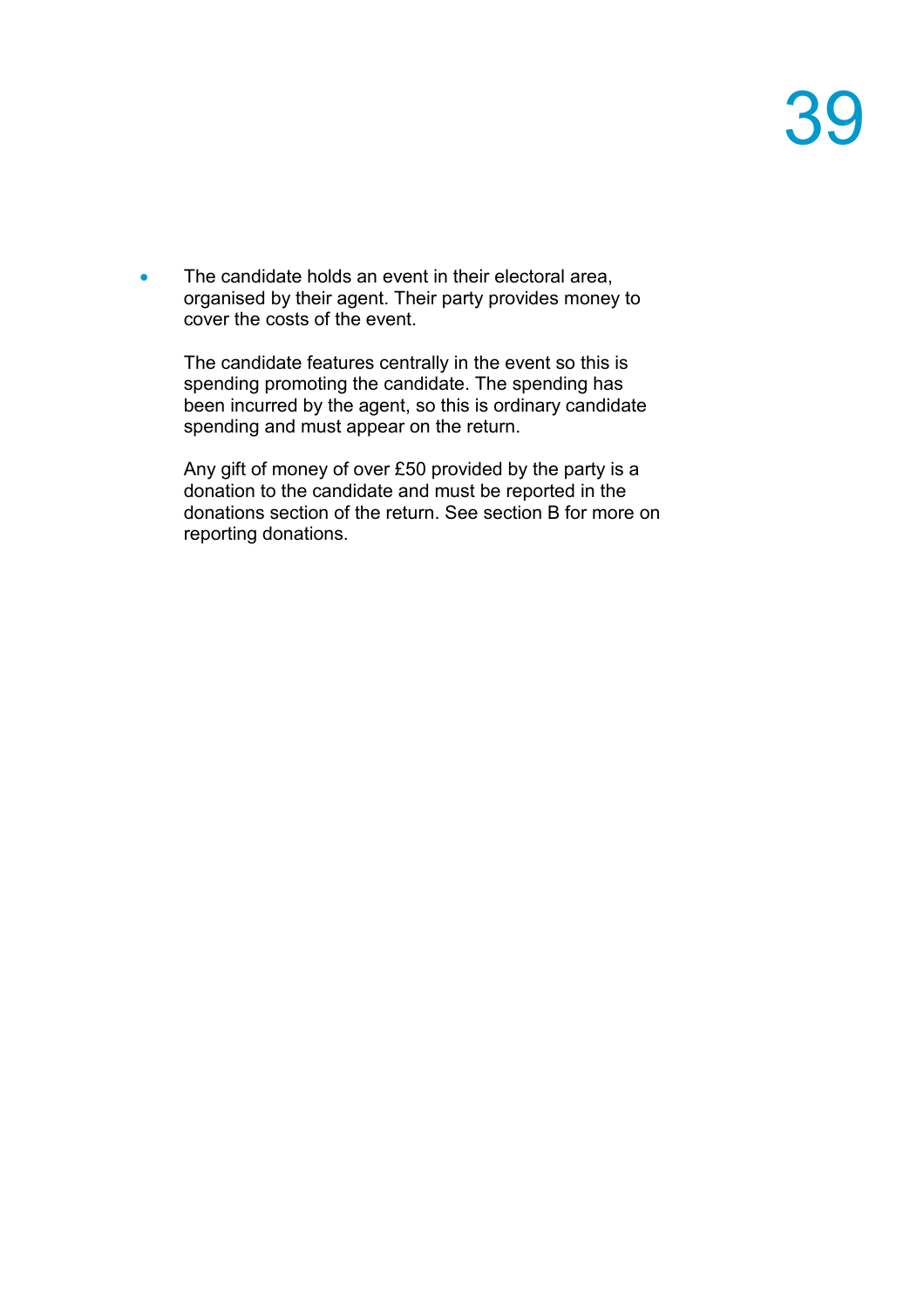## Who is responsible for candidate spending?

There are rules in place to make sure that spending can be controlled and accurately recorded and reported. It is **your**  responsibility to fully and accurately report your candidate spending. You should ensure you understand the rules and that all spending is properly authorised, recorded and reported.

During the regulated period, only the following people are allowed to **incur** election spending. By **'incur'** we mean making a legal commitment to spend the money:

- the agent
- the candidate, and
- anyone authorised by the candidate or agent

The agent rather than the candidate must make **payments** for most candidate spending during the regulated period. There are three exceptions:

- the candidate can pay for items before the agent is appointed
- the candidate can pay for up to £600 in personal expenses
- the agent can authorise in writing someone to pay for minor expenses such as stationery or postage. The authorisation must include the amount of the payment

Candidates can also act as their own election agents.

Once appointed, the agent must keep invoices or receipts for any payments made of £20 and over.

You should make sure that your volunteers and campaigners are aware of these rules and know who can and cannot incur or pay costs.



If you authorise someone to incur candidate spending, it is good practice to do so in writing and be clear how much they can spend and on what.

Separate guidance on the appointment of election agents is available at [www.eoni.org.uk.](http://www.eoni.org.uk/)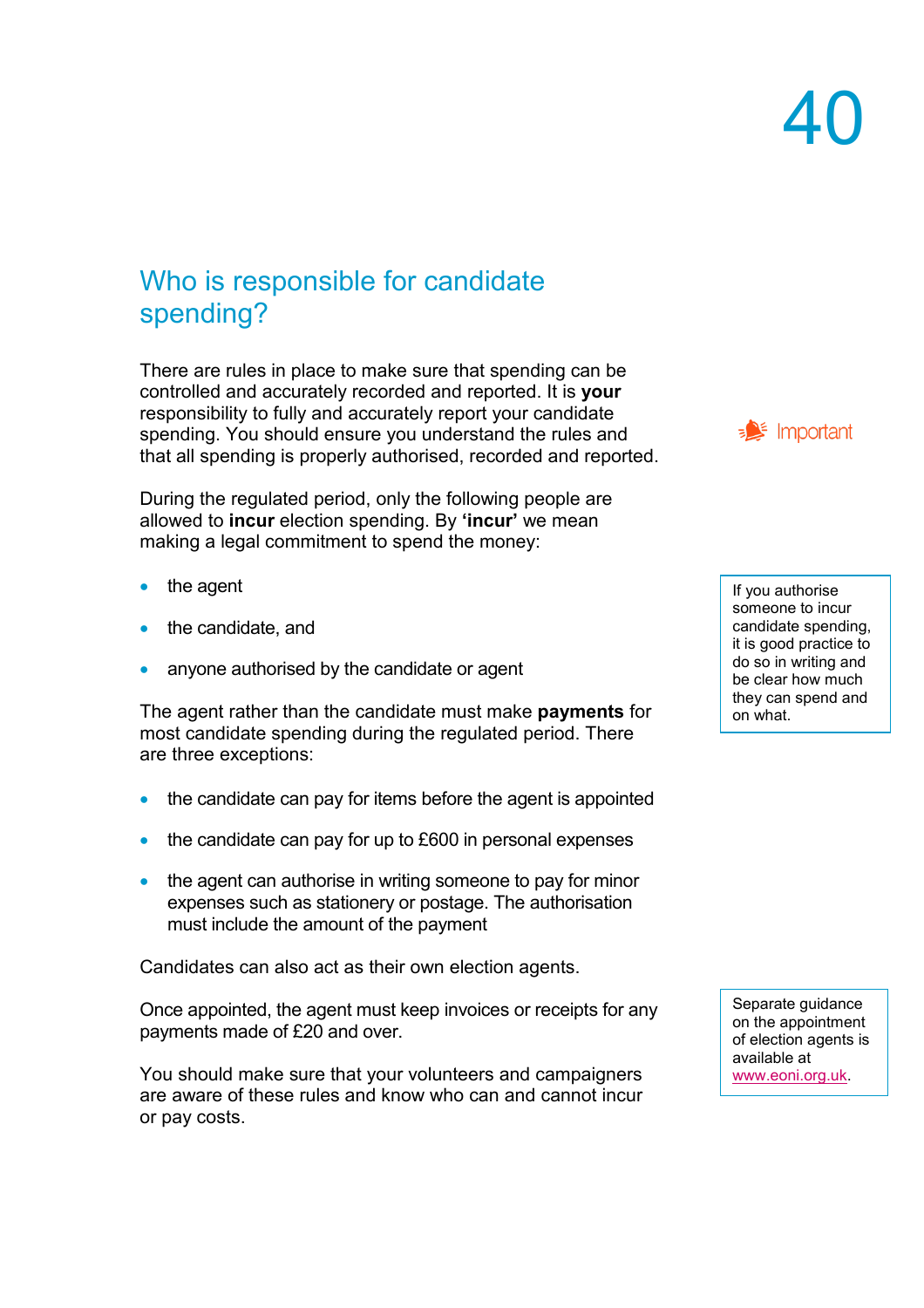## <span id="page-42-0"></span>The records you must keep

You must record all of your candidate spending. You will need to include this information in your spending return after the election.

Once appointed, the agent is responsible for all payments for election expenses and must keep invoices or receipts for any payments of £20 or over. The agent should also keep copies of each example of campaign material (such as letters or leaflets) used in case there is a need to refer back to it.

### <span id="page-42-1"></span>What you need to record

For each item of candidate spending and personal expenses, you should record the following information to put in your spending return:

- what the spending was for  $-$  for example, leaflets or advertising
- the name and address of the supplier
- the amount or value
- the date that you spent the money

You must include the full commercial value of items or services given free of charge or at a non-commercial discount of more than 10% where the value of the item or service is greater than £50. See page 28 for more information on notional spending.



All costs must include VAT, even if you can recover VAT payments.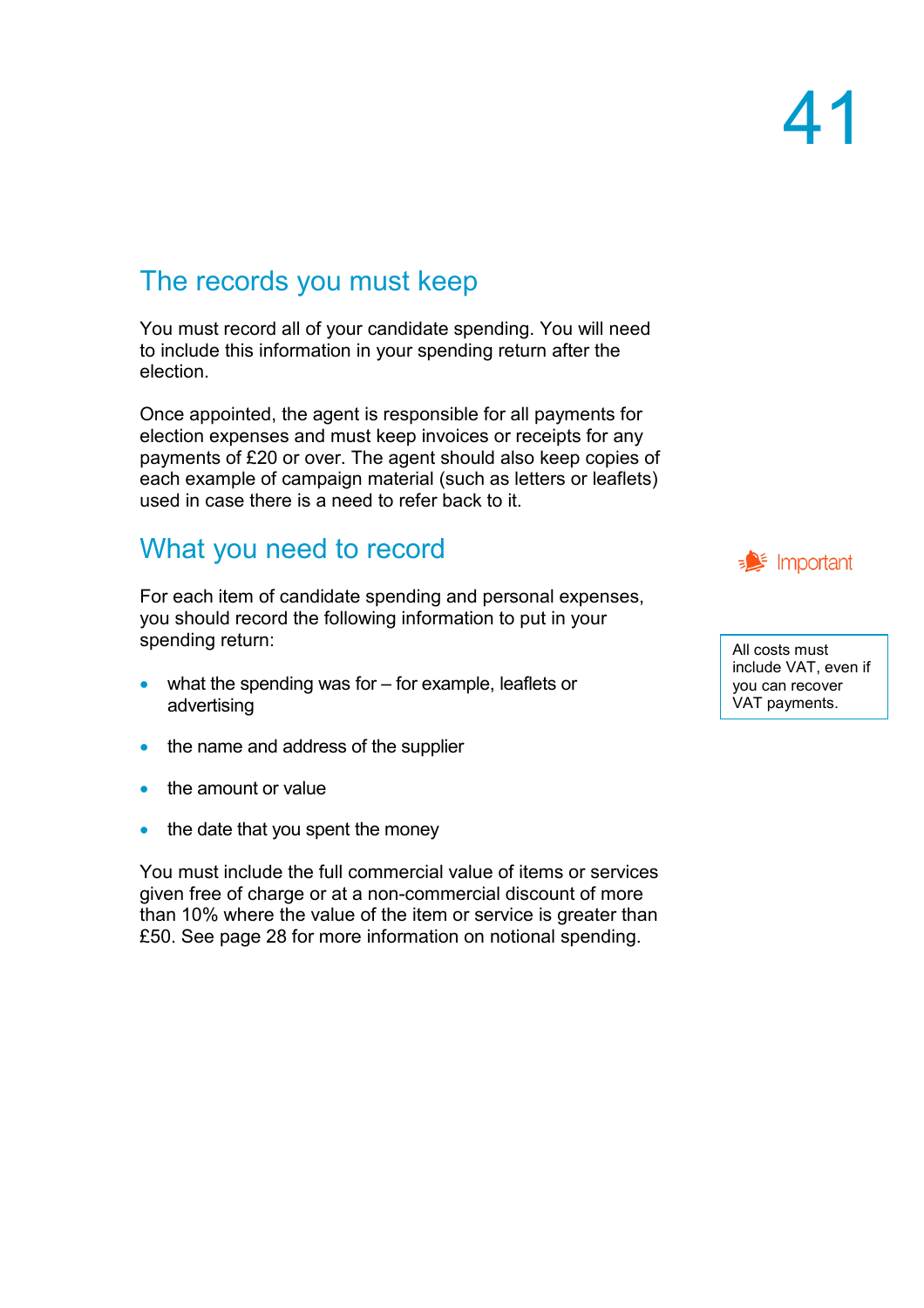## <span id="page-43-0"></span>After the election

After the election, the agent must meet deadlines for:

- receiving and paying invoices, and
- submitting a spending and donations return to the local returning officer.

Both the agent and the candidate must also submit declarations that the return is complete and accurate.

You must still submit a return and declarations even if you haven't spent any money. This is called a 'nil return'.

You can find these deadlines, and more information on reporting, in Section C of this guidance.

Candidates declared to be elected in an uncontested election must still make an election spending return.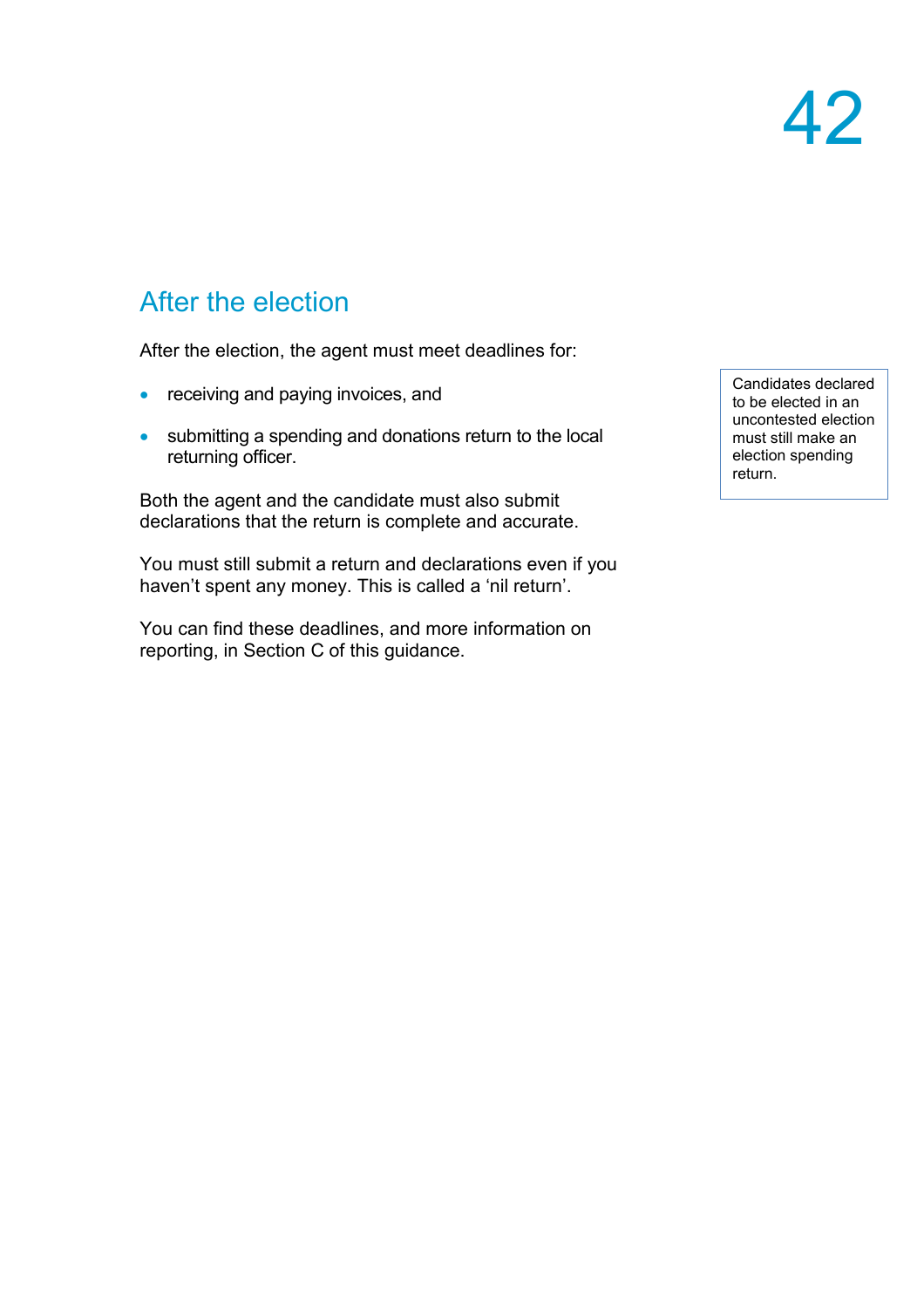## <span id="page-44-0"></span>Section B – Your donations

This section explains the rules on donations, how to check if a donation can be accepted and what information needs to be recorded.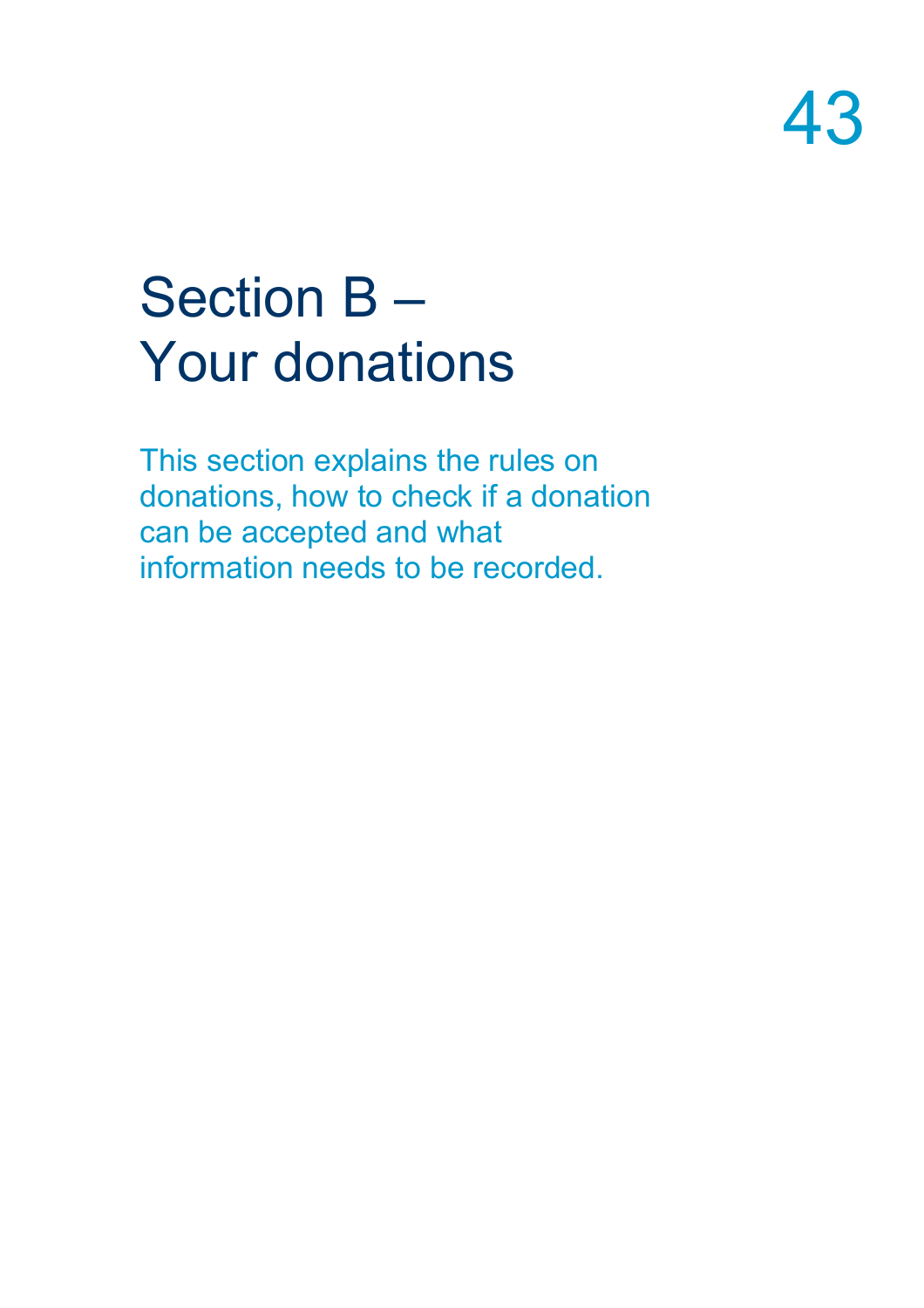## An overview of the rules

Candidates can only accept donations of money, items or services towards their campaign spending from certain mainly UK-based sources, and must report them to the Chief Electoral Officer, after the election.

This includes donations from your own political party.

The candidate and election agent may both receive donations towards candidate spending, but once an election agent is appointed, donations must be passed to them as quickly as possible. The election agent must check that donations are within the rules before accepting them.

Both the candidate and agent must sign a declaration on their expenses return to say that the donation return is complete and correct to the best of their knowledge. So the candidate needs to make sure that their agent is following the rules.

If no agent has been appointed, the candidate is responsible for handling and checking donations.

In this section, we use 'you' to refer to the person who is responsible at the time for dealing with donations.

This section of the guidance has two parts:

**Part One** explains the rules on donations, and who you can accept them from.

**Part Two** explains the checks you need to make on different types of donor, and the information you need to record.

You can find out more about reporting donations after the election in Section C.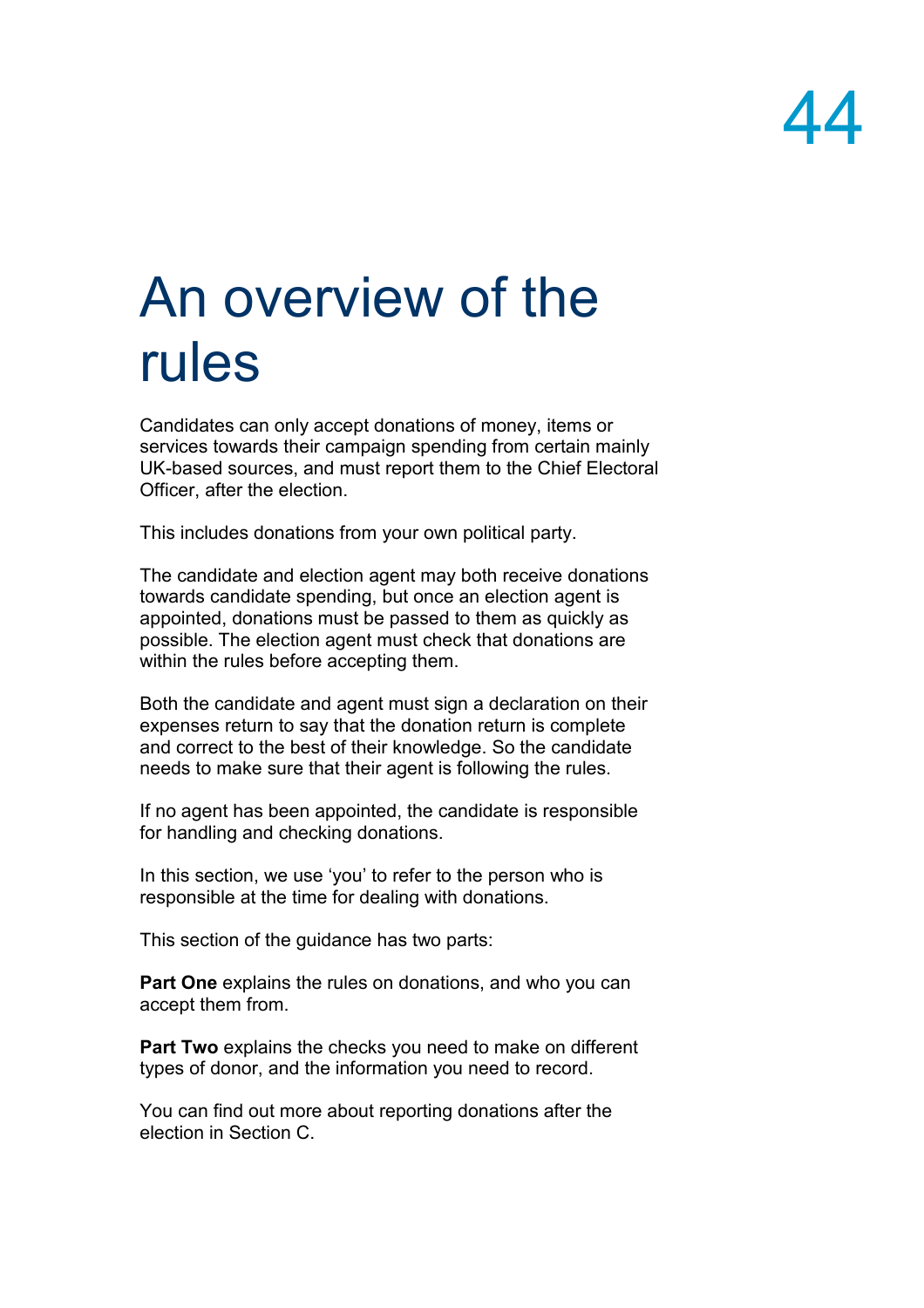## Part One - About donations

## <span id="page-46-0"></span>What counts as a donation?

A donation is money, property, goods or services which are given:

- towards your candidate spending
- without charge or on non-commercial terms

and has a value of over £50. Anything with a value of £50 or less does not count as a donation.

Some examples of donations include:

- a gift of money or other property
- payment of an invoice for candidate spending that would otherwise be paid by you
- a loan that is not on commercial terms
- sponsorship of an event or publication
- free or specially discounted use property or facilities, for example the free use of an office

You should include donations towards candidate spending even if you receive them before you become a candidate.

For more information on sponsorship, see this document:

[Factsheet:](http://www.electoralcommission.org.uk/__data/assets/pdf_file/0004/153859/fs-sponsorship.pdf)  **[Sponsorship](http://www.electoralcommission.org.uk/__data/assets/pdf_file/0004/153859/fs-sponsorship.pdf)** 

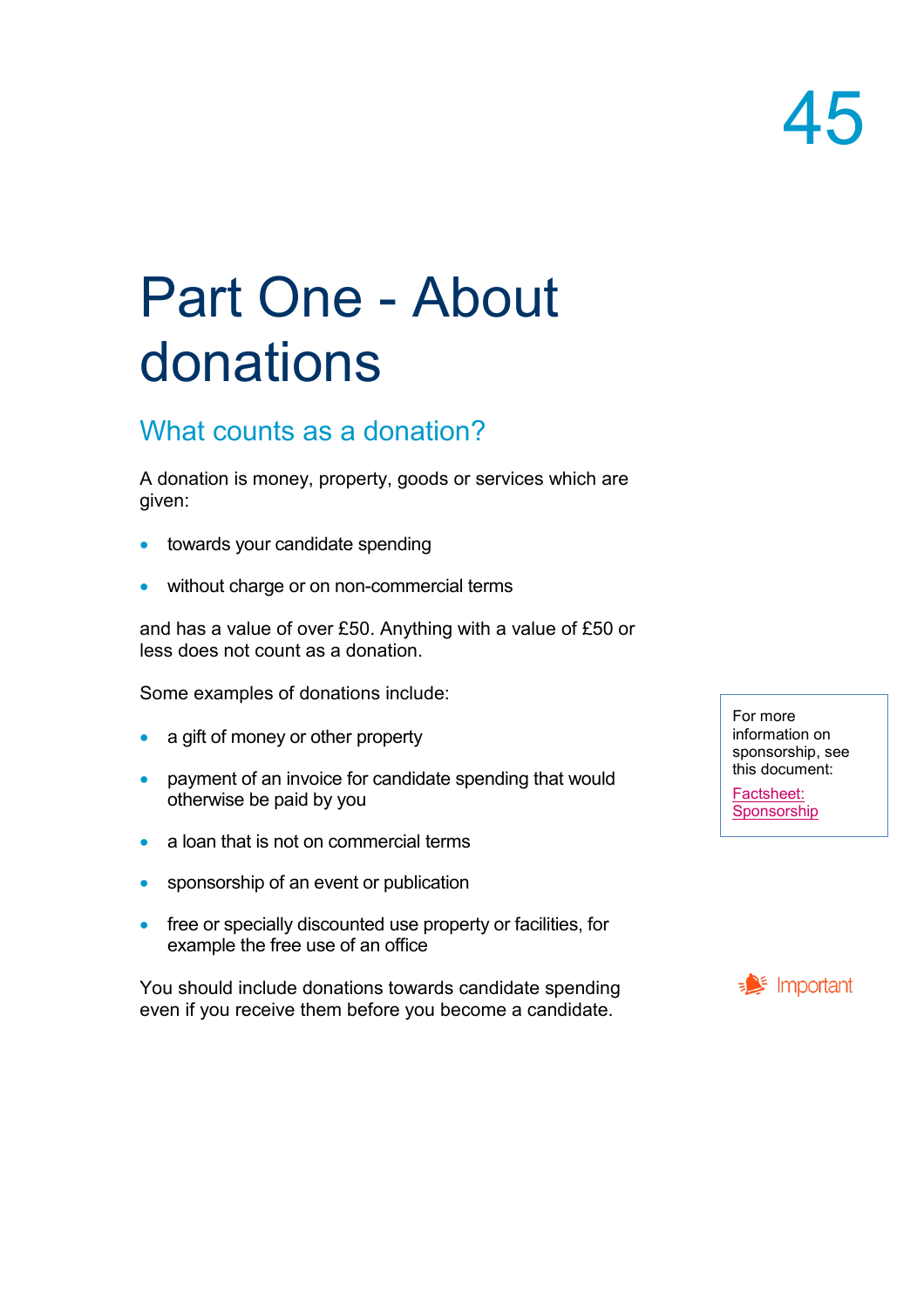### **Local party fighting funds**

Many political parties run local fighting funds for candidates. If the fund is managed and controlled by the party and not the candidate, donations to the fund are usually treated as made to the party and you do not need to treat them as donations to the candidate, unless the donations are made specifically towards your election campaign. However, you must report donations from the party that are made to your campaign during the regulated period.

Any donations held on your behalf must be made available for your use. This includes donations held on your behalf by your political party or someone else.

### **Crowdfunding**

Candidates can raise donations from crowdfunding websites towards their campaign. The candidate must know who the money comes from so that they can carry out the permissibility checks, and ensure that there are measures in place to return donations that are from impermissible sources. For more information please see our factsheet on [crowdfunding.](https://www.electoralcommission.org.uk/media/4371)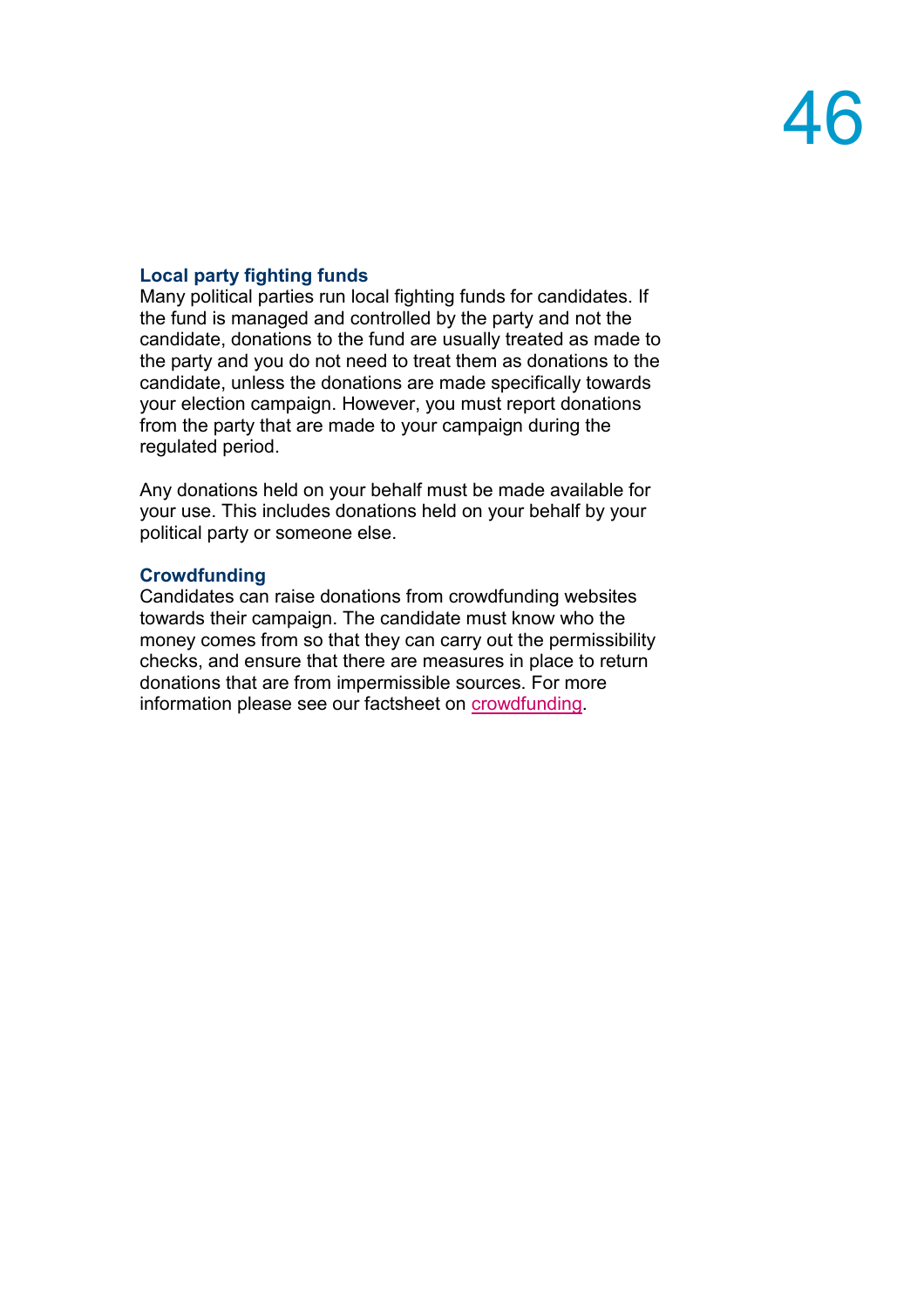## <span id="page-48-0"></span>Who can you accept a donation from?

You must only accept donations from a permissible source. A permissible source is:

- an individual registered on a UK electoral register, including overseas electors
- a Great Britain registered political party
- a Northern Ireland registered political party (only if you are standing for election in Northern Ireland)
- most UK registered companies
- a UK-registered trade union
- a UK-registered building society
- a UK-registered limited liability partnership (LLP) that carries on business in the UK
- a UK-registered friendly society
- a UK-based unincorporated association that is based in and carries on business or other activities wholly or mainly in the UK and has its main office in the UK

You can also accept donations from some types of trust and from bequests. The rules on these donations are complicated, so please get in touch with us for more information.

Although you can legally accept donations from charities that are registered companies, charities are not usually allowed to make political donations under charity law. You should check that any charity offering a donation has taken advice from the relevant UK charity regulator before accepting it.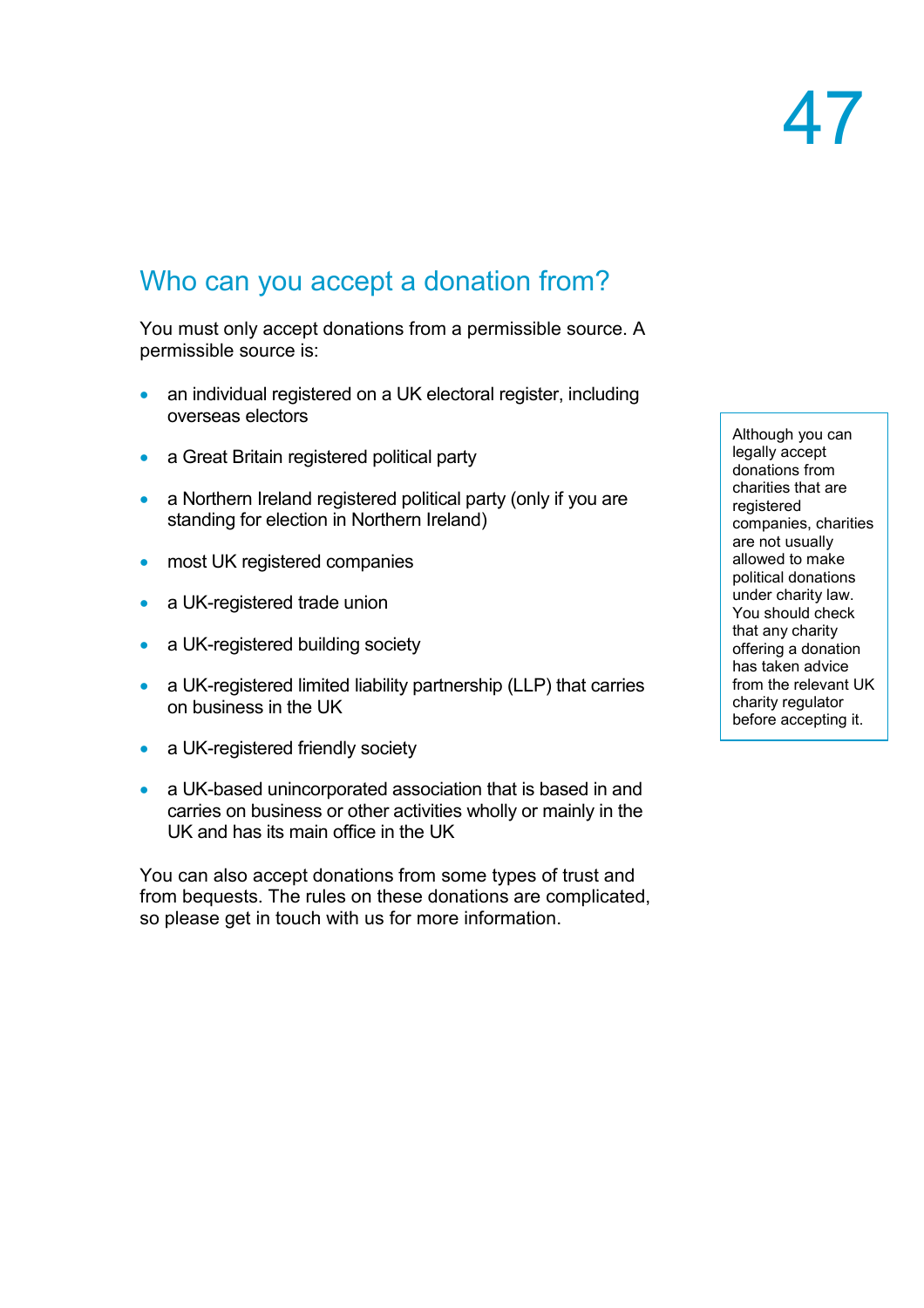### <span id="page-49-0"></span>How do you decide if you can accept a donation?

When you receive any donation of more than £50, you must immediately make sure that you know who the donor is and that the donation is from a permissible source.

When you receive a donation, you have 30 days to decide if you can accept it.

You should ask yourself:

- • 'am I sure that I know who this donation is from?'
- • 'is the donor permissible?

If:

- the donation is not from a permissible donor, or
- for any reason you cannot be sure of the true identity of the source

you must return it within the 30-day period.

If you don't, you will be deemed to have accepted it, you may commit a criminal offence and we may apply to the courts to have the donation forfeited.

If you've accepted an impermissible donation, you should tell us as soon as possible.

### <span id="page-49-1"></span>Donations given on behalf of others

If you are given a donation on behalf of someone else, the person giving you the donation (the agent) must tell you:

- that the donation is on behalf of someone else
- the actual donor's details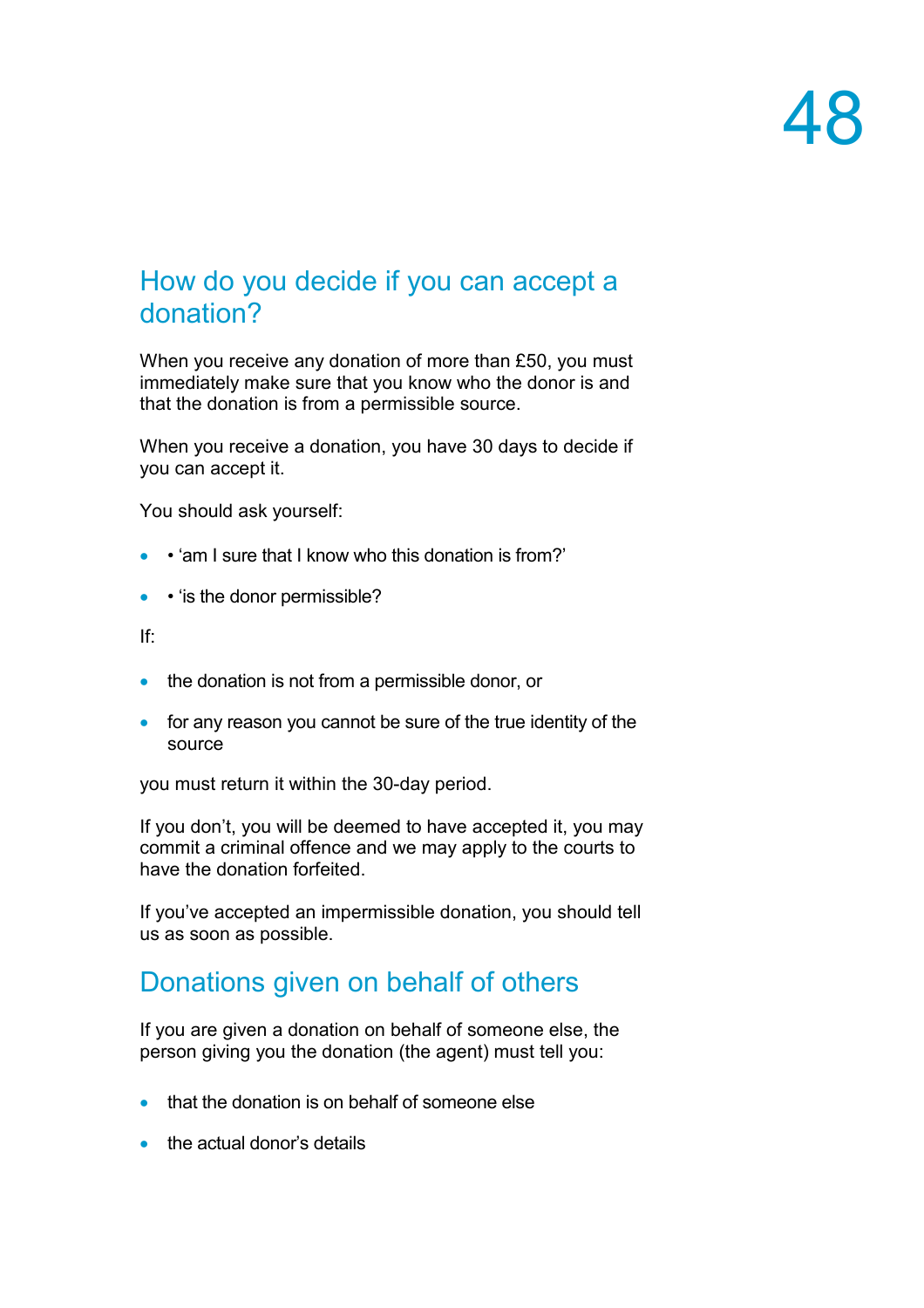An example of someone acting as an agent is where an event organiser is handing over the proceeds from a dinner held specifically to raise funds for your organisation.

If you have reason to believe that someone might be acting as an agent but has not told you, you should find out the facts so that you can make the right checks. **If you are uncertain who the actual donor is you must not accept the donation**.

If the donation isn't from a permissible donor, or for any reason you can't be sure of the true identity of the source, you must return it within this 30-day period.

## <span id="page-50-0"></span>When do you 'receive' a donation?

You usually 'receive' a donation on the day you take possession of it. For example:

- if you are given free leaflets, you receive the donation when the leaflets are handed over to you.
- if you are given a cheque, you receive the donation on the date that the cheque clears.
- if a donation is transferred directly into your bank account you receive the donation on the date that it is received into your account.

### <span id="page-50-1"></span>How do you return a donation?

If you know who the donor is, you must return it to them within 30 days of receiving the donation.

If the donation is from an unidentified source (for example, an anonymous £100 cash donation), you must return it to:

- the person who transferred the donation to you; or
- the financial institution used to transfer the donation.

If you cannot identify either, you must send the donation to us. We will pay it into the Government's consolidated fund.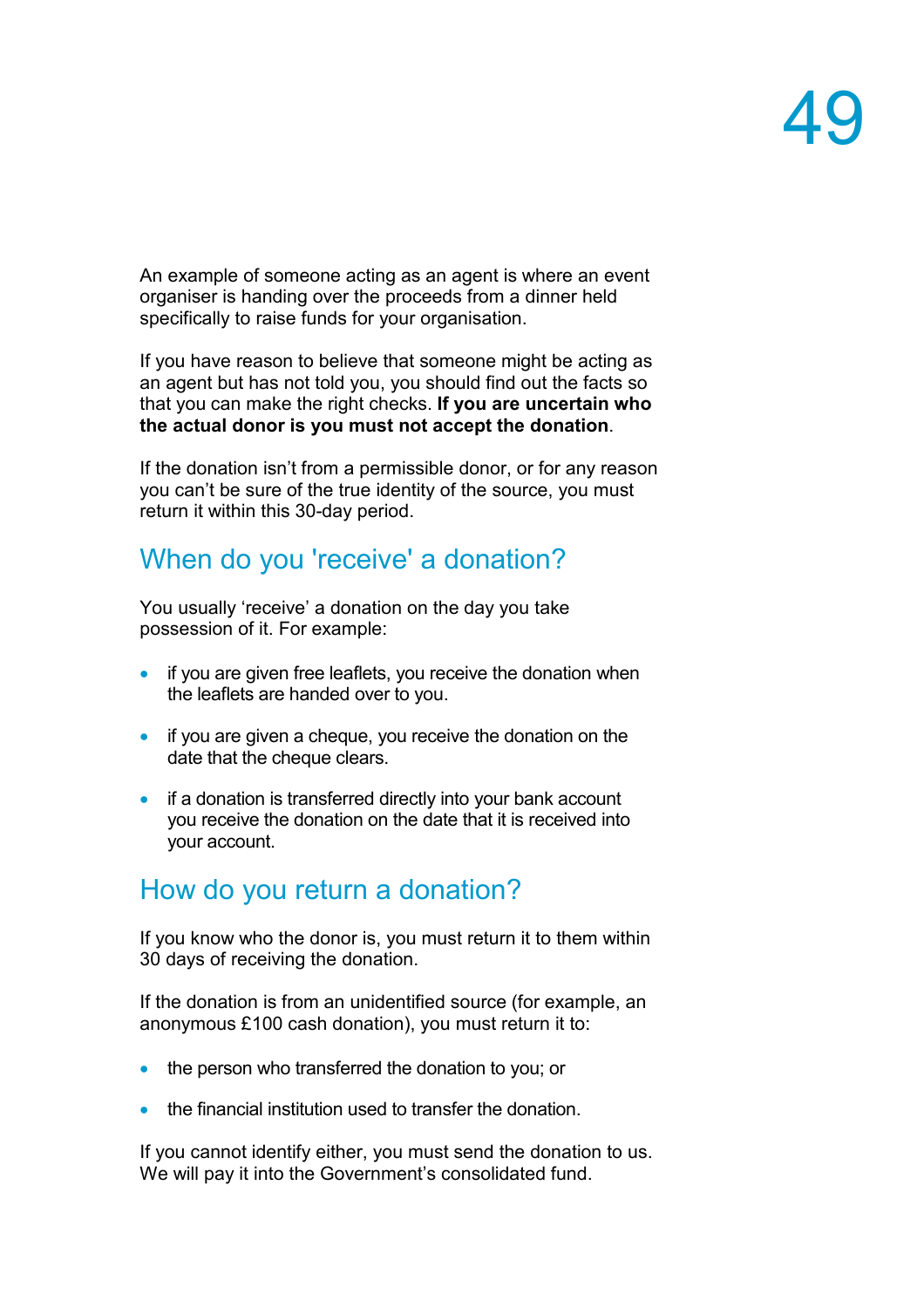If any interest has been gained on the donation before you return it, you can keep it. This is not treated as a donation and it does not need to be reported.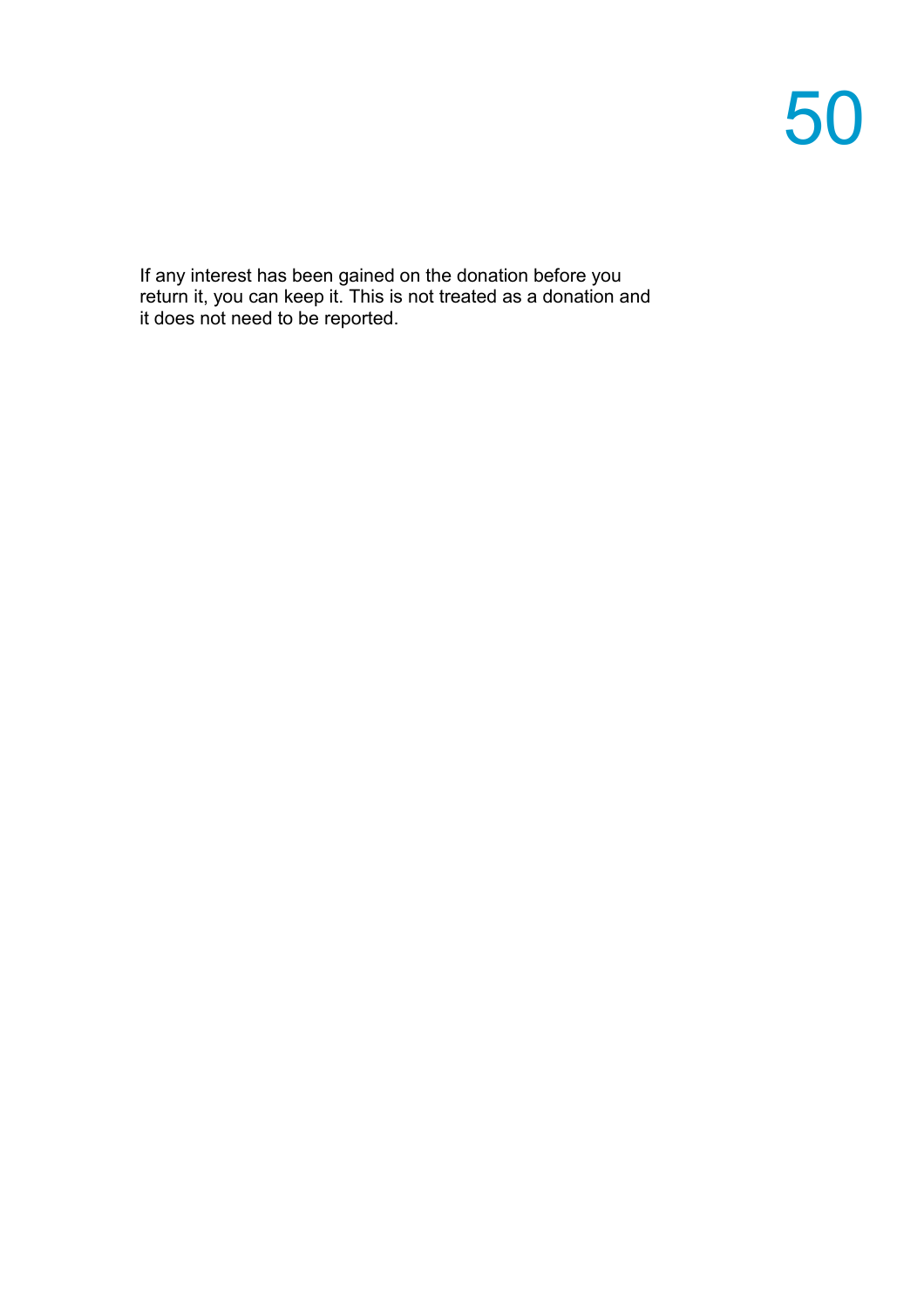## <span id="page-52-0"></span>How do you value a donation?

You must put a value on any donation that is not money. The value of a donation is the difference between the value of what you receive and the amount (if any) you pay for it.

If you are given property, goods or services free of charge, or at a non-commercial discount of more than 10%, you must value them at the market rate.

#### **For example:**

| Market rate<br>for goods           | ٠ | Price you pay |   | Value of donation |
|------------------------------------|---|---------------|---|-------------------|
| £200                               | - | £100          |   | £100              |
| Or:                                |   |               |   |                   |
| <b>Market rate</b><br>for services |   | Price you pay | = | Value of donation |

If the donor is a commercial provider, you should use the rates they charge other customers. If this information isn't available, you should find out what similar providers charge for the same property, goods or services and use this as the commercial value.

If you are still not sure how to value a particular donation, please [email](mailto:pef@electoralcommission.org.uk) or call us for advice.

 $£150$  -  $£0$  =  $£150$ 

You should keep a record of how you reached your valuation.

#### **Valuing a donation by sponsorship**

If someone sponsors a publication or event on the candidate's behalf, the value of the donation is the full amount that they pay.

You must not make any deduction for any benefit that they receive from the sponsorship.

**Commercial discounts** are those available to other similar customers, such as discounts for bulk orders or seasonal reductions.

**Non-commercial discounts** are special discounts that you are given by suppliers. This includes any special rate that is not available on the open market.

More information is available in our

[Factsheet:](https://www.electoralcommission.org.uk/media/2046)  **[Sponsorship](https://www.electoralcommission.org.uk/media/2046)**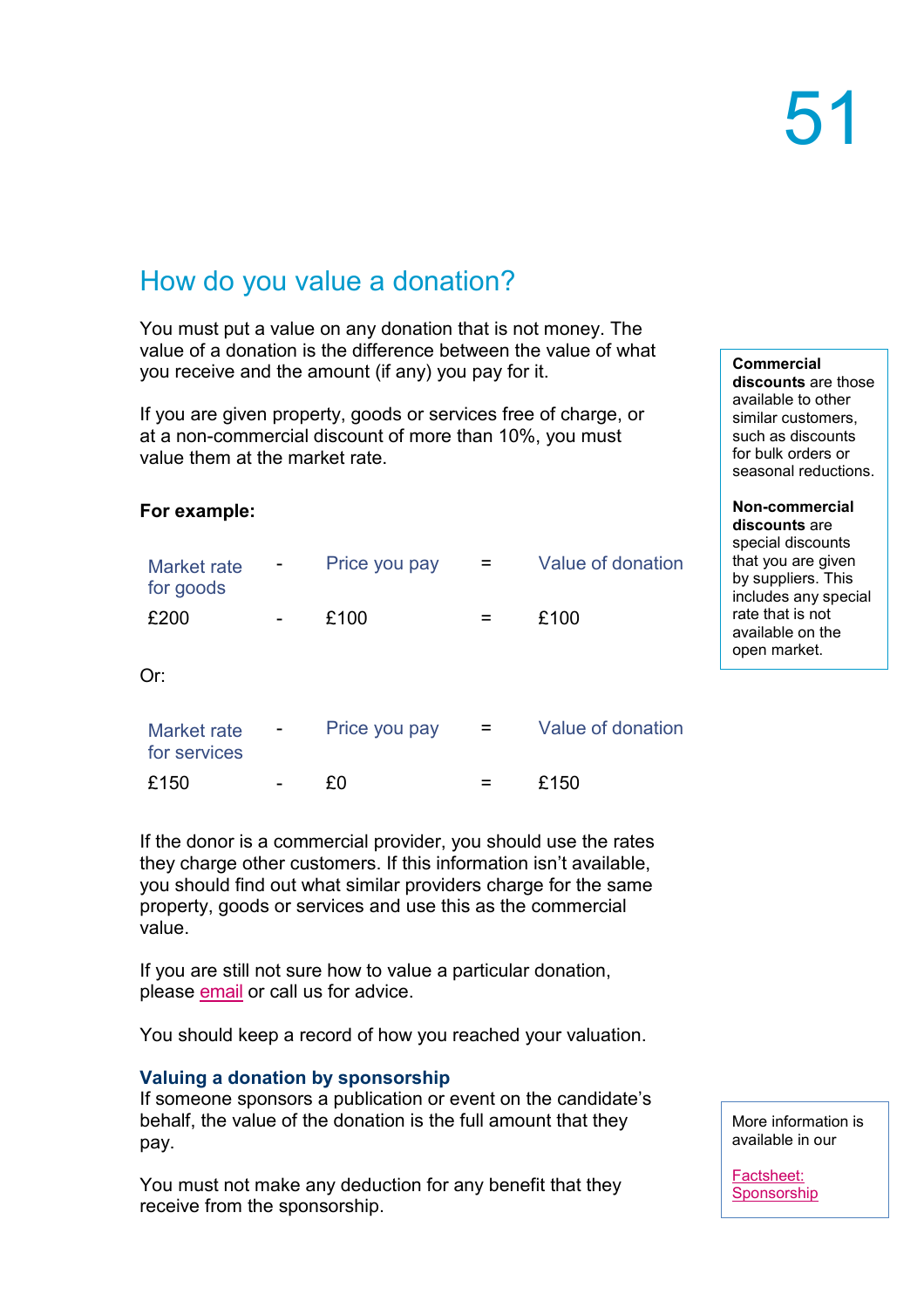#### **Valuing other types of donation**

You can find more information on valuing office space and seconded staff in [Expert paper: Splitting campaign spending.](https://www.electoralcommission.org.uk/media/2916)

### <span id="page-53-0"></span>What records do you need to keep?

#### **Donations you have accepted**

If you accept a donation over £50, you must record these details:

- the donor's name and address
- if the donor is a company, their registered company number
- the amount (for a monetary donation) or nature and the value of the donation (for a non monetary donation)
- the date on which you received the donation
- the date on which the donation was accepted

If the donor is an individual, you must record their address as it is shown on the relevant electoral register. If the donor is an overseas elector, you must record their home address. This is because no address will appear on the electoral register.

If the donor is a company, you must record the donor's registered address and company number as it is shown on the Companies House register.

If the donor is an unincorporated association, you must record the main office address. This is because there is no register of unincorporated associations to refer to.

For more information on how to check donations, see Part 2 of this section.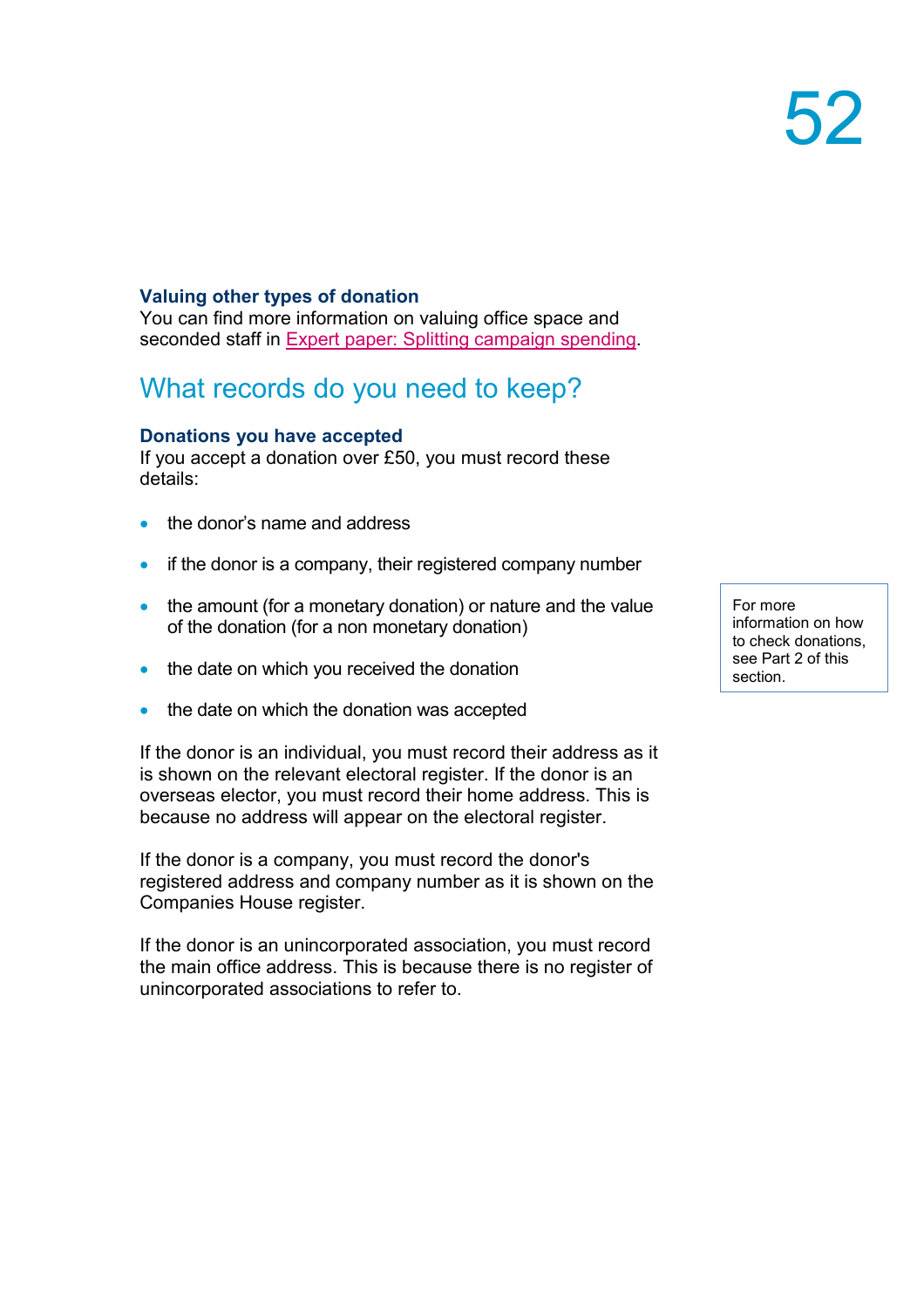#### **Donations you have returned**

If you receive a donation from an impermissible source the election agent must return it or pay it to the Commision, so we can pay it into the consolidated fund, and record these details:

- the amount (for a monetary donation) or nature and value of the donation (for a non-monetary donation)
- the name and address of the donor (unless the donation was given anonymously)
- if the donation was given anonymously, details of how the donation was made
- the date you received the donation
- the date you returned the donation
- the action you took to return the donation (for example, the person or institution you returned it to)

#### **After the election**

You will need to report these details in your spending and donations return. You can find more information about the return, and when you need to submit it, in Section C.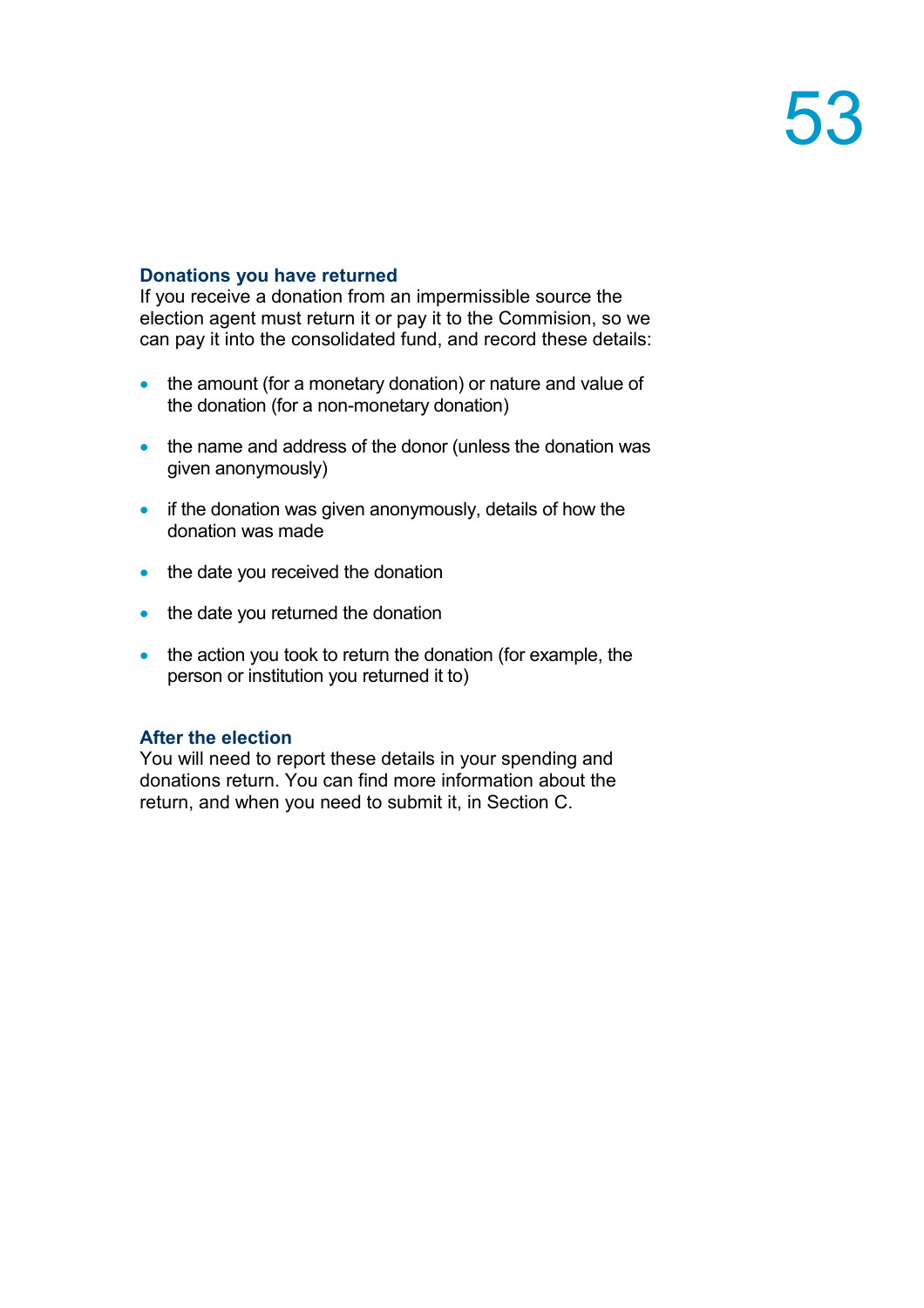### <span id="page-55-0"></span>Candidates who are party members or holders of elected office

If you are a member of a registered political party or you already hold some relevant elected office, you need to follow rules about donations and loans to you that relate to political activity before the regulated period

Holders of elective office are:

- a member of the UK Parliament
- a member of the Scottish Parliament
- a member of the Senedd
- a member of the Northern Ireland Assembly
- a member of any local authority in the UK, excluding parish or community councils
- a member of the Greater London Authority
- the Mayor of London or any other elected mayor, or
- a Police and Crime Commissioner

We call these individuals 'regulated donees'. If you are a regulated donee and you receive certain donations or loans of more than £500, you can only accept them from permissible sources. You have 30 days from receipt to decide whether to accept them.

If you accept a donation or loan of more than £1,500 (or donations or loans from one source that in aggregate amount to more than £1,500), you must report it to us within 30 days of accepting it.

If you are elected, you will also be covered by these rules after you are elected.

You can find our guidance on these rules on our [website.](http://www.electoralcommission.org.uk/find-information-by-subject/political-parties-campaigning-and-donations/donations-and-loans-to-other-individuals-and-organisations/guidance-for-regulated-individuals)



Members of Parliament do not need to report permissible donations and loans directly to us. The Registrar of Members' Financial Interests will pass the relevant information to us so that we can check permissibility and publish details on our registers.

Members still need to report to us directly if they return a donation because the donor is not permissible.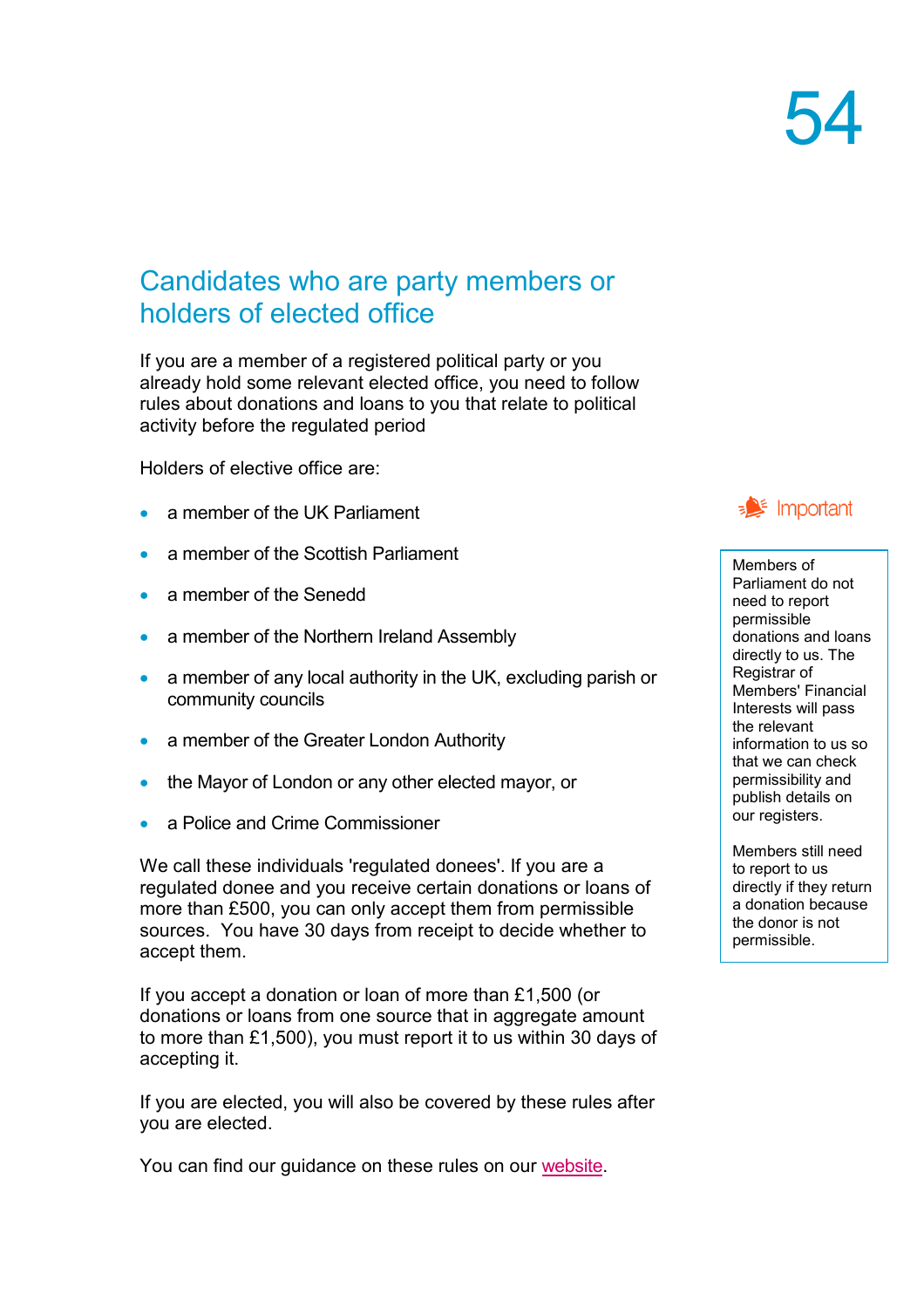## Part Two - How to check permissibility

Before you accept any donation of more than £50 for the purpose of meeting candidate spending, you must take all reasonable steps to:

- make sure you know the identity of the true source
- check that the source is permissible

You have 30 days to do this, and return the donation if you can't accept it. If you keep a donation longer than 30 days, you are deemed to have accepted it.

If you keep an impermissible donation after this time, you may commit a criminal offence we may apply to the courts to have it forfeited to us for payment into the consolidated fund.

If it is not completely clear who you should treat as the donor, you must take steps to be certain as to who the donor is.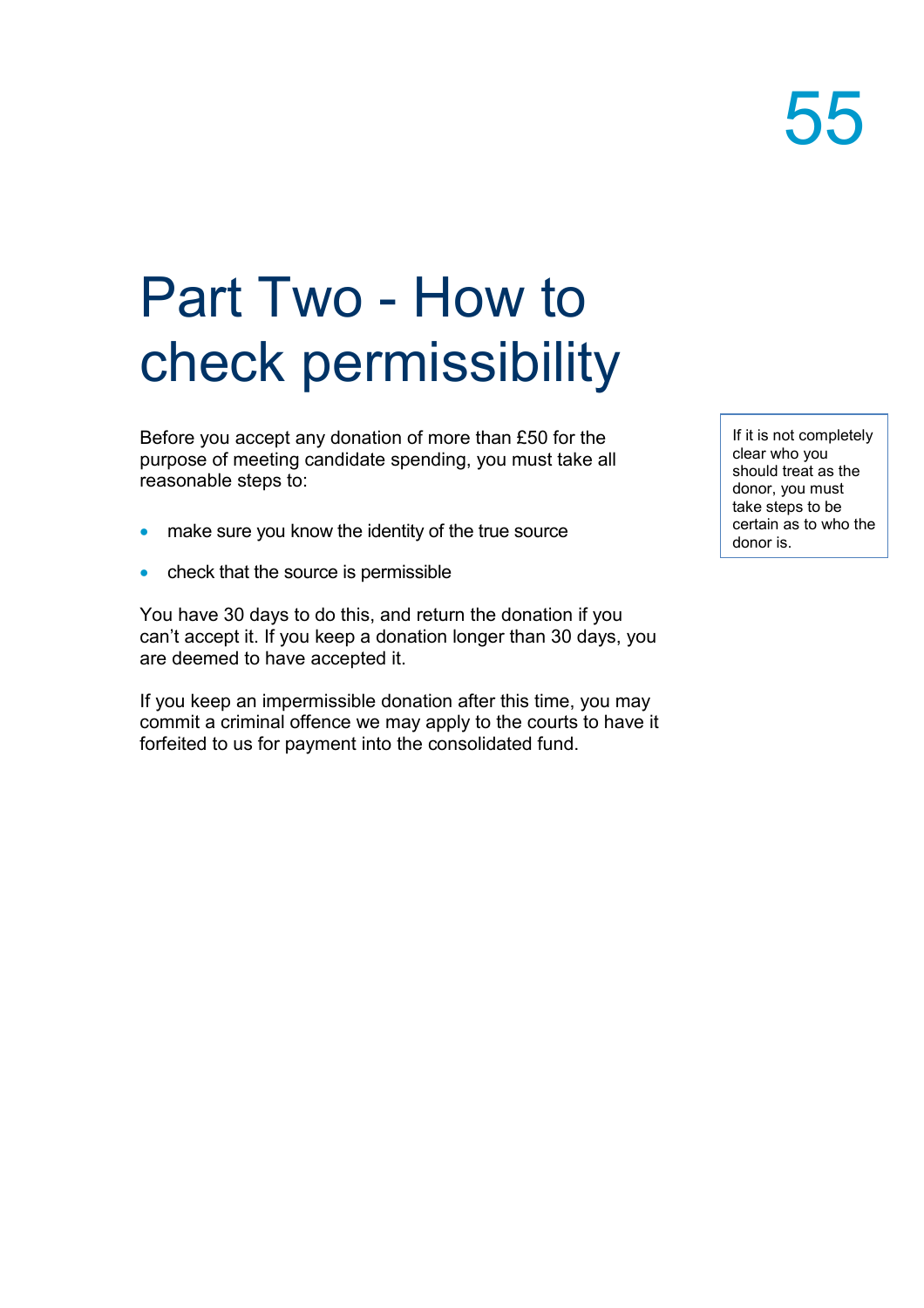## <span id="page-57-0"></span>Donations from individuals

#### **What makes an individual permissible?**

Individuals must be on a UK electoral register at the time of the donation. This includes overseas electors.

#### **How do you check permissibility?**

You can use the electoral register to check if an individual is permissible. Candidates and their agents are entitled to a free copy of the full electoral register in the run-up to an election. You must only use the register for checking if a donor is permissible or other electoral purposes. You must not pass it on to anyone else.

To obtain a copy of the register, you should contact the electoral registration department at your local council, or the Electoral Office for Northern Ireland [\(EONI\)](http://www.eoni.org.uk./) as appropriate, explaining that you are asking for it as a candidate at an election or as the election agent on behalf of the candidate.

You should also ask them to send you all the updates to the register. This is important because an elector may be removed from the register and so at the time of making the donation no be a permissible donor.

You must check the register and updates carefully to make sure that the person is on the register on the date you received the donation.

### **What information must you record?**

You must record:

- the full name of the donor
- the address as it is shown on the electoral register, or if the person is an overseas elector, their home address (whether in the UK or elsewhere).

You may find it helpful to note the donor's electoral number as a record of your checks.

In special circumstances, people have an anonymous registration. If a donor is anonymously registered, please contact us for advice.

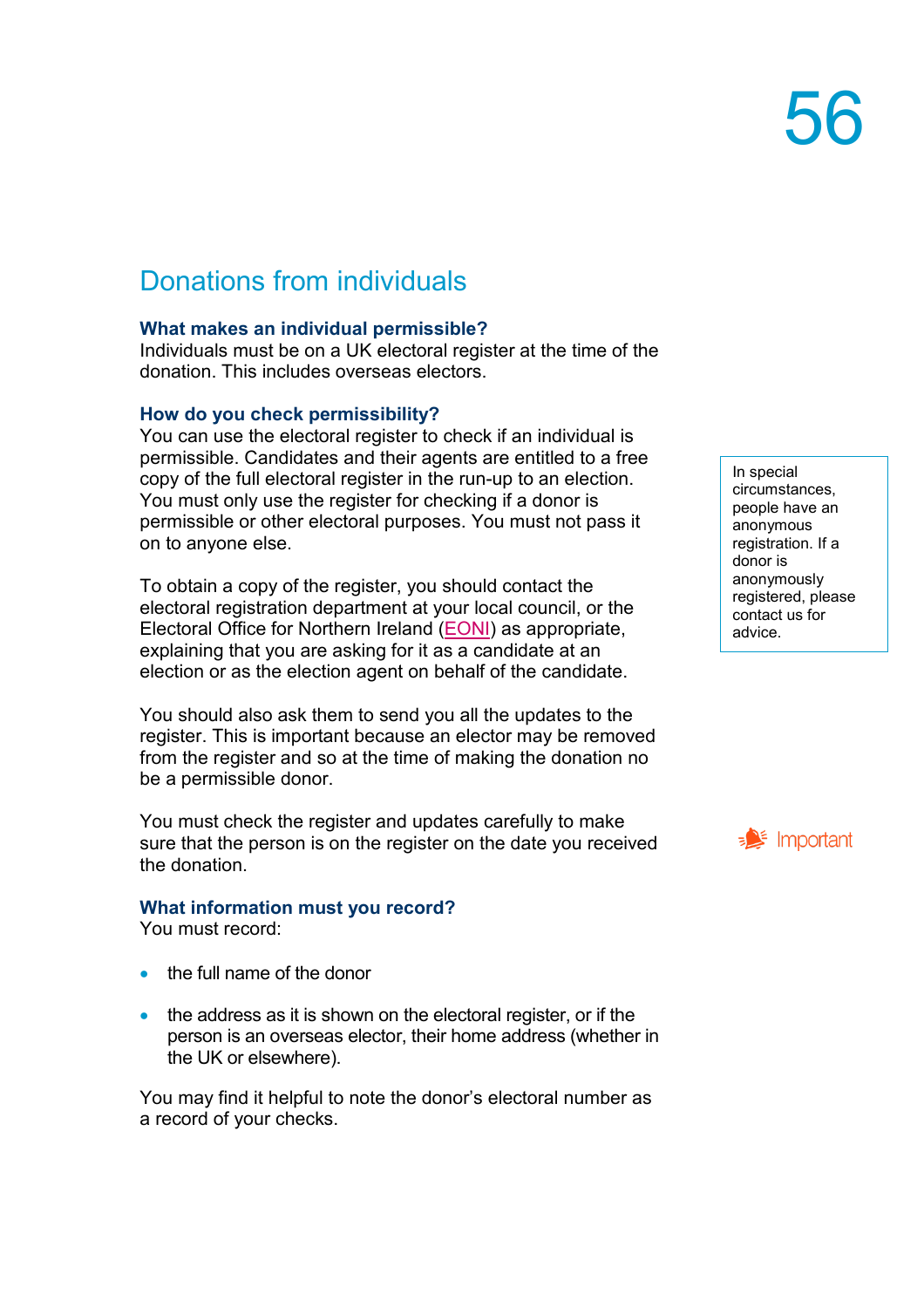## <span id="page-58-0"></span>How to check if a company is permissible

### **What makes a company a permissible donor?**

A company is permissible if it is:

- registered under the Companies Act 2006; and
- incorporated in the UK, and
- carrying on business in the UK

You must be sure that the company meets all three criteria.

### **How do I check company registration?**

You should check the register at Companies House, using the free Webcheck service at [www.gov.uk/companies-house.](http://www.gov.uk/companies-house)

You should look at the full register entry for the company.

To check that the company is permissible, you need to look at its registered number. Some companies will have a number only. Other companies have a letter as a prefix to the number.

The table below shows you if a company with a particular prefix is permissible, as long as it is also carrying on business in the UK.

| <b>Prefix letter</b> | Is it permissible?                                                                                    |
|----------------------|-------------------------------------------------------------------------------------------------------|
| None                 | Yes                                                                                                   |
| NI, SC               | Yes                                                                                                   |
| OC, SO, NC           | Yes, as a limited liability partnership –<br>see separate section below                               |
| IP, SP, NP, NO       | Maybe – see industrial and provident<br>societies in the 'Other types of donor'<br>section on page 54 |
| Any other prefix     | N٥                                                                                                    |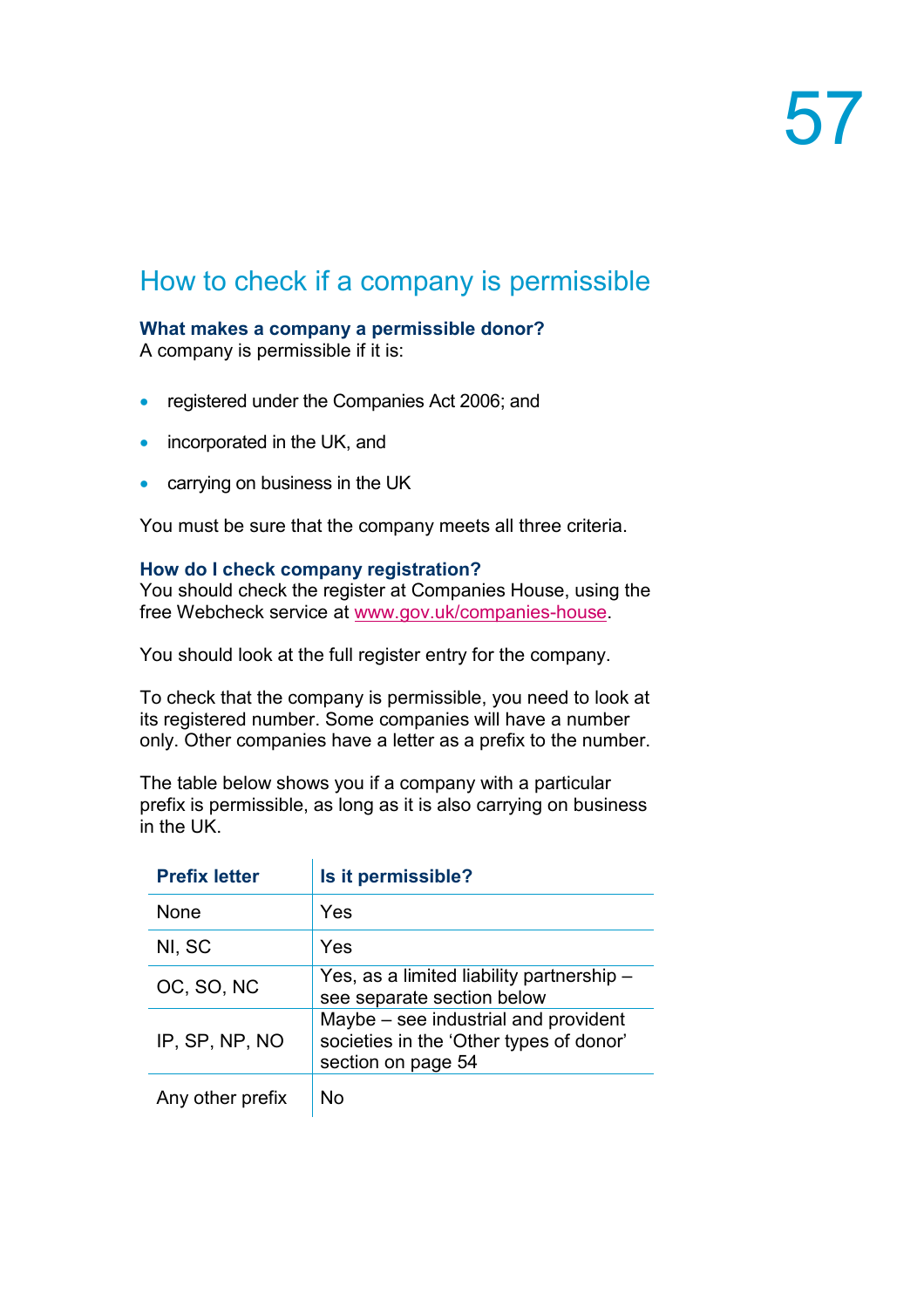### **How do you check if the company is carrying out business in the UK?**

You must be satisfied that the company is carrying on business in the UK. The business can be non-profit-making.

Even if you have direct personal knowledge of the company, you should check the Companies House register to see if:

- the company is in liquidation, dormant, or about to be struck off
- the company's accounts and annual return are overdue

A company may still be carrying on business if it is in liquidation, dormant or late in filing documents, but you should make extra checks to satisfy yourself that this is the case.

For any company, you should consider looking at:

- the company's website
- relevant trade, telephone directories or reputable websites
- the latest accounts filed at Companies House

If after carrying out your checks you are still uncertain that a company is permissible, please [email](mailto:pef@electoralcommission.org.uk) or call us for advice.

### **What information must you record?**

You must record:

- the name as it is shown on the Companies House register
- the company's registered office address and
- the registered company number.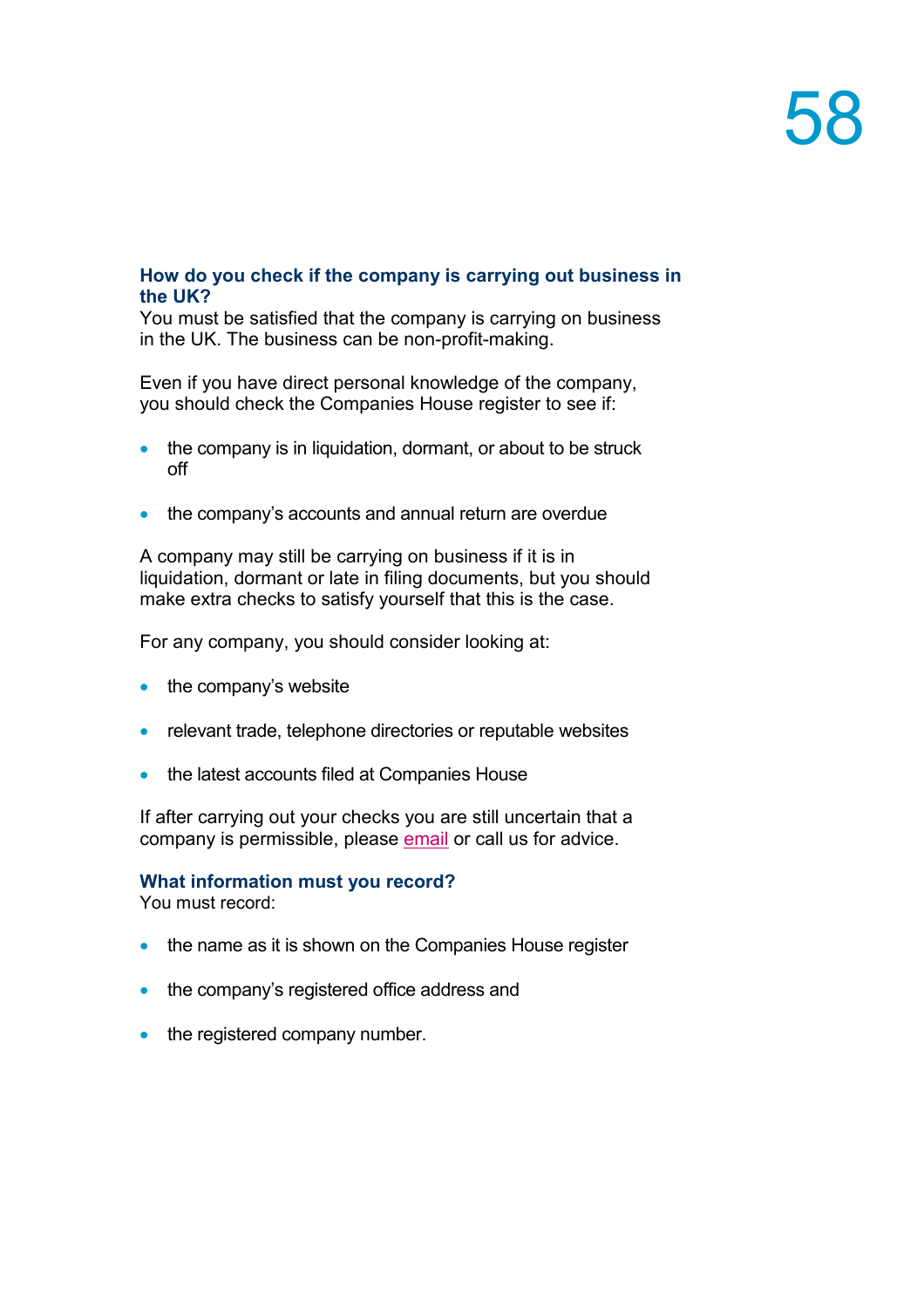## <span id="page-60-0"></span>Limited Liability partnerships

### **What makes a limited liability partnership a permissible donor?**

A limited liability partnership (LLP) is a permissible donor if it is:

- registered as an LLP at Companies House
- carrying on business in the UK

#### **How do you check permissibility?**

You should check the register at Companies House, using the free Webcheck service at [www.gov.uk/companies-house.](http://www.gov.uk/companies-house)

You need to look at the LLP's registered number. Only numbers beginning with OC or SO are permissible LLPs.

As with companies, you must be satisfied that the LLP is carrying on business in the UK. You can find more information in the previous section 'How do you check if the company is carrying on business in the UK?' on page 50.

#### **What information must you record?**

You must record:

- the name as it is shown on the register
- the LLP's registered office address.

You should also record the LLP's registered number.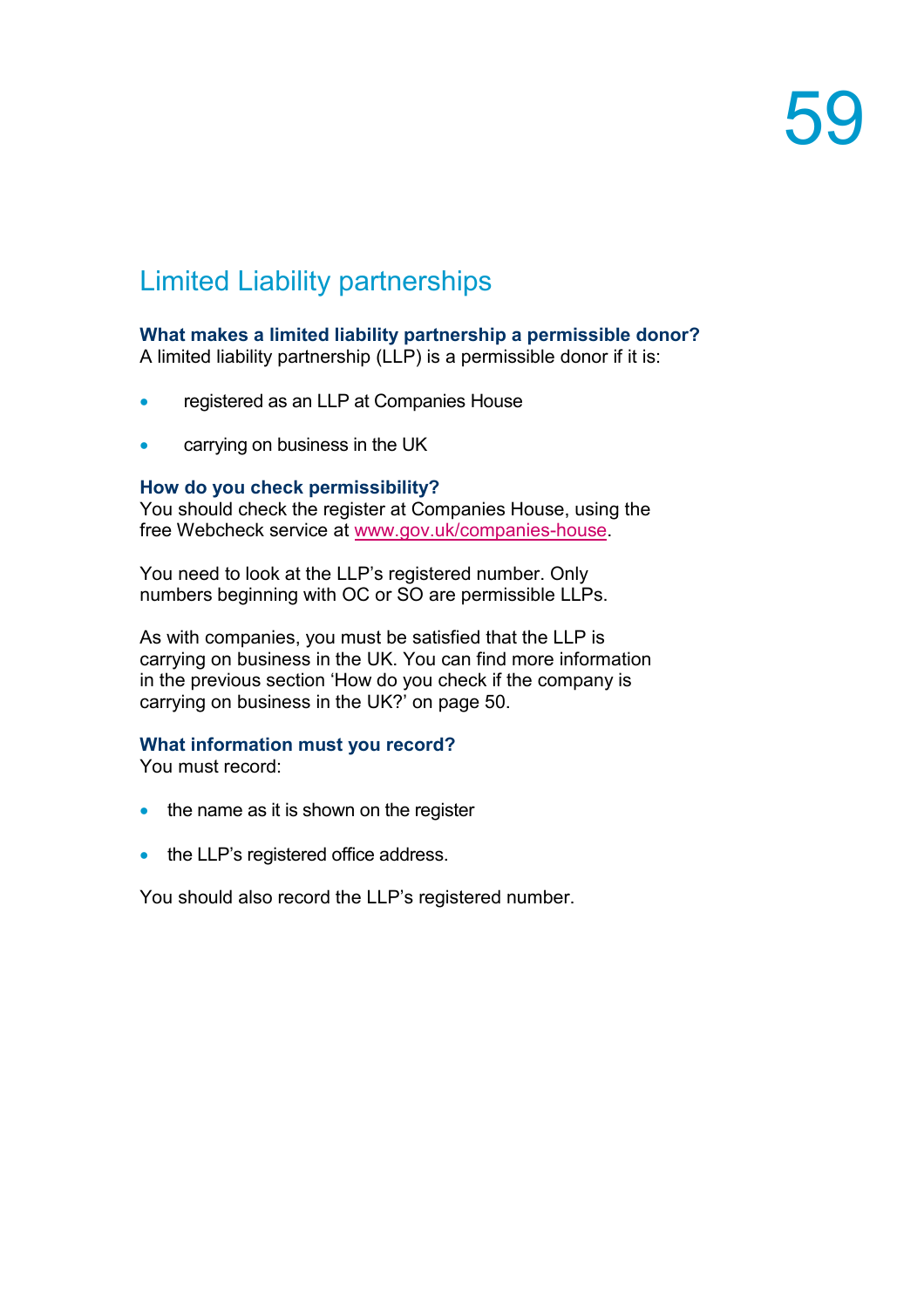## <span id="page-61-0"></span>Unincorporated associations

#### **What makes an unincorporated association a permissible donor?**

An unincorporated association is a permissible donor if:

- it has more than one member
- the main office is in the UK
- it is carrying on business or other activities in the UK

#### **How do you check permissibility?**

There is no register of unincorporated associations. Permissibility is a matter of fact in each case.

In general, an unincorporated association is an association of individuals who have come together to carry out a shared purpose.

An unincorporated association has an identifiable membership which is bound together by identifiable rules or an agreement between the members. These rules set out how the unincorporated association is to be run and managed.

Sometimes the rules might be formalised, for example in a written constitution. However they do not need to be formalised. For example, members' clubs are sometimes unincorporated associations.

If you are not sure that an association meets the criteria, you should consider whether the donation is actually from individuals within it (rather than the association) or if someone within the association is acting as an agent for others.

If you think this is the case, you must check the permissibility of all individuals who have contributed more than £50 and treat them as the donors.

You can find more information on carrying on business in the previous section 'How do you check if the company is carrying on business in the UK?' on page 50.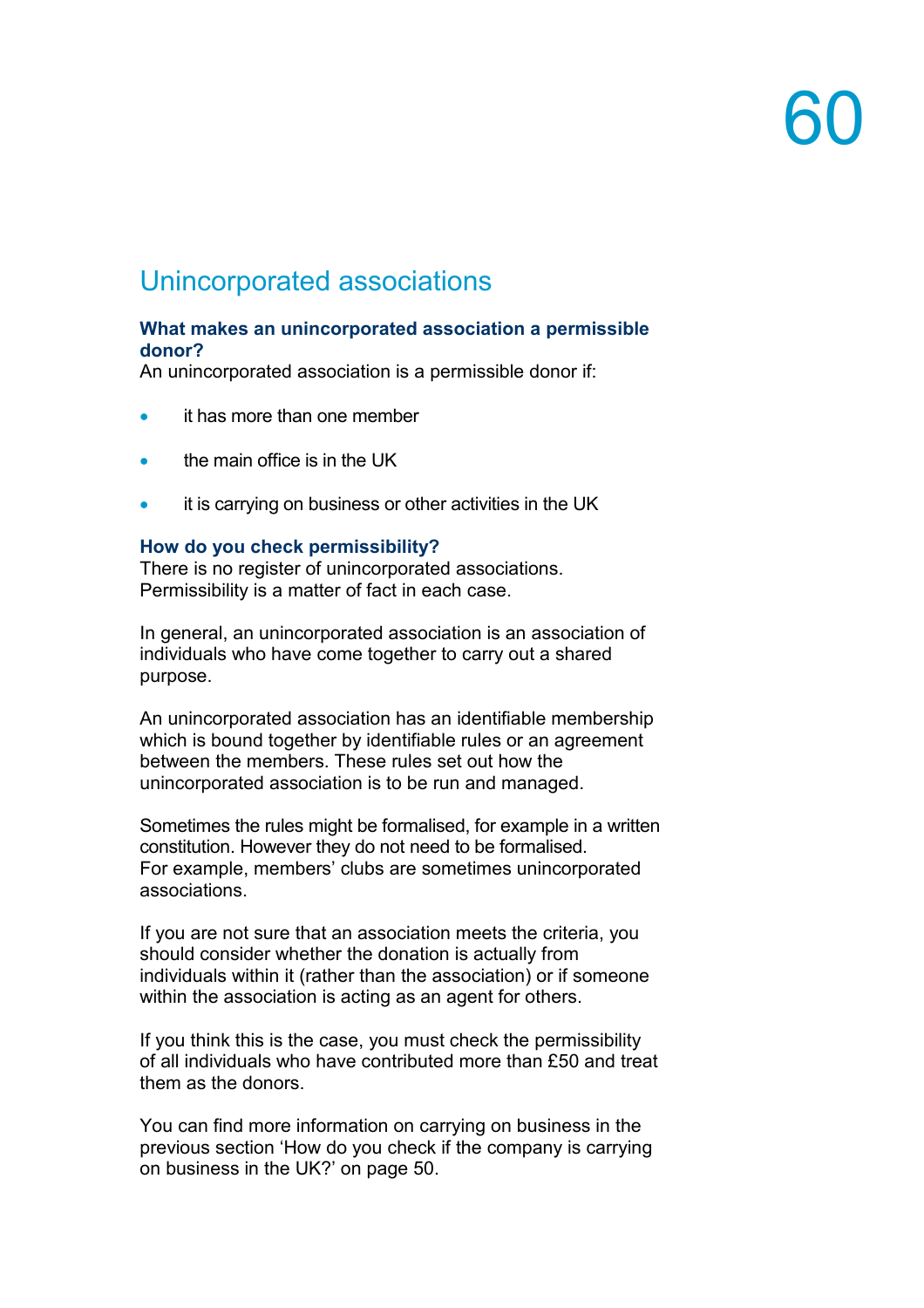If you would like more guidance on permissibility and unincorporated associations, please <u>email</u> or call us for advice.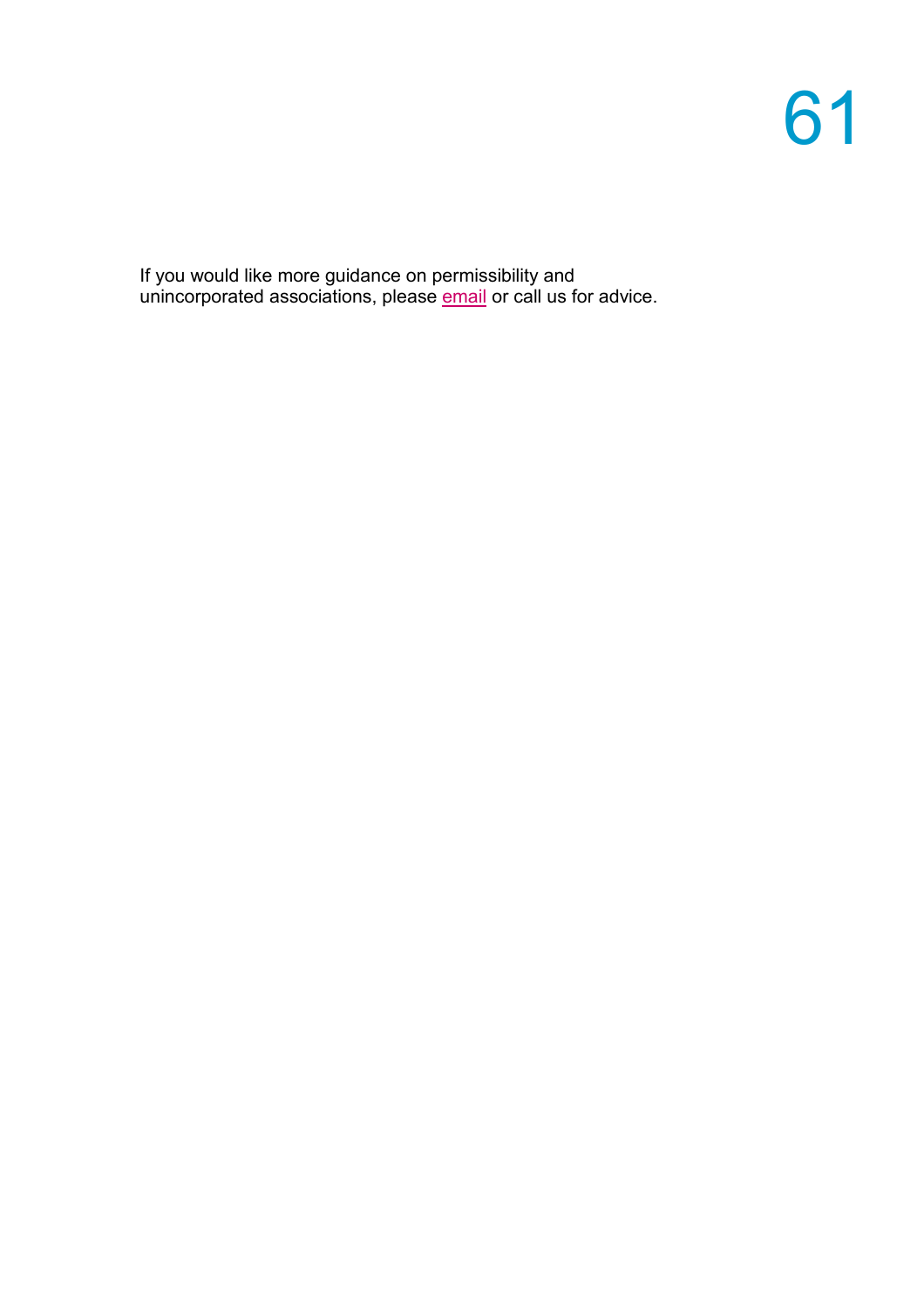### **What information must you record?**

You must record:

- the name of the unincorporated association
- the unincorporated association's main address.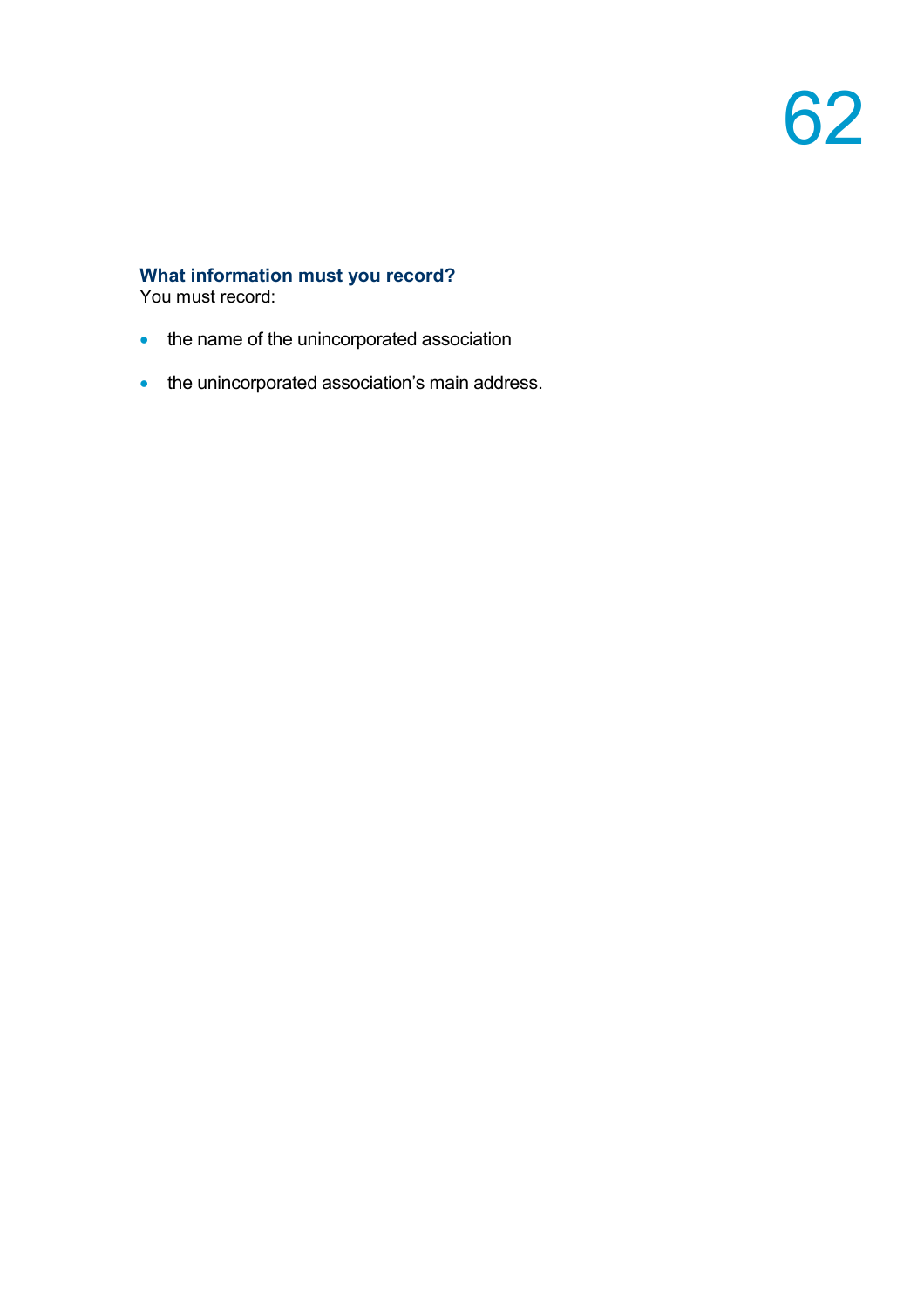## <span id="page-64-0"></span>Other types of donor

The table below shows how you check permissibility for other types of donor.

| <b>Type of donor</b>                      | <b>Requirement</b>                                                                                                                                                                                                                                                                                                                                             | <b>Where to check</b>                                                                                                |
|-------------------------------------------|----------------------------------------------------------------------------------------------------------------------------------------------------------------------------------------------------------------------------------------------------------------------------------------------------------------------------------------------------------------|----------------------------------------------------------------------------------------------------------------------|
| Political party                           | If you are standing for<br>election in Great Britain,<br>the party must be<br>registered on the Great<br>Britain register of political<br>parties<br>If you are standing for<br>election in Northern<br>Ireland, the political party<br>must be registered on the<br><b>Great Britain register OR</b><br>the Northern Ireland<br>register of political parties | The Electoral Commission<br>http://www.electoralcommissi<br><u>on.org.uk</u>                                         |
| Trade union                               | Listed as a trade union by<br>the Certification Officer                                                                                                                                                                                                                                                                                                        | The Certification Officer<br>www.certoffice.org<br>The Certification Officer (NI)<br>http://www.nicertoffice.org.uk/ |
| <b>Building society</b>                   | A building society<br>within the meaning of<br>the Building Societies<br>Act 1986                                                                                                                                                                                                                                                                              | <b>The Financial Services</b><br>Authority<br>http://mutuals.fsa.gov.uk                                              |
| Friendly/ industrial<br>provident society | Registered under the<br><b>Friendly Societies Act</b><br>1974 or the Industrial<br>and Provident Societies<br>Act 1965                                                                                                                                                                                                                                         | <b>The Financial Services</b><br>Authority<br>http://mutuals.fsa.gov.uk                                              |

### **What information must you record?**

You must record:

- the name of the donor
- the address of the Donor's principal or registered office, as shown, in the relevant register.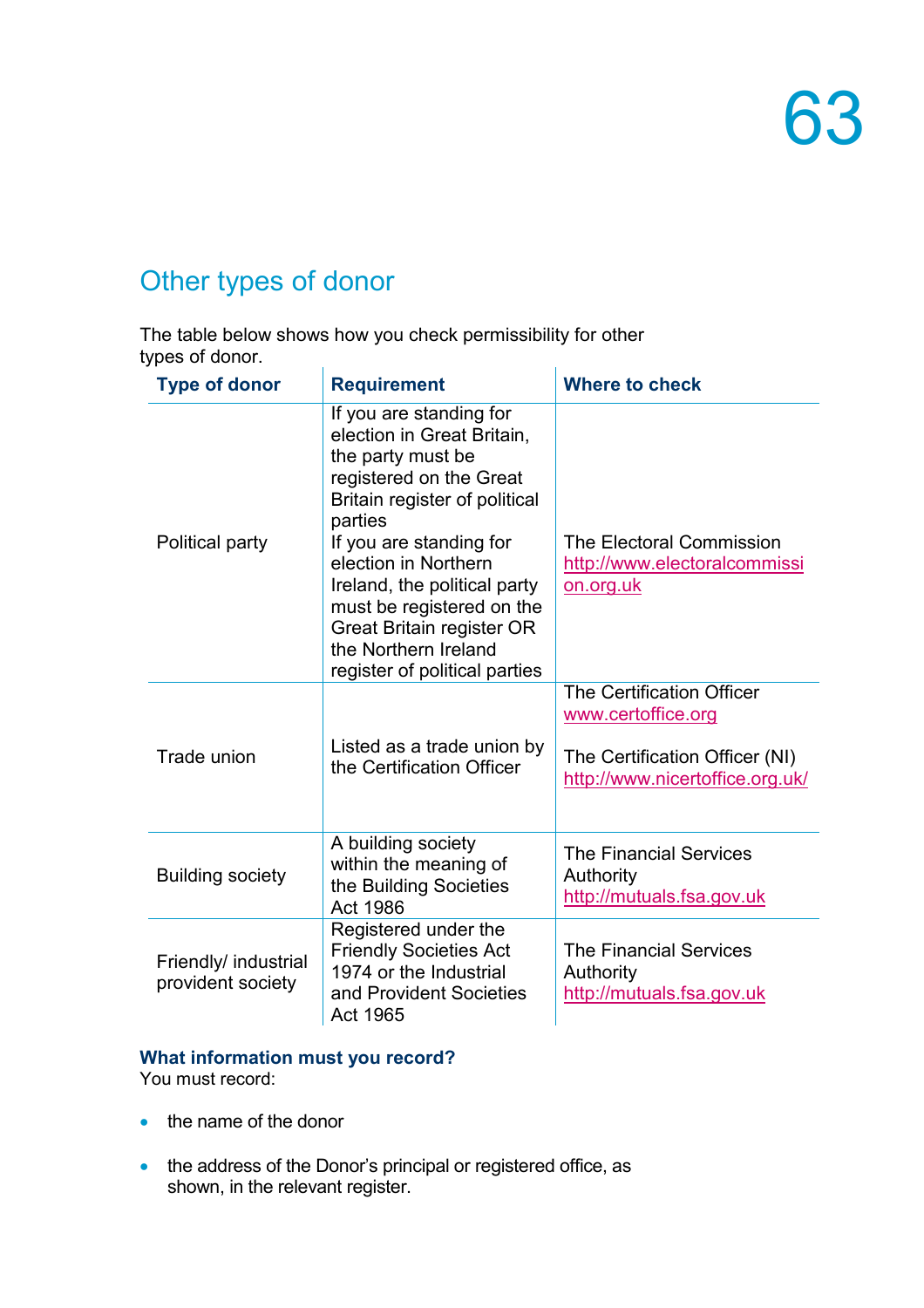

# <span id="page-65-0"></span>Section C – After the election

This section explains how to report your campaign finances after the election.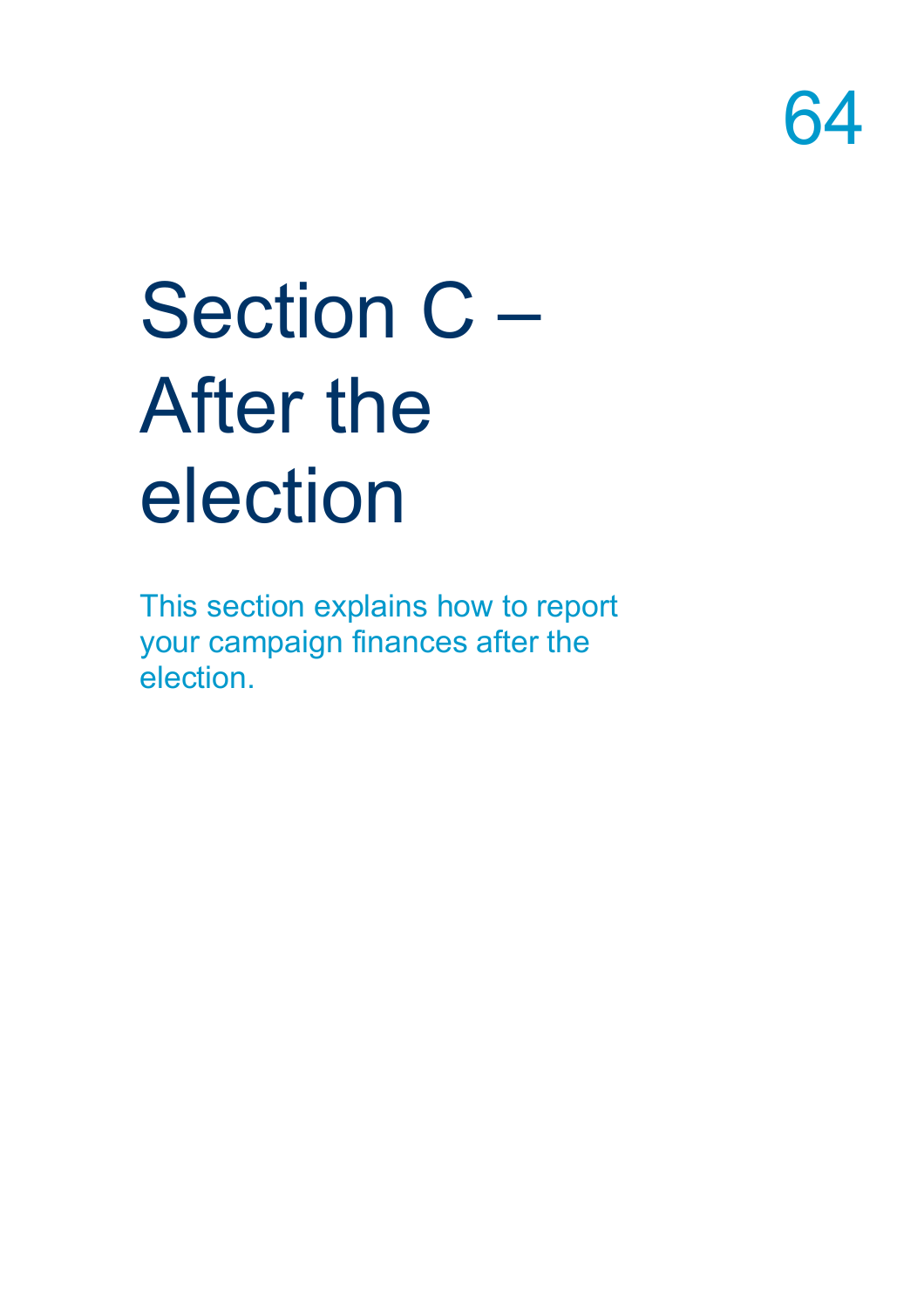## <span id="page-66-0"></span>What you must do after the election and the deadlines

After the election the agent must make sure that:

- all invoices are received within 21 days of the election result being declared
- all invoices are paid on time within 28 days of the election result being declared
- details of the candidate's spending and donations are reported to the Chief Electoral Officer in Northern Ireland within 35 days of the election result being declared, together with a declaration that the return is complete and correct

The candidate must also submit a declaration confirming that the return is complete and correct to the Chief Electoral Officer in Northern Ireland. This must be done within 7 working days of the return being submitted.

If the candidate is outside the United Kingdom when the declaration is due, the deadline is extended to 14 days after they come back.

You can find a copy of the spending return and the declarations you need to complete [here.](https://www.electoralcommission.org.uk/i-am-a/candidate-or-agent/uk-parliamentary-by-elections-Northern-Ireland)



You must still submit a return even if you haven't spent any money. This is called a 'nil return'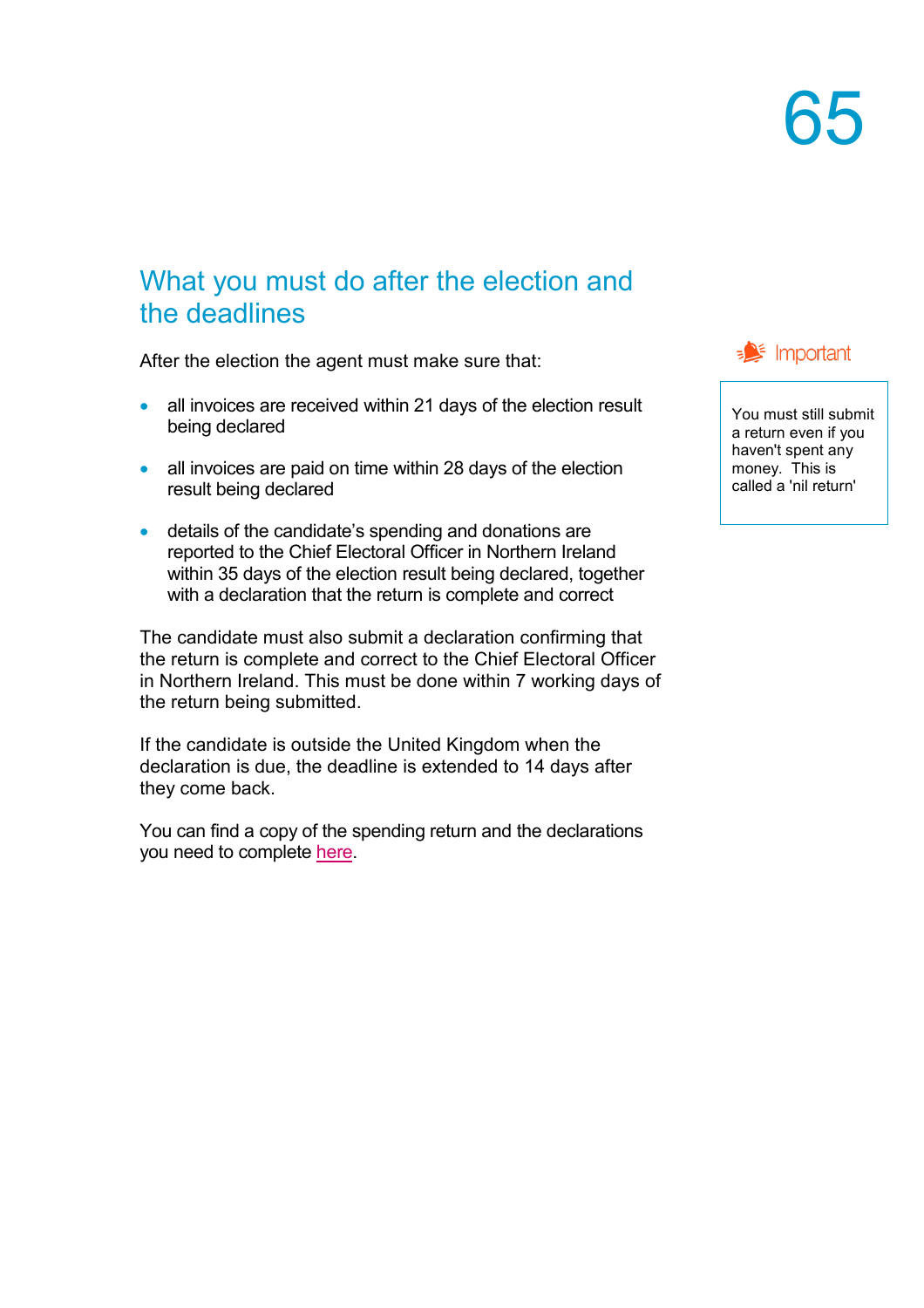### <span id="page-67-0"></span>Invoices received or paid outside of the deadlines

We call claims (invoices for your candidate spending) that are received by the election agent later than the deadline of 21 days, **unpaid claims**.

Unpaid claims cannot legally be paid unless a court order is gained granting leave to pay the claim.

We call claims (invoices) that were submitted within the deadline of 21 days but remain unpaid later than the deadline of 28 days, **disputed claims**.

Disputed claims cannot legally be paid without a court order first being gained granting leave to pay the claim.

Any claim paid

- after the 21-day deadline for receipt; or
- after the 28 day deadline for payments

following a **successful** application to the court and **after** the deadline for submission of election spending returns, must be reported in writing to the returning officer within seven days of payment and be accompanied by a copy of the court order. You should forward a copy of the Order to the Electoral Commission.

It can be an offence to pay an unpaid or disputed claim without a court order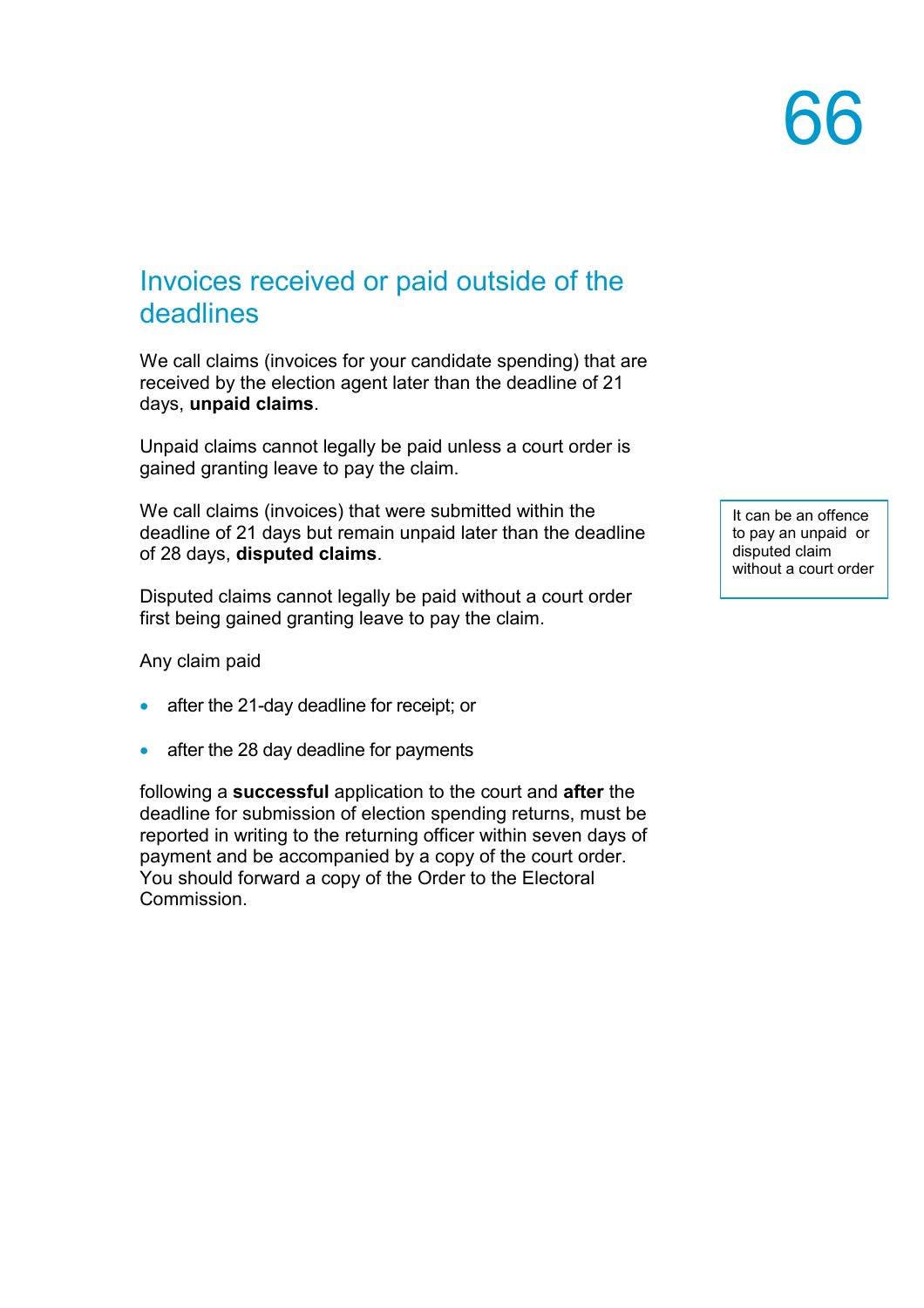## <span id="page-68-0"></span>Completing your return

The spending and donations report is known as a 'return'. The agent must complete the return, which must include the following for each item of spending:

- what the spending was for for example, leaflets or advertising
- the name and address of the supplier
- the amount or value
- details of when it was incurred and paid
- details of any unpaid or disputed claims
- details of any notional spending, and a declaration of its value
- invoices and receipts for any payment of £20 and above
- details of any personal expenses

The return must also include details of all donations over £50.

You can find more information on the details you must report for each donation in Section B of this guidance document.

The candidate and agent must also sign a declaration that the return is complete and correct to the best of their knowledge and belief. It is your responsibility to fully and accurately report your spending.

It is a criminal offence to make a false declaration knowingly.

We produce forms and explanatory notes you can use for your return and declarations. You can find these on our guidance page for [candidates and agents.](https://www.electoralcommission.org.uk/i-am-a/candidate-or-agent/uk-parliamentary-by-elections-Northern-Ireland) They cover all the information you must include.